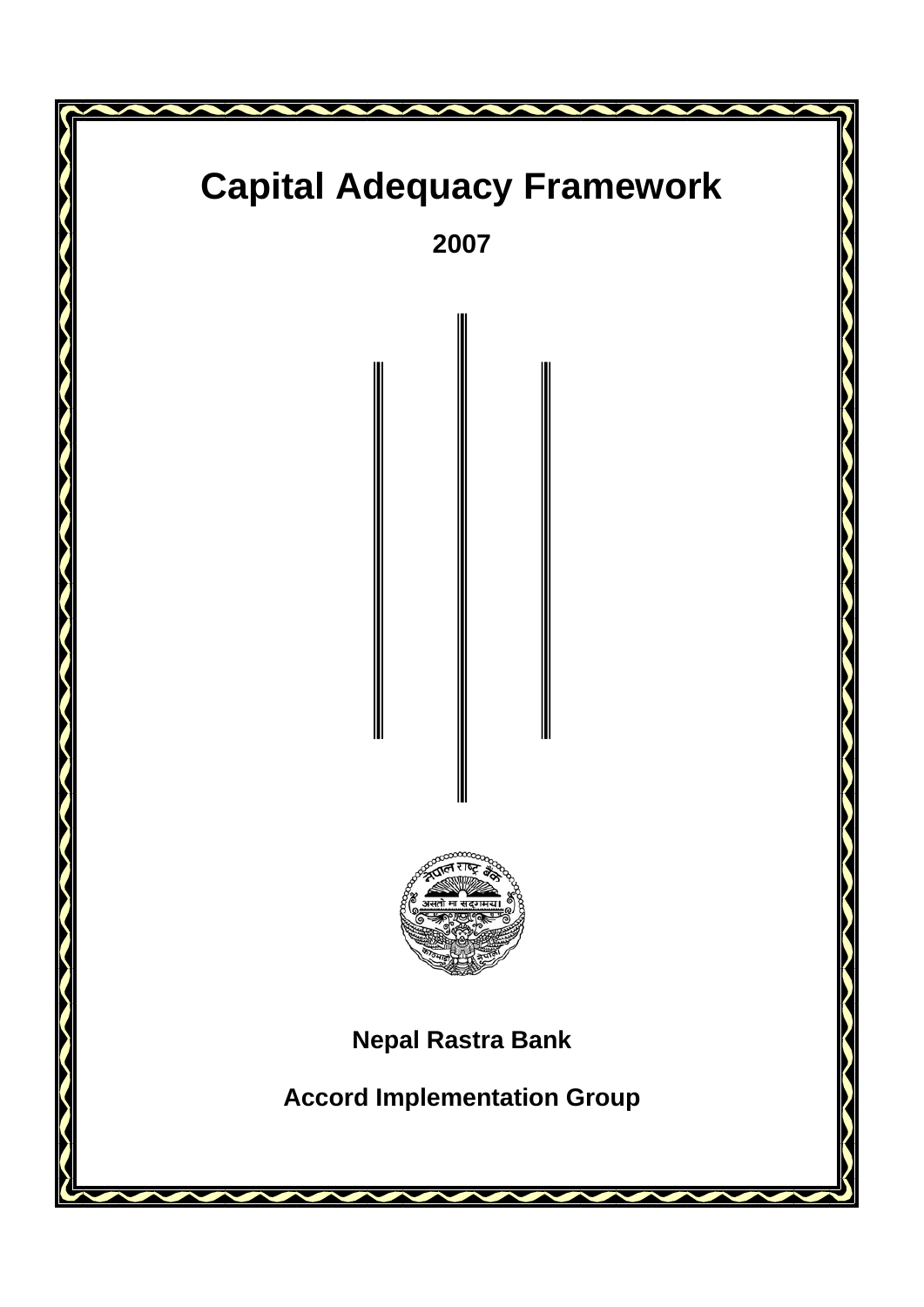# **FOREWORD**

Risk-taking is a necessary element of a dynamic market-based economy. As banking by nature is a risk taking business, optimal failure rate in this sector can hardly be zero. Banks, in order to increase their market share and revenue base, willingly or unwillingly endure some risks. The nature and extent of these risks could potentially bring a bank down on its knees. Thus, the onus today is truly on the risk management function in banks.

Though the primary responsibility for the safe and sound operation of banking lies with the individual banking organization, supervisory authority of the banks should not lag behind in playing key role in critically reviewing bank operations and encouraging the development of the necessary risk management and control mechanisms. With this broad objective, the Basel Committee on Bank Supervision has released the "International Convergence of Capital Measurements and Capital Standards: Revised Framework", popularly known as Basel II, on June 26, 2004. This framework was updated in November 2005 and a comprehensive version of the framework was issued in June 2006.

Basel II aims to build on a solid foundation of prudent capital regulation, supervision, and market discipline, and rewards better risk management in banks. It is fundamentally about better risk management and corporate governance on the part of banks, as well as improved banking supervision and greater transparency. It is also about increasing the stability of the global financial system, to the benefit not only of banks, but also consumers and businesses. The new capital framework attempts to achieve these objectives with three mutually reinforcing pillars; minimum capital requirements; supervisory processes and market discipline.

Nepal Rastra Bank (NRB) is committed to adopt the best supervisory methods and practices. In line with this commitment, NRB has decided to move ahead with the implementation of capital accord in Nepal. However, as the Nepalese banking sector is yet to gain the maturity the advance approaches prescribed for the sophisticated banks in international markets are largely impractical in our context. Thus, the prescribed approaches have been customized and thereby simplified to suit the need of our market condition.

Consistent with the International convergence of capital measurements and capital standards, this framework also builds around three mutually reinforcing pillars, viz. minimum capital requirements for credit risk; operational risk and market risk, review process and disclosure requirements. This framework has been prepared after thorough discussion with the stakeholders as well evaluation and assessment of impact studies conducted at various phases. In order to further smoothen the transition to this framework a parallel run has been contemplated during the whole year in 2007/08.

I would like to take this opportunity to express my gratitude to the members of the "Core Committee for Basel II implementation in Nepal" for their guidance and direction. I would also like to thank all the past and present members of the Accord Implementation Group (AIG) for their invaluable contribution in drafting this framework. Last; but not the least; I would like to thank Nepal Bankers Association, The Institute of Chartered Accountants of Nepal, banks and their representative and all other persons for their valuable effort.

> Maha Prasad Adhikari Co-ordinator Accord Implementation Group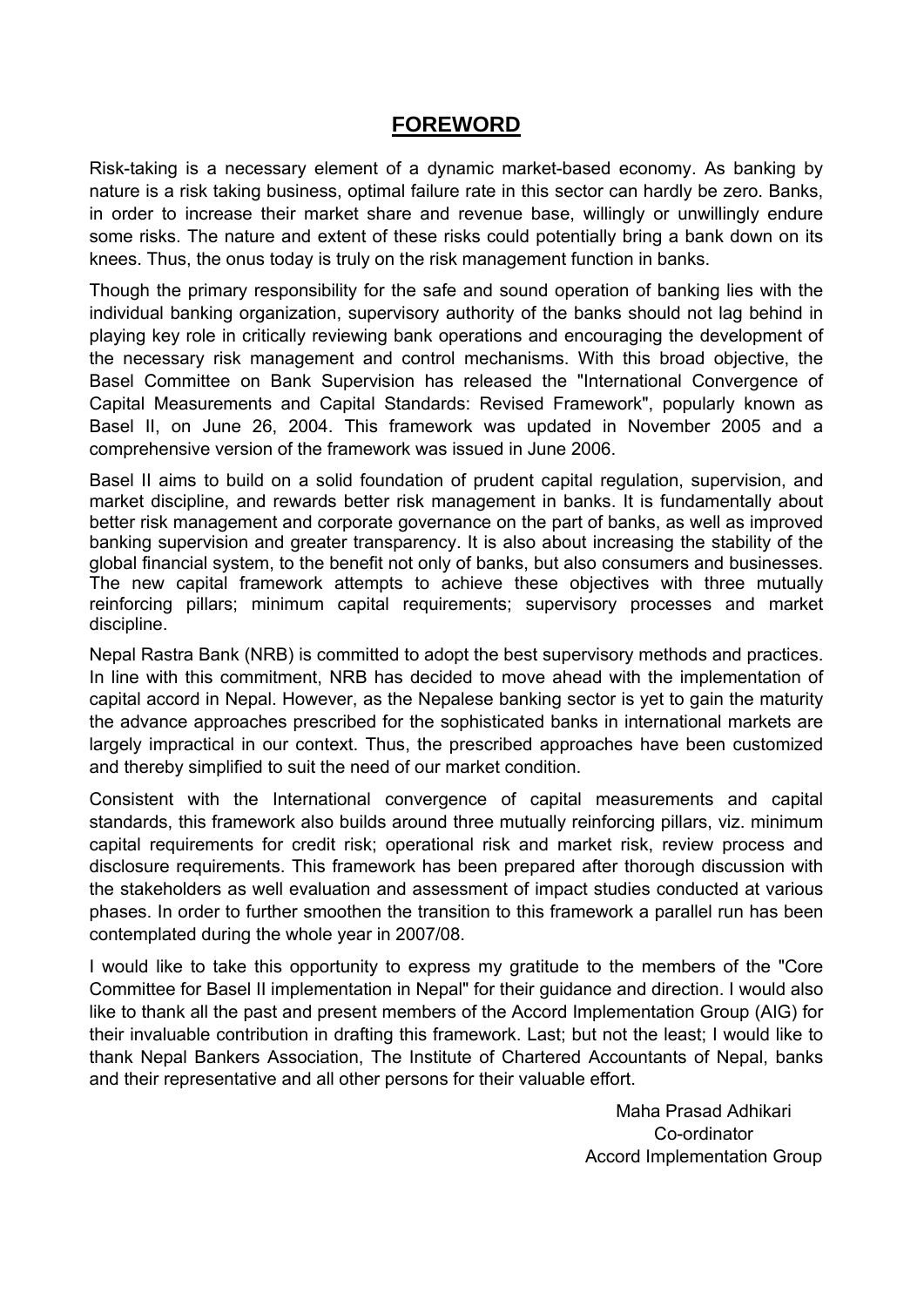# **MEMBERS OF ACCORD IMPLEMENTATION GROUP (AIG)**

- Director Director Nepal Rastra Bank. Nepal Rastra Bank.
- Director Director Nepal Rastra Bank. Nepal Rastra Bank.
- 5. Mr.Rishikesh Bhatta 6. Mr.Numanath Poudel
- 7. Mr. Sachin Kung Rayamajhi 8. Mr. Arun Parajuli Nepal Rastra Bank.
- 9. Mr. Bhuwan Dahal 10. Mr. Kamal Subedi
- 11. Mr.Manis Singh Bank of Kathmandu Ltd.
- 1. Mr.Maha Prasad Adhikari 2. Mr.Janak Bahadur Adhikari
- 3. Mr. Bhisma Raj Dhungana **4. Mr. Gyanendra Prasad Dhungana** 
	- **Deputy Director Contracts Assistant Director** Nepal Rastra Bank. Nepal Rastra Bank.
	- Assistant Director **Nepal Industrial & Commercial Bank Ltd.**
	- NABIL Bank Ltd. Development Credit Bank Ltd.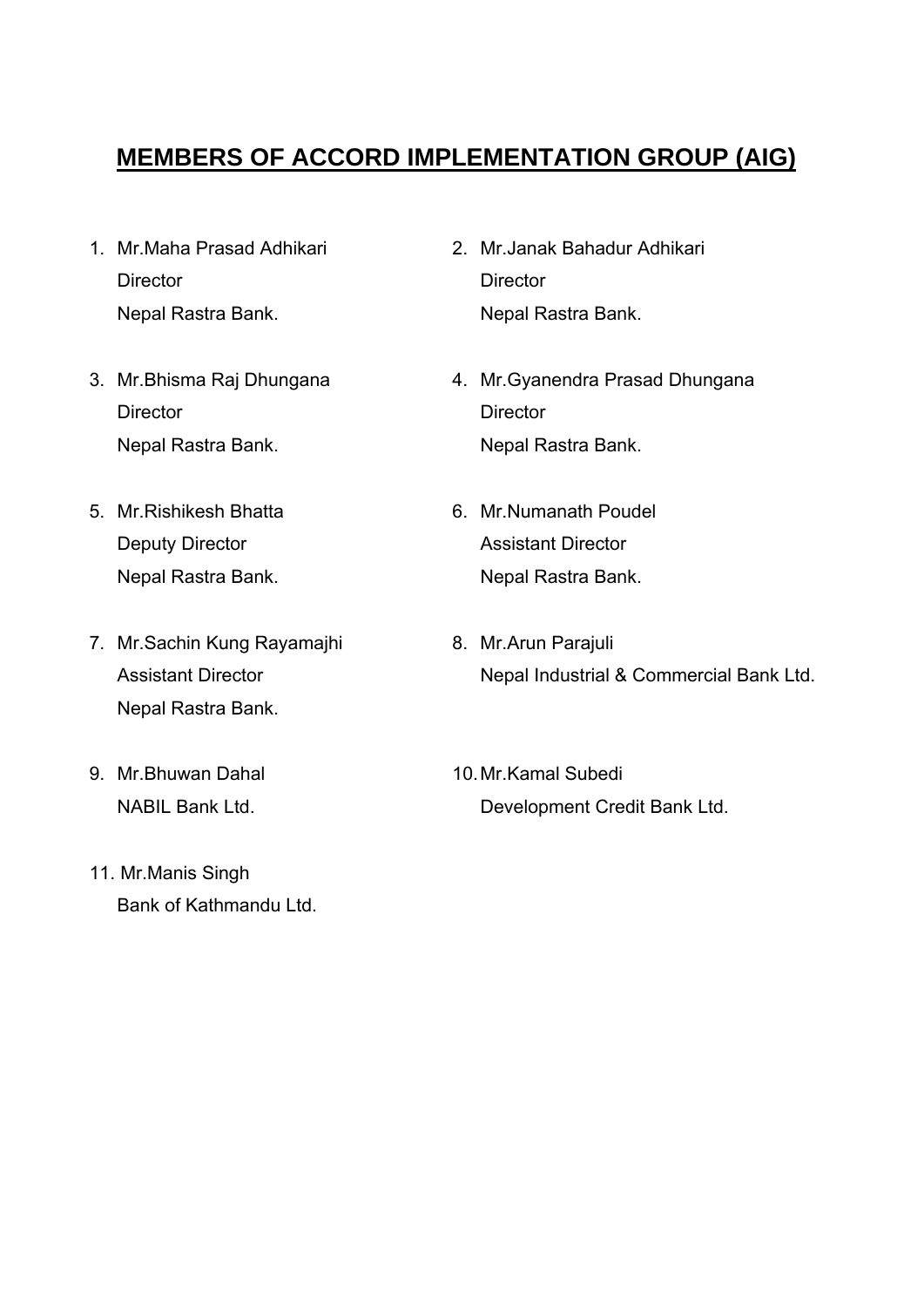# **TABLE OF CONTENTS**

| 1.1 |                                                                         |  |
|-----|-------------------------------------------------------------------------|--|
| 1.2 |                                                                         |  |
| 1.3 |                                                                         |  |
| 1.4 |                                                                         |  |
| 1.5 |                                                                         |  |
| 1.6 |                                                                         |  |
| 1.7 |                                                                         |  |
| 1.8 |                                                                         |  |
| 1.9 | IMPLEMENTATION OF ADVANCED APPROACHES ------------------------   4      |  |
|     |                                                                         |  |
| 2.1 |                                                                         |  |
|     |                                                                         |  |
| 2.3 |                                                                         |  |
| 2.4 | DEDUCTIONS FROM TIER 1 (CORE) CAPITAL ------------------------------- 7 |  |
| 2.5 |                                                                         |  |
| 2.6 |                                                                         |  |
|     |                                                                         |  |
| 3.1 |                                                                         |  |
| 3.2 |                                                                         |  |
| 3.3 |                                                                         |  |
|     |                                                                         |  |
|     |                                                                         |  |
| 4.1 |                                                                         |  |
| 4.2 |                                                                         |  |
| 4.3 |                                                                         |  |
|     |                                                                         |  |
|     |                                                                         |  |
|     |                                                                         |  |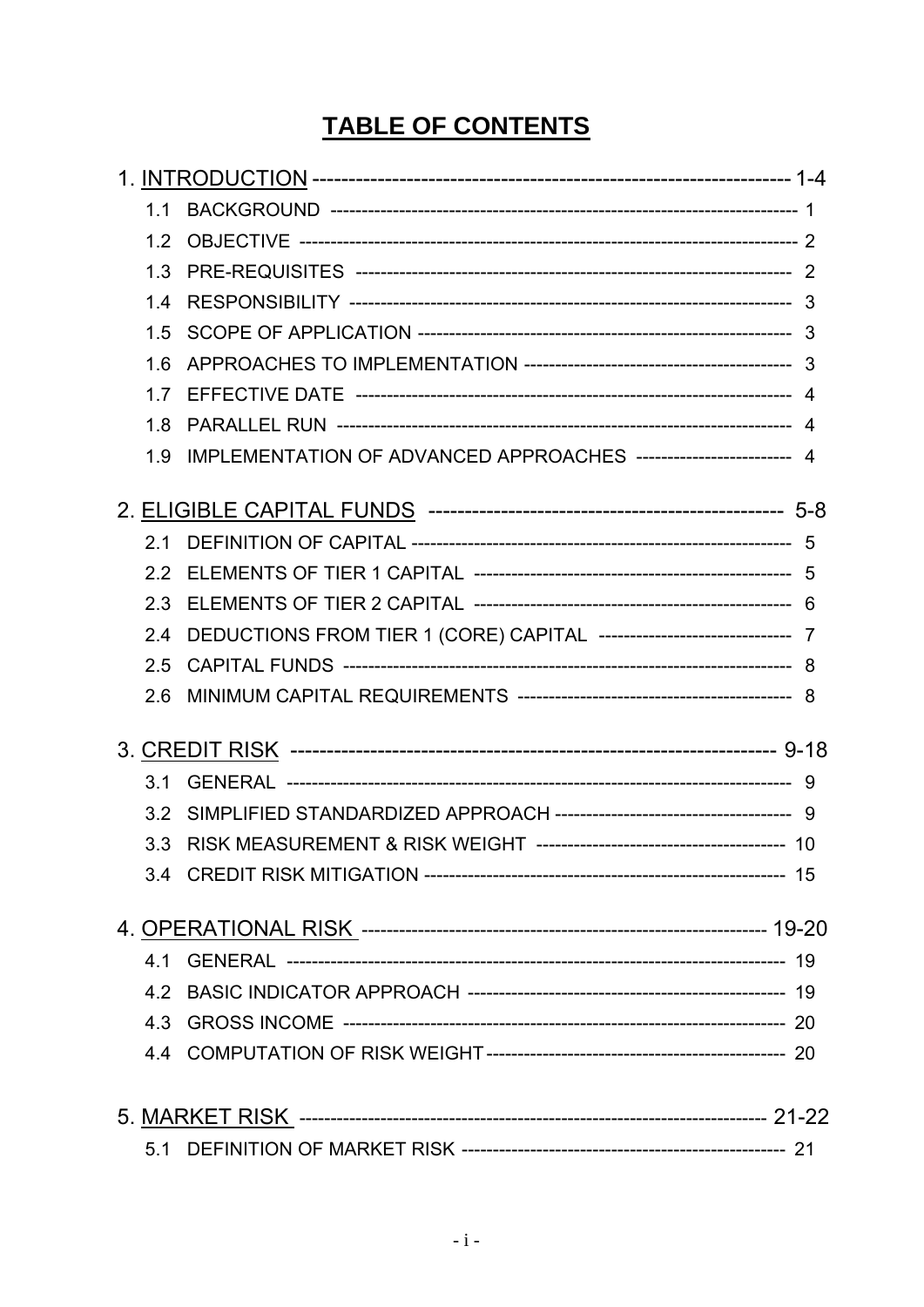|  | 5.2 SEGREGATION OF INVESTMENT PORTFOLIO ------------------------------ 21 |  |
|--|---------------------------------------------------------------------------|--|
|  |                                                                           |  |
|  |                                                                           |  |
|  |                                                                           |  |

|  | 6.2 INTERNAL CAPITAL ADEQUACY ASSESSMENT PROCESS ------------ 23 |  |
|--|------------------------------------------------------------------|--|
|  |                                                                  |  |
|  |                                                                  |  |
|  |                                                                  |  |
|  |                                                                  |  |
|  |                                                                  |  |
|  |                                                                  |  |

| 7.4 DISCLOSURE REQUIREMENTS |  |
|-----------------------------|--|

# **ANNEXURE : REPORTING FORMS**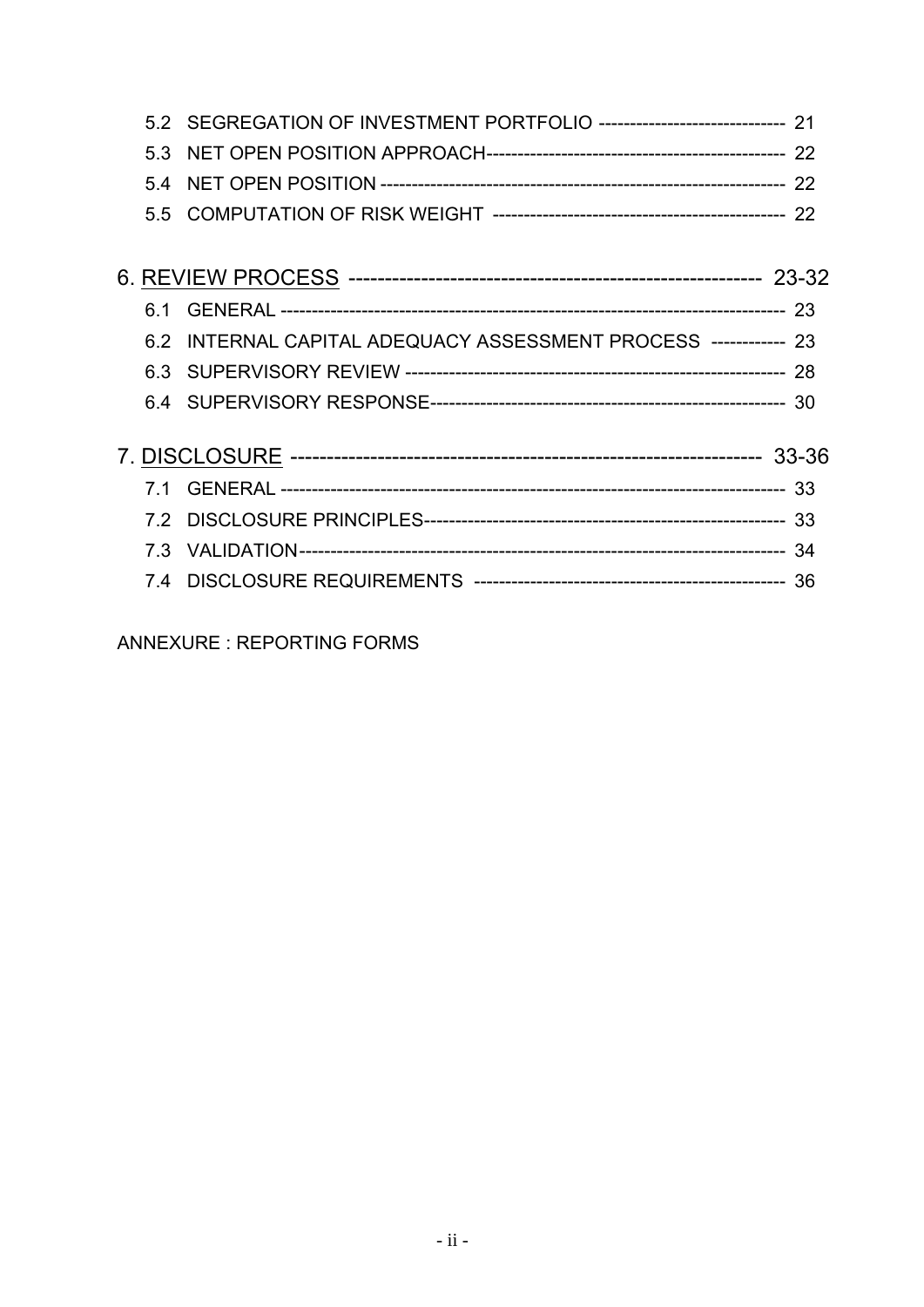# **1. INTRODUCTION**

### **1.1 BACKGROUND:**

 $\overline{a}$ 

Prior to 1988, there was no uniform international regulatory standard for setting bank capital requirements. In 1988, the Basel Committee on Banking Supervision  $(BCBS)^1$  $(BCBS)^1$  developed the Capital Accord, which is known as Basel I, to align the capital adequacy requirements applicable especially to banks in G-10 countries. Basel I introduced two key concepts. First, it defined what banks could hold as capital, as well as designating capital as Tier 1 or Tier 2 according to its lossabsorbing or creditor-protecting characteristics. The second key concept introduced in Basel I was that capital should be held by banks in relation to the risks that they face. The major risks faced by banks relate to the assets held on balance sheet. Thus, Basel I calculated banks' minimum capital requirements as a percentage of assets, which are adjusted in accordance to their riskiness and assigning risk weights to assets. Higher weights are assigned to riskier assets such as corporate loans, and lower weights are assigned to less risky assets, such as exposures to government.

The BCBS released the "International Convergence of Capital Measurements and Capital Standards: Revised Framework", popularly known as Basel II, on June 26, 2004. This framework was updated in November 2005 and a comprehensive version of the framework was issued in June 2006. Basel II builds significantly on Basel I by increasing the sensitivity of capital to key bank risks. In addition, Basel II recognizes that banks can face a multitude of risks, ranging from the traditional risks associated with financial intermediation to the day-to-day risks of operating a business as well as the risks associated with the ups and downs of the local and international economies. As a result, the new framework more explicitly associates capital requirements with the particular categories of major risks that banks face.

The new capital framework also recognizes that large, usually internationally active banks have already put in place sophisticated approaches to risk measurement and management based on statistical inference rather than judgement alone. Thus, the framework allows banks, under certain conditions, to use their own 'internal' models and techniques to measure the key risks that they face, the probability of loss, and the capital required to meet that loss. In developing the new framework, the Basel Committee wanted to incorporate many elements that help promote a sound and

<span id="page-5-0"></span><sup>1</sup> The Basel Committee on Banking Supervision is a committee of banking supervisory authorities that was established by the central bank governors of the Group of Ten countries in 1975. It consists of senior representatives of bank supervisory authorities and central banks from Belgium, Canada, France, Germany, Italy, Japan, Luxembourg, the Netherlands, Spain, Sweden, Switzerland, the United Kingdom, and the United States. It usually meets at the Bank for International Settlements in Basel, Switzerland where its permanent Secretariat is located.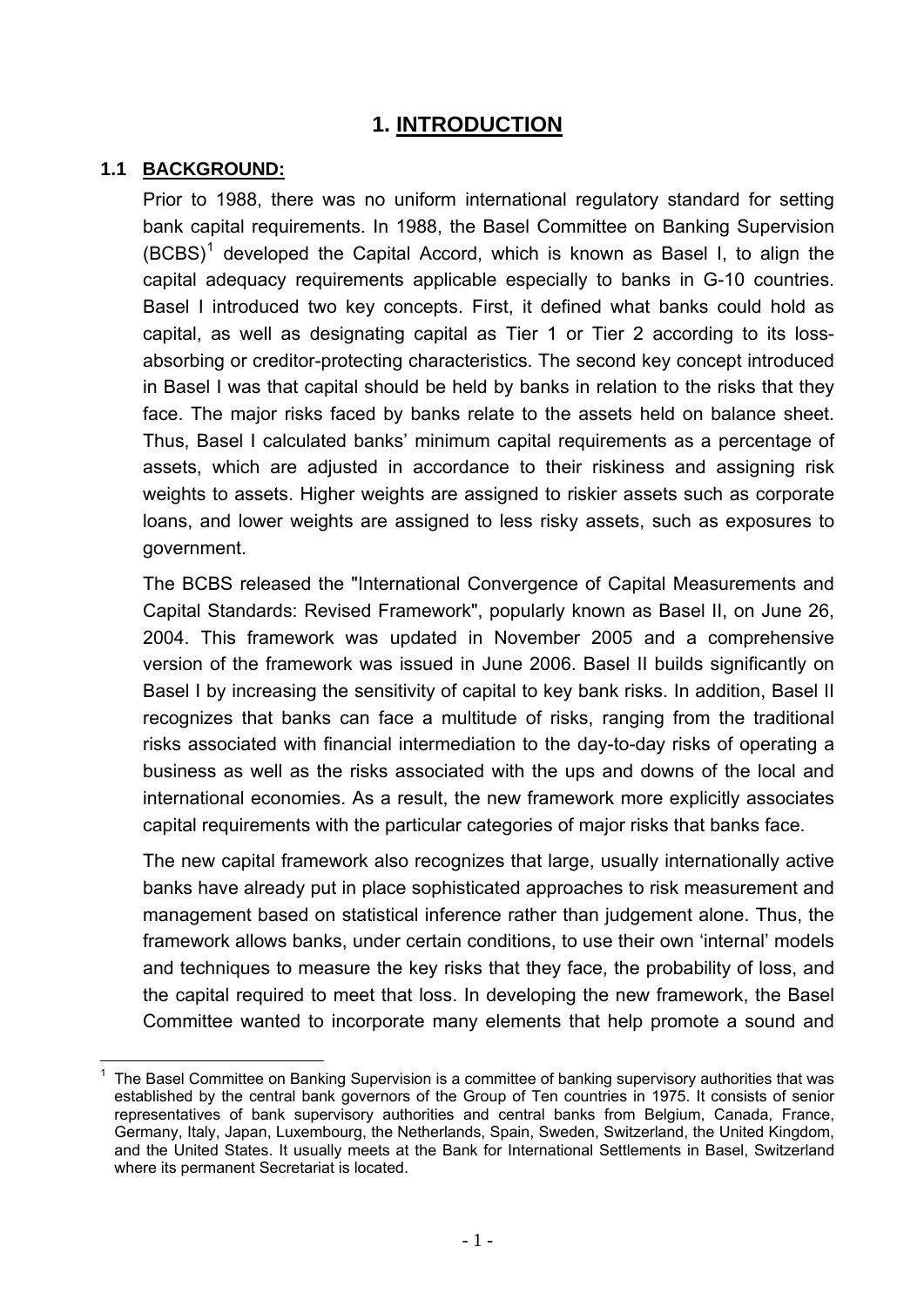Introduction

efficient financial system over and above the setting of minimum capital requirements. With this in mind, the Basel II framework incorporates three complementary 'pillars' that draw on the range of approaches to help ensure that banks are adequately capitalised in commensurate with their risk profile.

The Basel Committees on Banking Supervision's (BCBS) recommendations on capital accord are important guiding framework for the regulatory capital requirement to the banking industry all over the world and Nepal is no exception. Realizing the significance of capital for ensuring the safety and soundness of the banks and the banking system, at large, Nepal Rastra Bank (NRB) has developed and enforced capital adequacy requirement based on international practices with appropriate level of customization based on domestic state of market developments. The existing regulatory capital is largely based on the Basel committee's 1988 recommendations.

With a view of adopting the international best practices, NRB has already expressed its intention to adopt the Basel II framework, albeit in a simplified form. In line with the international development and thorough discussion with the stakeholders, evaluation and assessment of impact studies at various phases, this framework has been drafted. This framework provides the guidelines for the implementation of Basel II framework in Nepal. Reminiscent of the International convergence of capital measurements and capital standards, this framework also builds around three mutually reinforcing pillars, viz. minimum capital requirements, supervisory review process and disclosure requirements.

### **1.2 OBJECTIVE:**

The main objective of this framework is to develop safe and sound financial system by way of sufficient amount of qualitative capital and risk management practices. This framework is intended to ensure that each commercial banks maintain a level of capital which,

- (i) Is adequate to protect its depositors and creditors.
- (ii) Is commensurate with the risk associated activities and profile of the commercial bank.
- (iii) Promotes public confidence in the banking system.

### **1.3 PRE-REQUISITES:**

The effective implementation of this framework is dependent on various factors. Some such pre-requisites are:

- (i) Implementation of Basel Core Principles for effective Banking Supervision
- (ii) Adoption of the sound practices for the management of Operational Risk
- (iii) Formulation and adoption of comprehensive risk management policy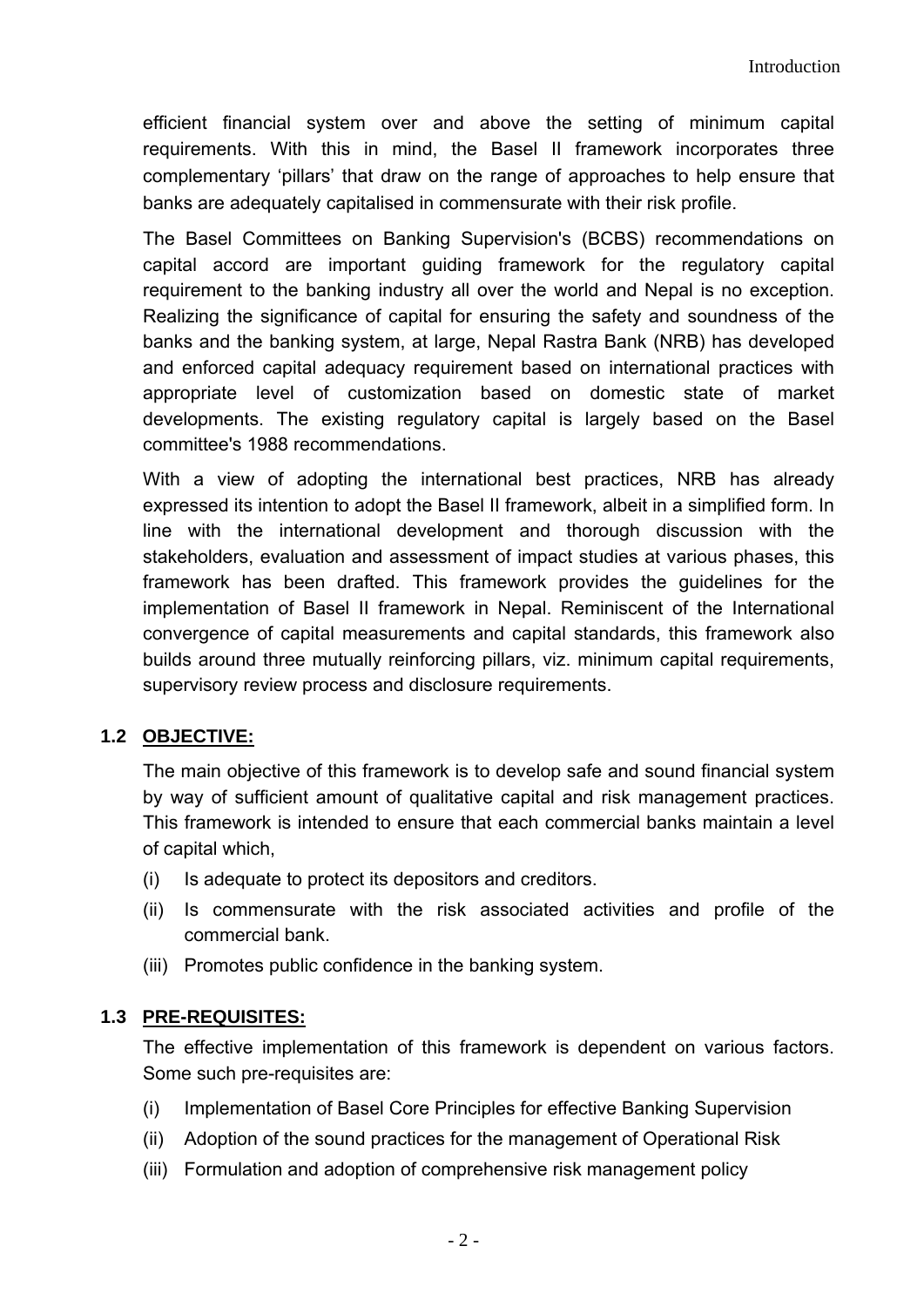(iv) Adherence to high degree of corporate governance

### **1.4 RESPONSIBILITY:**

The board of directors of each bank shall be responsible for establishing and maintaining, at all times, an adequate level of capital. The capital standards herein are the minimum that is acceptable for banks that are fundamentally sound, well managed, and which have no material financial or operational weaknesses. Thus, the banks are generally expected to operate above the limits prescribed by this framework.

### **1.5 SCOPE OF APPLICATION:**

This framework shall be applicable to all "A" Class and National level "B" Class financial institutions (hereinafter jointly referred to as banks), licensed to conduct banking business in Nepal under the Bank and Financial Institution Act, 2063.

This capital adequacy framework shall be applicable uniformly to all "A" class financial institutions and national level "B" class financial institutions on a standalone basis and as well as on a consolidated basis, where the bank is member of a consolidated banking group. For the purpose of capital adequacy, the consolidated bank means a group of financial entities, parent or holding company of which a bank is a subsidiary. All banking and other relevant financial activities (both regulated and unregulated) conducted within a group including a bank shall be captured through consolidation. Thus, majority owned or controlled financial entities should be fully consolidated. If any majority owned subsidiaries institutions are not consolidated for capital purposes, all equity and other regulatory capital investments in those entities attributable to the group will be deducted and the assets and liabilities, as well as third party capital investments in the subsidiary will be removed from the bank's balance sheet for capital adequacy purposes.

# **1.6 APPROACHES TO IMPLEMENTATION:**

"International Convergence for Capital Measurements and Capital Standards: Revised Framework" alias Basel II under Pillar 1, provides three distinct approaches for computing capital requirements for credit risk and three other approaches for computing capital requirements for operational risk. These approaches for credit and operational risks are based on increasing risk sensitivity and allow banks to select an approach that is most appropriate to the stage of development of bank's operations.

The product and services offered by the Nepalese Banks are still largely primitive and conventional, in comparison to other economies. This coupled with the various inherent limitations of our system like the absence of credit rating agencies makes the advanced approaches like Internal Ratings Based Approach or even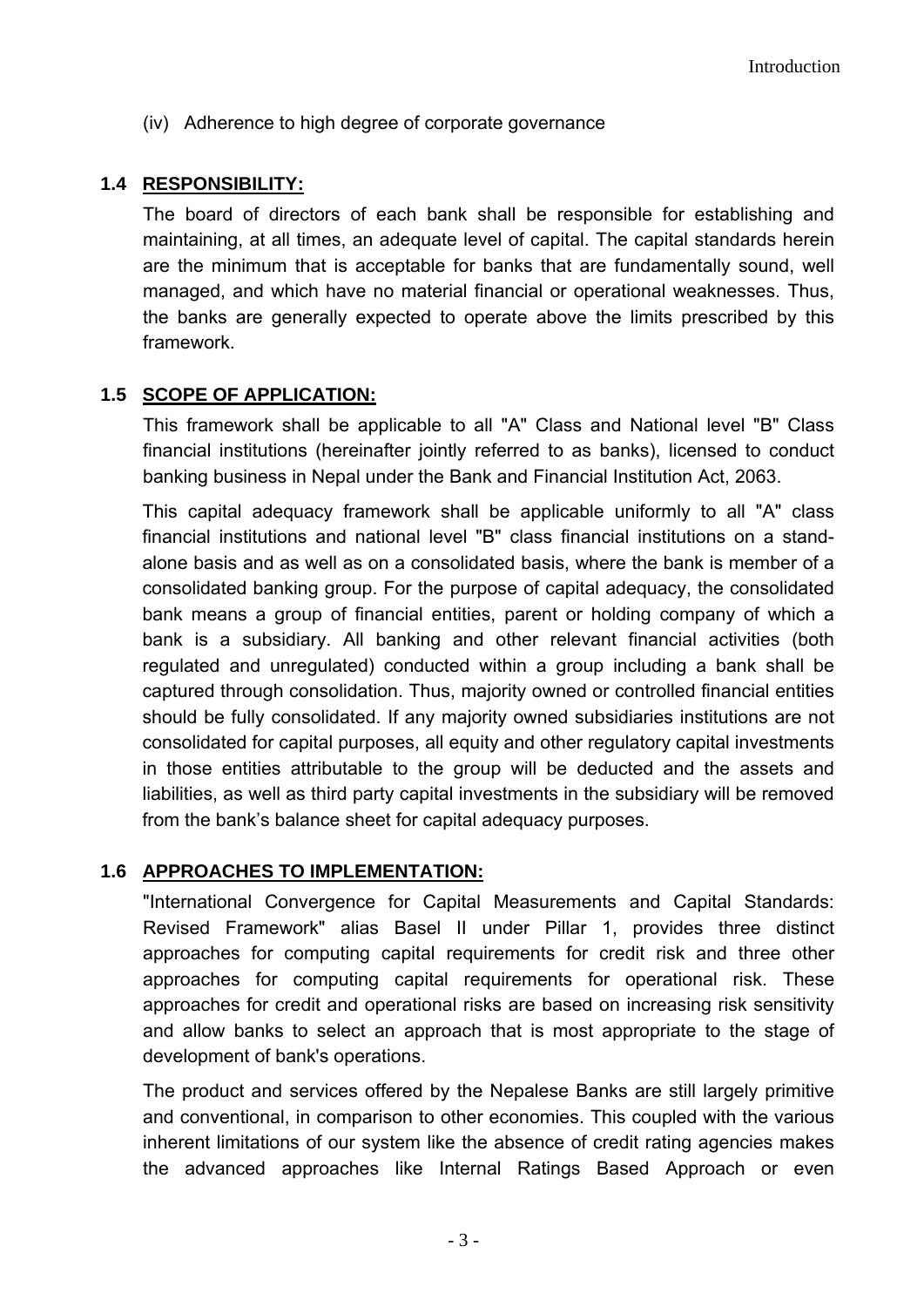Standardized Approach impractical and unfeasible. Thus, at this juncture, this framework prescribes Simplified Standardized Approach (SSA) to measure credit risk while Basic Indicator Approach and an indigenous Net Open Position Approach for measurement of Operational Risk and Market Risk respectively.

### **1.7 EFFECTIVE DATE:**

All banks within the scope of this framework should adopt the prescribed approaches by Mid July 2008 (Fiscal Year 2065/066).

### **1.8 PARALLEL RUN:**

In order to ensure a smooth transition to new approach prescribed by this framework, a parallel run for the whole year from Mid July 2007 (Fiscal Year 2064/065) has been envisioned. During this period, besides fulfilling the responsibilities under the prevailing directives, banks shall be required to compute their capital adequacy requirements, based on this framework, on a quarterly basis. The so arrived result should be reported to their respective board of directors as well as to the Nepal Rastra Bank in the prescribed formats. Any shortfall in the capital adequacy requirement in accordance with this framework shall not constitute a default during this review period. However, the failure to submit the returns stipulated in this framework shall constitute non-compliance.

### **1.9 IMPLEMENTATION OF ADVANCED APPROACHES:**

This framework prescribes the most simplest of the available approaches at the initial phase with a vision to move onto more complex and risk sensitive approaches as the market gradually gains maturity. However, banks willing to adopt advanced approaches, even for internal purposes, should obtain prior written approval from Nepal Rastra Bank on providing evidences that they have the resource and the capability to adopt the proposed approaches.

A bank will not be allowed to choose to revert to a simpler approach once it has been approved for a more advanced approach without supervisory approval. However, if a supervisor determines that a bank using a more advanced approach no longer meets the qualifying criteria for advanced approach, it may allow the bank to revert to a simpler approach for some or all of its operations, until it meets the conditions specified by the supervisor for returning to a more advanced approach.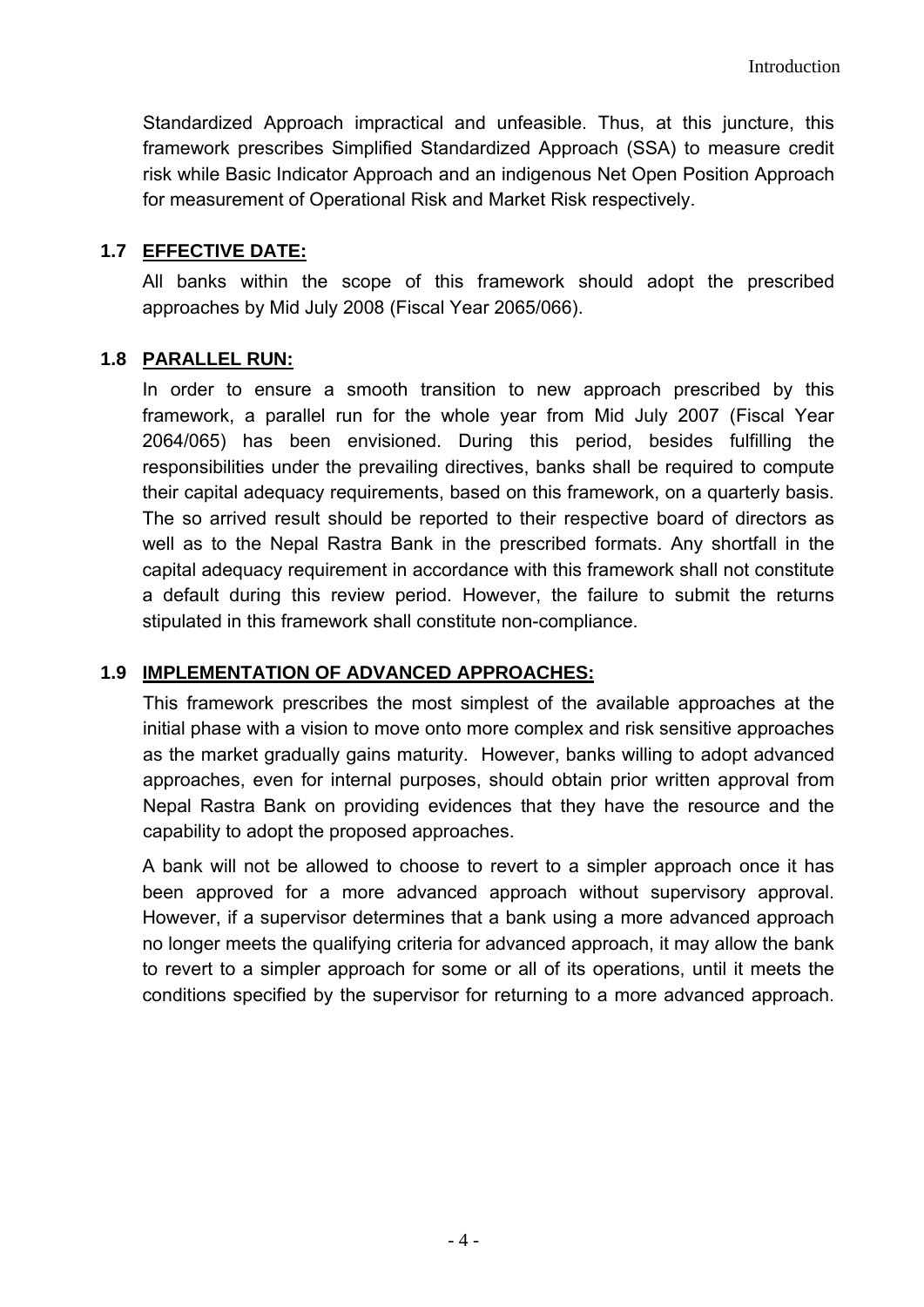# **2. ELIGIBLE CAPITAL FUNDS**

# **2.1 DEFINITION OF CAPITAL:**

Qualifying capital consists of Tier 1 (core) capital and Tier 2 (supplementary) capital elements, net of required deductions from capital. Thus, for the purpose of calculation of regulatory capital, banks are required to classify their capital into two parts as follows;

### **a. Core Capital (Tier 1)**

 The key element of capital on which the main emphasis should be placed is the Tier 1 (core) capital, which comprises of equity capital and disclosed reserves. This key element of capital is the basis on which most market judgments of capital adequacy are made; and it has a crucial bearing on profit margins and a bank's ability to compete.

 The BCBS has therefore concluded that capital, for supervisory purposes, should be defined in two tiers in a way which will have the effect of requiring at least 50% of a bank's capital base to consist of a core element comprised of equity capital and published reserves from post-tax retained earnings.

 In order to rank as Tier 1, capital must be fully paid up, have no fixed servicing or dividend costs attached to it and be freely available to absorb losses ahead of general creditors. Capital also needs to have a very high degree of permanence if it is to be treated as Tier 1.

### **b. Supplementary Capital (Tier 2)**

 The Supplementary (Tier 2) Capital includes reserves which, though unpublished, have been passed through the profit and loss account and all other capital instruments eligible and acceptable for capital purposes. Elements of the Tier 2 capital will be reckoned as capital funds up to a maximum of 100 percent of Tier 1 capital arrived at, after making adjustments referred to in 2.4. In case, where the Tier 1 capital of a bank is negative, the Tier 2 capital for regulatory purposes shall be considered as zero and hence the capital fund, in such cases, shall be equal to the core capital.

# **2.2 ELEMENTS OF TIER 1 CAPITAL:**

- a. Paid up Equity Capital.
- b. Irredeemable non-cumulative preference shares which are fully paid-up and with the capacity to absorb unexpected losses. These instruments should not contain any clauses, which permit redemption by the holder or issuer upon fulfillment of certain condition. Banks should obtain prior approval of NRB for this kind of instruments to qualify as a component of core capital.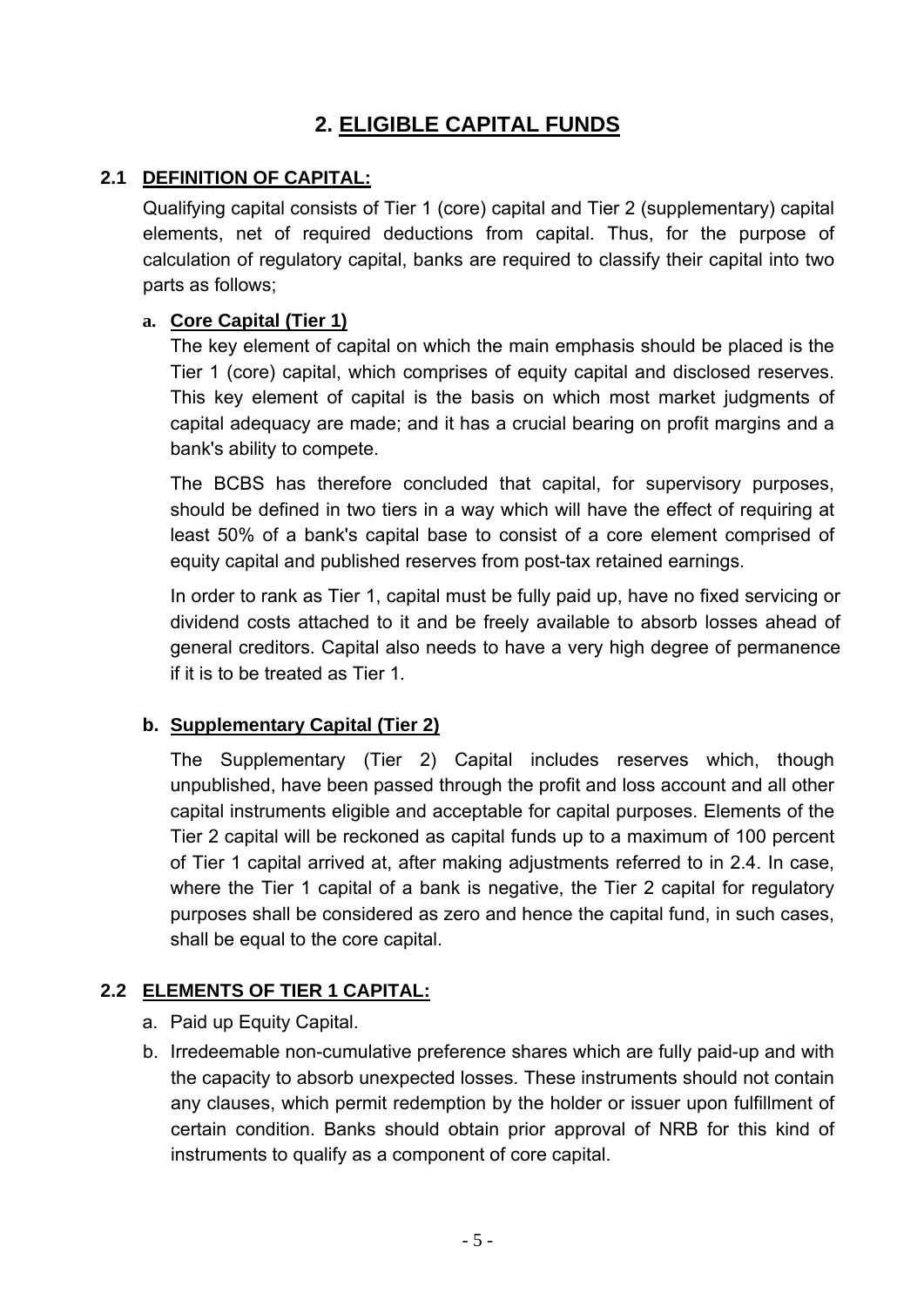- c. Share Premium
- d. Proposed Bonus Equity Share
- e. Statutory General Reserve.
- f. Retained Earnings available for distribution to shareholders.
- g. Un-audited current year cumulative profit, after all provisions including staff bonus and taxes. Where provisions are not made, this amount shall not qualify as Tier 1 capital.
- h. Capital Redemption Reserves created in lieu of redeemable instruments.
- i. Capital Adjustment reserves created in respect of increasing the capital base of the bank.
- j. Dividend Equalization Reserves.
- k. Other free reserves
- l. Any other type of reserves notified by NRB from time to time for inclusion in Tier 1 capital

# **2.3 ELEMENTS OF TIER 2 CAPITAL:**

- a. Cumulative and/or redeemable preference shares with maturity of five years and above.
- b. Subordinated term debt fully paid up with a maturity of more than 5 years; unsecured and subordinated to the claim of other creditors, free of restrictive clauses and not redeemable before maturity. Since, subordinated term debt is not normally available to participate in the losses; the amount eligible for inclusion in the capital adequacy calculations is limited to 50% of core capital. Moreover, to reflect the diminishing value of these instruments as a continuing source of strength, a cumulative discount (amortization) factor of 20% per annum shall be applied for capital adequacy computations, during the last 5 years to maturity. The banks should obtain written approval of NRB for including any subordinated debt instruments (like Debenture/Bonds) in supplementary (Tier-2) capital.
- c. Hybrid capital instruments. Those instruments which combine certain characteristics of debt and certain characteristics of equity. Each such instrument has a particular feature, which can be considered to affect its quality as capital. Where these instruments have close similarities to equity, in particular when they are able to support losses on an ongoing basis without triggering liquidation, they may be included in Tier 2 capital.
- d. General loan loss provision limited to a maximum of 1.25% or total Risk Weighted Exposures. The loan loss provision in respect of the rescheduled/restructured loans and specific loan loss provision in respect of Non Performing Assets shall not be included under this category. However,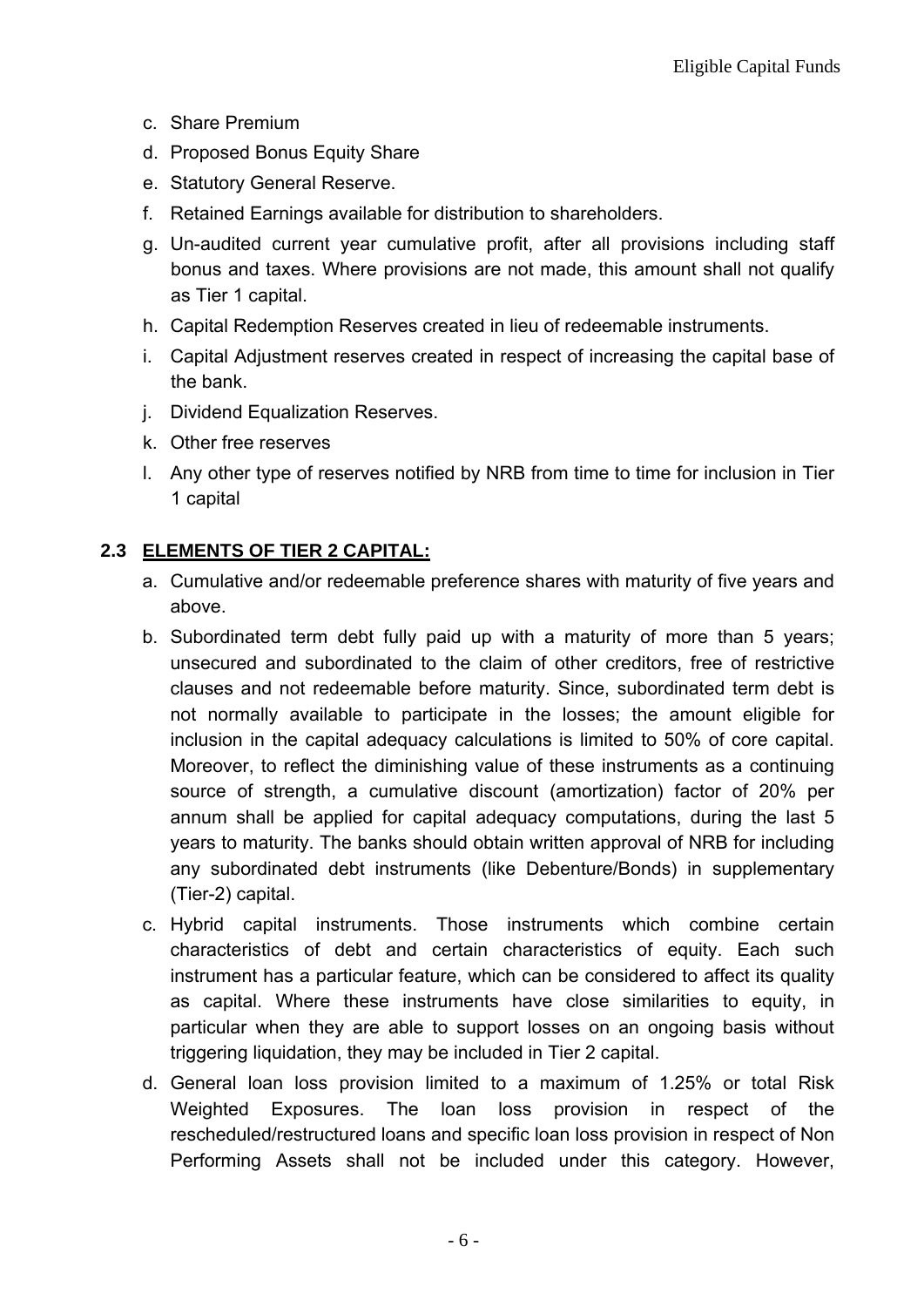provisions created in excess of the regulatory requirements or provisions which is not attributable to identifiable losses in any specific loans shall be allowed to be included in the General Loan Loss Provision and shall be eligible for Tier II capital subject to a maximum of 1.25% of total risk weighted exposures. Banks shall be required to disclose the cases where additional provisions have been made.

- e. Investment adjustment reserves created as a cushion for adverse price movements in bank's investments.
- f. Revaluation reserves often serve as a cushion against unexpected losses but may not be fully available to absorb unexpected losses due to the subsequent deterioration in market values and tax consequences of revaluation. Therefore, revaluation reserves will be eligible up to 50% for treatment as Tier 2 capital and limited to a maximum of 2% of total Tier 2 capital subject to the condition that the reasonableness of the revalued amount is duly certified by the internal auditor of the bank.
- g. Exchange equalization reserves created by banks as a cushion for unexpected losses arising out of adverse movements in foreign currencies.
- h. Other reserves
- i. Any other type of reserves notified by NRB from time to time for inclusion in Tier 2 capital

# **2.4 DEDUCTIONS FROM CORE (TIER 1) CAPITAL:**

Banks shall be required to deduct the following from the Tier 1 capital for capital adequacy purposes. The claims that have been deducted from core capital shall be exempt from risk weights for the measurement of credit risk.

- a. Losses suffered in the current period as well as those brought forward from previous periods,
- b. Book value of goodwill.
- c. Fictitious assets<sup>[2](#page-11-0)</sup> to the extent not written off. (e.g. VRS expense, preliminary expense, share issue expense, deferred revenue expenditure, etc.)
- d. Investment in equity of financial institutions licensed by Nepal Rastra Bank<sup>[3](#page-11-1)</sup>.
- e. All Investments in equity of institutions with financial interest.
- f. Investments in equity of institutions in excess of the prescribed limits.

<span id="page-11-0"></span> $\overline{a}$ 2 Software expenditure or software development expenditure, research and development expenditure, patents, copyrights, trademarks and lease hold developments booked as deferred revenue expenditure are subject to 100% risk weight and shall not be deducted from Tier 1 capital.

<span id="page-11-1"></span><sup>3</sup> Investment in shares of Rural Development Banks and other institutions, where the waiver has been explicitly provided by NRB are subject to risk weight of 100% and shall not be deducted from Tier 1 capital.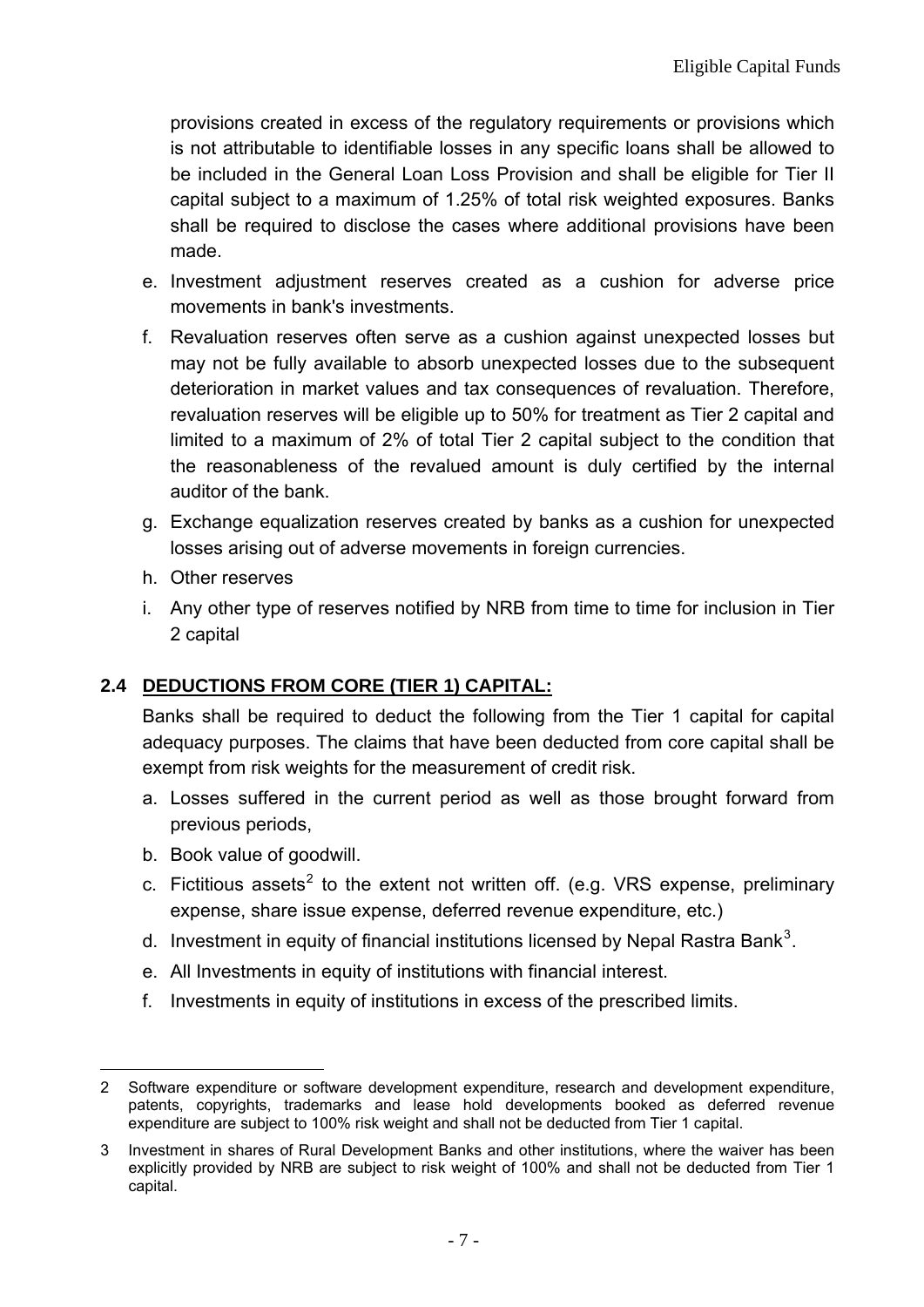- g. Investments arising out of underwriting commitments that have not been disposed within a year from the date of commitment.
- h. Reciprocal crossholdings of bank capital artificially designed to inflate the capital position of the bank.
- i. Any other items as stipulated by Nepal Rastra Bank, from time to time.

# **2.5 CAPITAL FUNDS:**

The capital fund is the summation of Tier 1 and Tier 2 capital. The sum total of the different components of the tier 2 capitals will be limited to the sum total of the various components of the Tier 1 capital net of deductions as specified in 2.4. In case the Tier 1 capital is negative, Tier 2 capital shall be considered to be "Nil" for regulatory capital adequacy purposes and hence, in such a situation, the capital fund shall be equal to the Tier 1 capital.

### **2.6 MINIMUM CAPITAL REQUIREMENTS:**

Unless a higher minimum ratio has been set by Nepal Rastra Bank for an individual bank through a review process, every bank shall maintain at all times, the capital requirement set out below:

- a. A Tier 1 (core) capital of not less than 6 per cent of total risk weighted exposure;
- b. A total capital fund of not less than 10 per cent of its total risk weighted exposure.

The Capital Adequacy Ratio (CAR) is calculated by dividing eligible regulatory capital by total risk weighted exposure. The total risk weighted exposure shall comprise of risk weights calculated in respect of bank's credit, operational and market risks. The methodologies to calculate RWE for each of these risk categories are described in detail in subsequent chapters.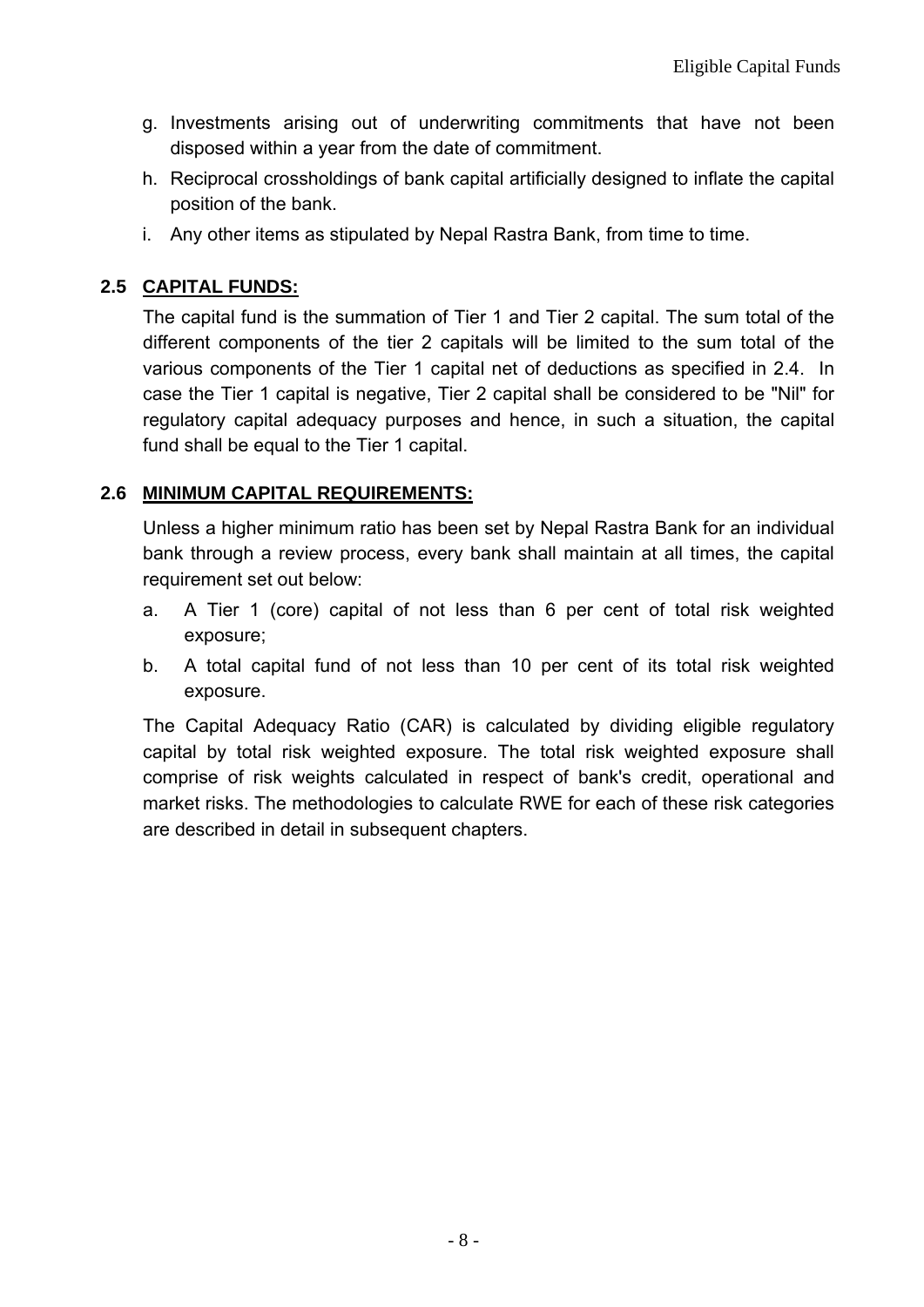# **3. CREDIT RISK**

### **3.1 GENERAL:**

Credit risk is the major risk that banks are exposed to during the normal course of lending and credit underwriting. Within Basel II, there are two approaches for credit risk measurement: the standardized approach and the internal ratings based (IRB) approach. Due to various inherent constraints of the Nepalese banking system, the standardized approach in its simplified form, Simplified Standardized Approach (SSA), has been prescribed in the initial phase.

### **3.2 SIMPLIFIED STANDARDIZED APPROACH (SSA):**

In comparison to Basel I, SSA aligns regulatory capital requirements more closely with the key elements of banking risk by introducing a wider differentiation of risk weights and a wider recognition of credit risk mitigation techniques. The advantage of implementing this approach is twofold. This approach allows transitional advantage for countries like us by avoiding excessive complexities associated with the advanced approaches of Basel II while at the same time it will produce capital ratios more in line with the actual economic risks that banks are facing, compared to the present Accord.

Under this approach commercial banks are required to assign a risk weight to their balance sheet and off-balance sheet exposures. These risk weights are based on a fixed weight that is broadly aligned with the likelihood of a counterparty default.

All claims including loans & advances as well as investments shall be risk weighed net of specific provisions. Generally provision related to any receivable or investment is not defined as general or specific. In such situation, the total provision against any claim/exposure (other than the loans and advances) shall be considered as specific provision. However, provisions eligible for the supplementary capital shall not be allowed for netting while calculating risk weighted exposures.

In order to be consistent with the Basel-II framework, the credit risk for the regulatory capital purpose shall be computed by segregating the exposure in the following 11 categories.

- a) Claims on government & central bank
- b) Claims on other official entities
- c) Claims on banks
- d) Claims on corporate & securities firms
- e) Claims on regulatory retail portfolio
- f) Claims secured by residential properties
- g) Claims secured by commercial real state
- h) Past due claims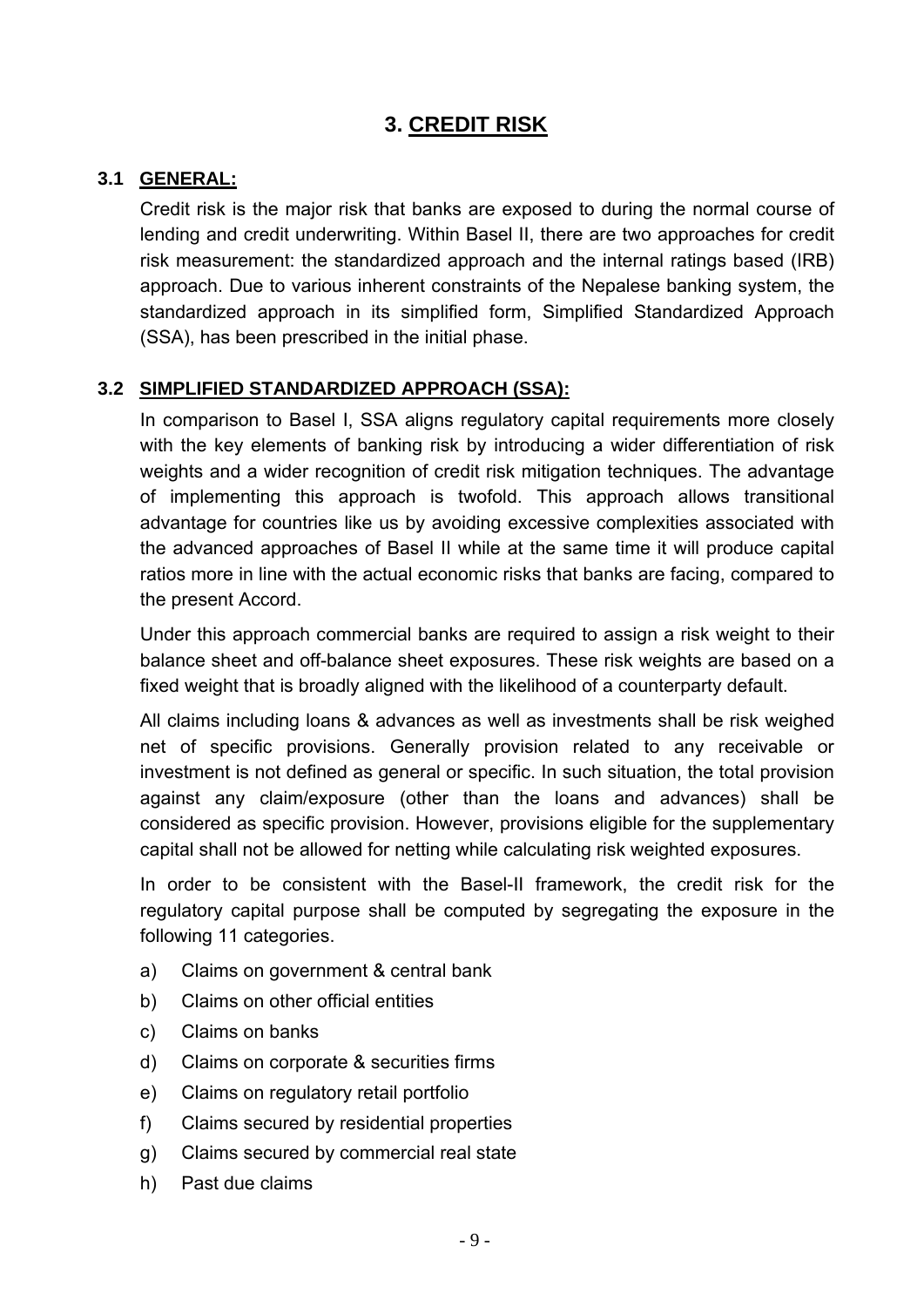- <span id="page-14-0"></span>i) High risk claims
- j) Other assets
- k) Off balance sheet items

### **3.3 RISK MEASUREMENT AND RISK WEIGHTS:**

### **a. Claims on government & central bank**

- 1. All claims on Government of Nepal and Nepal Rastra Bank shall be risk weighed at 0 %.
- 2. Claims on foreign government and their central banks shall be risk-weighted on the basis of the consensus country risk scores of export credit agencies  $(ECA)<sup>4</sup>$  $(ECA)<sup>4</sup>$  $(ECA)<sup>4</sup>$ . As detailed below, each ECA risk scores will correspond to a specific risk weight category:

| <b>ECA risk scores</b> | $\mathbf{L}$ |     |     | 4 to 6 |      |
|------------------------|--------------|-----|-----|--------|------|
| <b>Risk weights</b>    | ገ%           | 20% | 50% | 100%   | 150% |

### **b. Claims on other official entities**

- 3. Claims on the Bank for International Settlements, the International Monetary Fund, the European Central Bank and the European Community will receive a 0% risk weight.
- 4. Following Multilateral Development Banks (MDBs) will be eligible for a 0% risk weight.
	- World Bank Group, comprised of the International Bank for Reconstruction and Development (IBRD) and the International Finance Corporation (IFC),
	- Asian Development Bank (ADB),
	- African Development Bank (AfDB),
	- European Bank for Reconstruction and Development (EBRD),
	- Inter-American Development Bank (IADB),
	- European Investment Bank (EIB),
	- European Investment Fund (EIF),
	- Nordic Investment Bank (NIB),
	- Caribbean Development Bank (CDB),
	- Islamic Development Bank (IDB), and
	- Council of Europe Development Bank (CEDB).

<sup>1</sup> 4 The consensus country risk classification is available on the OECD's website (http://www.oecd.org) in the Export Credit Arrangement web page of the Trade Directorate. Each bank while computing the risk weight in any claim should use the updated risk score.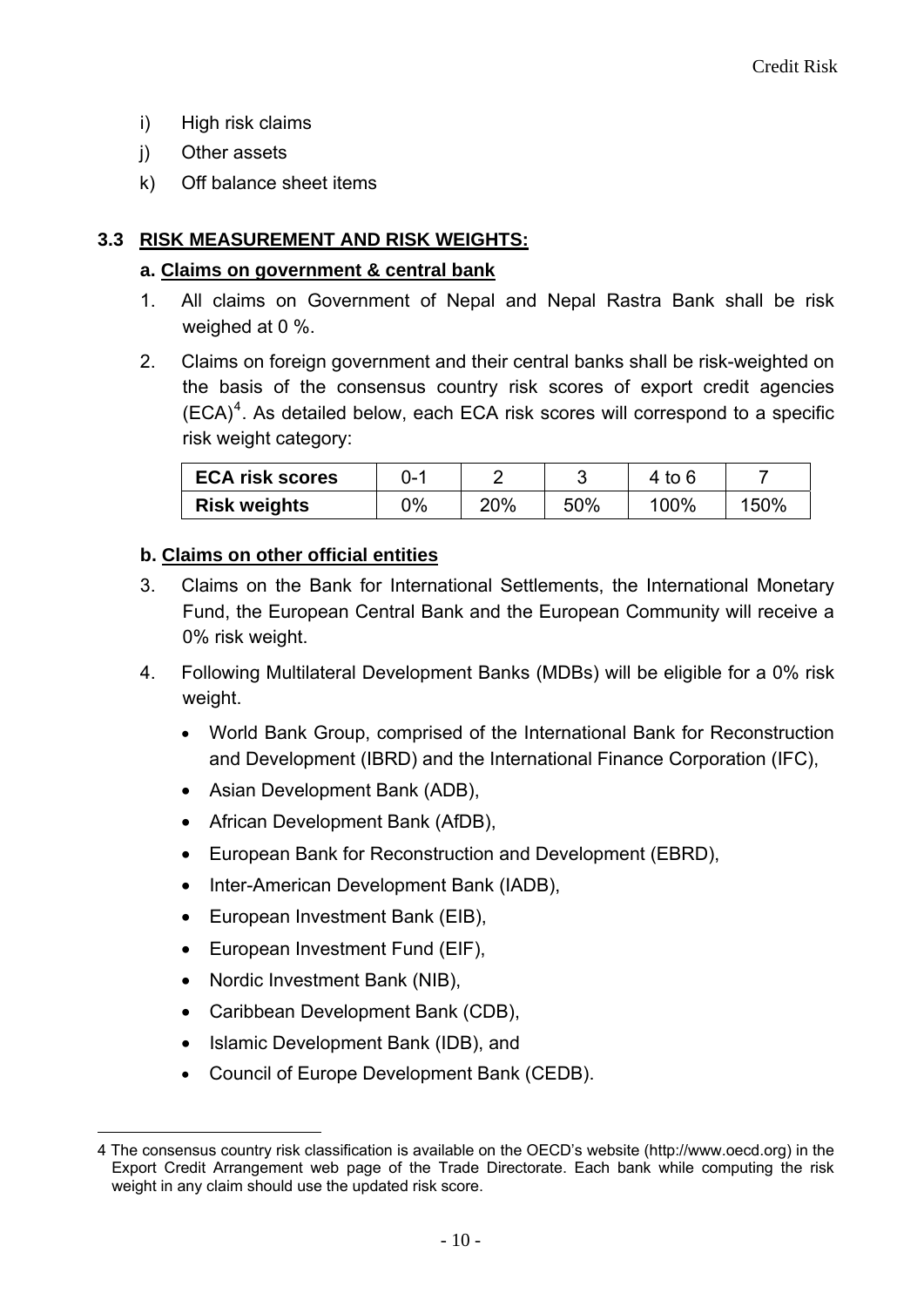- <span id="page-15-0"></span>5. The standard risk weight for claims on other Multilateral Development Banks will be 100%.
- 6. Claims on public sector entities  $(PSEs)^5$  $(PSEs)^5$  will be risk-weighed as per the ECA country risk scores.

| <b>ECA risk scores</b> | $1 - 1$ |     | 3 to 6 |      |
|------------------------|---------|-----|--------|------|
| <b>Risk weights</b>    | 20%     | 50% | 100%   | 150% |

### **c. Claims on banks**

- 7. All claims, irrespective of currency, on domestic banks/financial institutions that fulfill Capital Adequacy Requirements will be risk weighed at 20% while for the rest, it will be 100%.
- 8. Other claims on a bank shall be risk weighed as per the ECA Country risk score subject to the floor of 20% as follows:

| <b>ECA risk scores</b> | ገ-1 |     | $3$ to 6 |      |
|------------------------|-----|-----|----------|------|
| Risk weights           | 20% | 50% | 100%     | 150% |

### **d. Claims on corporate[6](#page-15-0) & securities firms**

- 9. The risk weight for claims on domestic corporates, including claims on insurance companies and securities firm will be 100%.
- 10. The claims on foreign corporates shall be risk weighed as per the ECA Country risk score subject to the floor of 20% as follows:

| ECA risk scores     | ገ-′ |     |      | 4 to 6 |      |
|---------------------|-----|-----|------|--------|------|
| <b>Risk weights</b> | 20% | 50% | 100% | 100%   | 150% |

### **e. Claims on regulatory retail portfolio**

11. Claims that qualify all criteria listed below and approved by management under product policy<sup>[7](#page-15-0)</sup> may be considered as regulatory retail portfolio. Exposures included in such a portfolio may be risk-weighed at 75%, except for past due loans**.** However, all credit products to qualify under regulatory retail portfolio category must be approved by Nepal Rastra Bank.

<sup>1</sup> 5 Public sector entity (PSE) is one, which is owned or controlled by government or any other entity categorized as PSE by NRB.

<sup>6</sup> "Corporate" shall include all exposures other than those which qualify for inclusion under "sovereign", "bank", "regulatory retail", "residential mortgage", "commercial real estate", "past due claims" or other specified category addressed separately under this guideline. For capital adequacy purposes, the term also includes insurance companies

<sup>7</sup> Lending against securities (such as equities and bonds), whether listed or not, are specifically excluded from this category. Likewise, personal loans and credit card receivables are excluded from this category.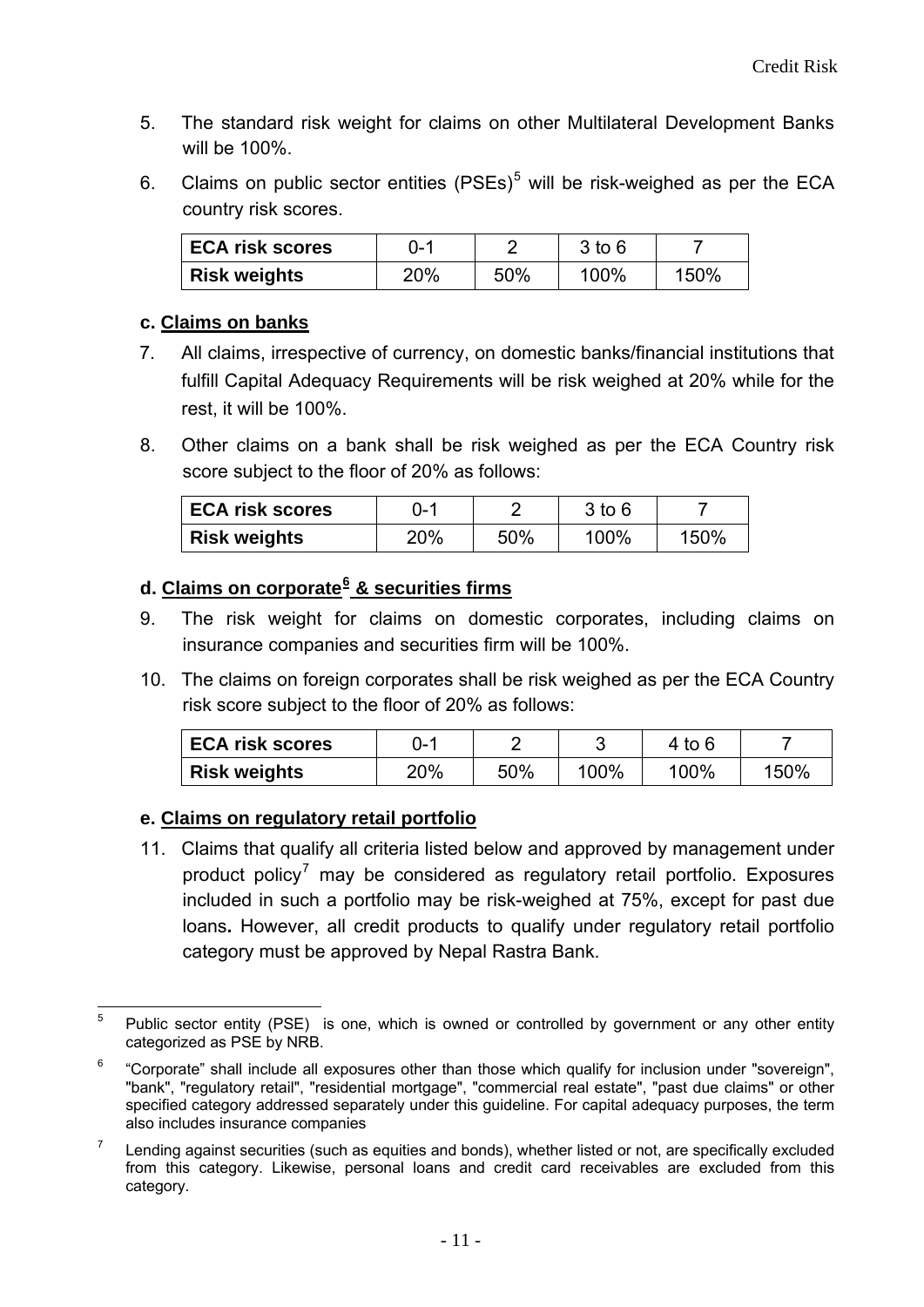### <span id="page-16-0"></span>Criteria:

- *Orientation criteria* :- exposure is to an individual person or persons or to a small business
- *Product Criteria* :- The exposure takes the form of any of the following:
	- − Revolving credits and lines of credit, (including overdraft, hypothecation etc.)
	- − Term loans and leases (e.g. hire purchase, auto loans and leases, student and educational loans $8$ ) and,
	- − Small business facilities and commitments,
- *Granularity criteria* :- NRB must be satisfied that the regulatory retail portfolio is sufficiently diversified to a degree that reduces the risks in the portfolio, warranting the 75% risk weight. No aggregate exposure<sup>[9](#page-16-0)</sup> to one counterpart can exceed 0.5 % of the overall regulatory retail portfolio.
- *Low value individual criteria* :- The maximum aggregated retail exposure to one counterpart cannot exceed an absolute threshold of Rs.5 million (Nepalese Rupees Fifty Lakhs)

# **f. Claims secured by residential properties**

- 12. Lending fully secured by mortgages on residential property, that is or will be occupied by the borrower or that is rented, will be risk-weighed at 50% subject to the fulfillment of all the following criteria. Banks should apply to NRB for approval of product paper relating to this type of lending.
	- 1. Existence of substantial margin (minimum 40% of Distress Value) of security over the amount of the loan.
	- 2. Valuation is done by an Expert Valuator empanelled by the bank, stating the basis of valuation and standards followed. Mortgaged land must be revalued once every two years. Revaluation of building on depreciation basis shall be accepted.
	- 3. Documentation is complete with the witness/guarantee from all undivided family members.
- 13. Where, above mentioned criteria are not met, qualifying<sup>[10](#page-16-0)</sup> residential mortgage

<sup>-&</sup>lt;br>8 Personal finance includes overseas employment loan, home loan (to the extent they do not qualify for treatment as claims secured by residential property), direct deprived sector loan.

<sup>9</sup> Aggregated exposure means gross amount (i.e. not taking any credit risk mitigation into account) of all forms of credit exposures (e.g. loans or commitments) that individually satisfy the three other criteria. In addition, "on one counterpart" refers to one or several entities that may be considered as a single group.

 $10$  Qualifying residential mortgage mean lending fully secured by mortgages on residential property, that is or will be occupied by the borrower, or that is rented.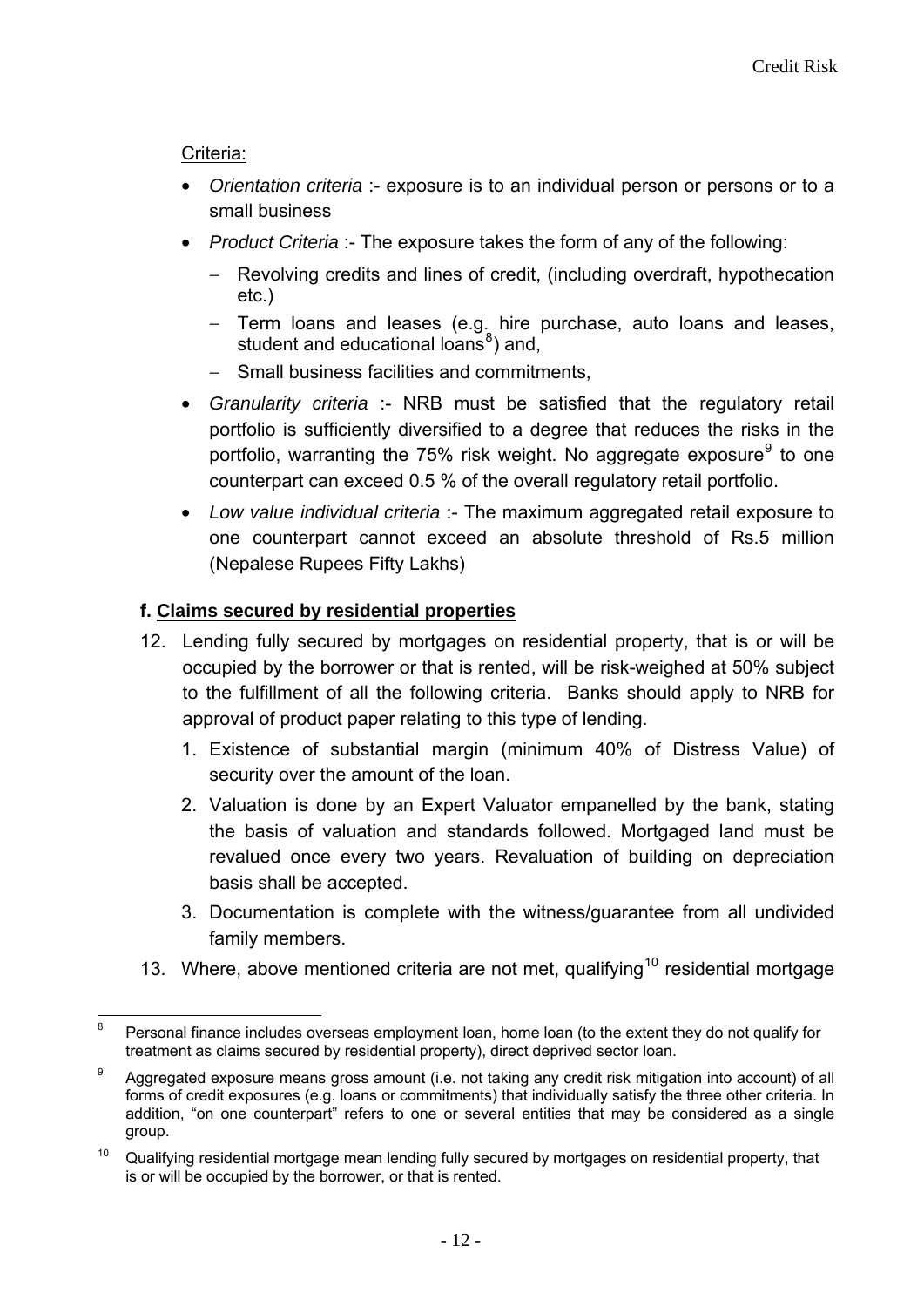loan shall be risk-weighed at 75%.

- <span id="page-17-0"></span>14. The unsecured portion of any residential mortgage loan shall be risk weighed at 150%.
- 15. When claims secured by residential properties are or have been past due**[11](#page-17-0)** at any point of time during the last two years, they shall be risk-weighed at 100**%,** net of specific provisions.

### **g. Claims secured by commercial real estate**

16. Claims secured by mortgages on commercial real estate<sup>[12](#page-17-0)</sup>, except past due, shall be risk-weighed at 100%.

### **h. Past due claims**

17. Any loan, except for claim secured by residential property, which is past due for more than 90 days, will be risk-weighed at 150% net of specific provision.

# **i. High risk claims**

- 18. 150% risk weight shall be applied for venture capital and private equity investments.
- 19. Exposures on Personal loan and credit card receivables shall attract a risk weight of 150%.
- 20. Investments in the paid-up equity of institutions, which are not listed in the stock exchange and have not been deducted from Tier 1 capital, shall be risk weighed at 150% net of provisions.
- 21. Investments in the paid-up equity of institutions, which are listed in the stock exchange and have not been deducted from Tier 1 capital, shall be risk weighed at 100% net of provisions.
- 22. Where loan cannot be segregated/or identified as regulatory retail portfolio or qualifying residential mortgage loan or under other categories, it shall be risk weighed at 150%.

# **j. Other assets**

.

- 23. With regard to other assets, following provisions have been made;
	- Interest receivable/claim on government securities will be risk-weighed at 0%.

 $11$ An exposure is past due if interest or principal is overdue by 90 days or more from the due date.

 $12$  Claims secured by mortgage of Office buildings, retail space, multi-purpose commercial premises, multi-family residential buildings, multi-tenanted commercial premises, industrial or warehouse space, hotels, land acquisition, development and construction etc.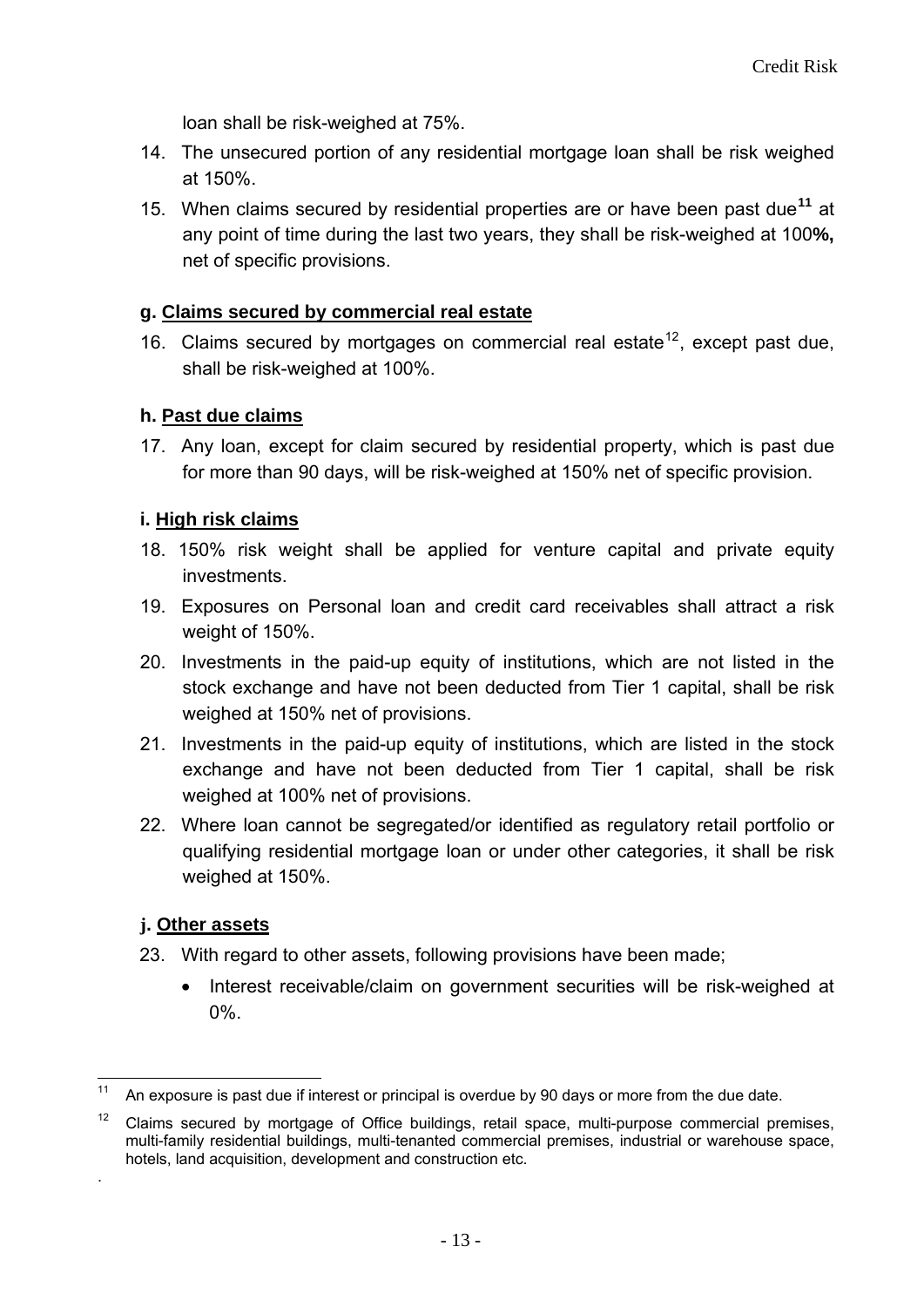- <span id="page-18-0"></span>• Investments in equity or regulatory capital instruments issued by securities firms will be risk-weighed at 100%.
- Cash in transit shall attract risk weight of 20%.
- Cash items in the process of collection will be risk-weighed at 20%. For this purpose, cash items shall include Cheque, Draft, and Travellers Cheques.
- Fictitious assets that have not been deducted from Tier 1 capital shall be risk weighed at 150%.
- Other assets will be risk-weighed at 100% net of provision.

### **k. Off balance sheet items**

24. Off-balance sheet items under the simplified standardized approach will be converted into equivalent risk weight exposure using risk weight as follows:

| <b>Off Balance Sheet Exposure</b>                                                    | <b>Risk</b> |
|--------------------------------------------------------------------------------------|-------------|
|                                                                                      | Weight      |
| Any commitments those are unconditionally cancelable at any time by the              | $0\%$       |
| bank without prior notice, or that effectively provide for automatic                 |             |
| cancellation due to deterioration in a borrower's creditworthiness (for              |             |
| example bills under collection)                                                      |             |
| Forward exchange contracts.                                                          | 10%         |
| <b>Short Term Trade-related contingencies</b>                                        | 20%         |
| Contingent liabilities arising from trade-related obligations, which are             |             |
| secured against an underlying shipment of goods for both issuing and                 |             |
| confirming bank and are short term in nature. This includes documentary              |             |
| letters of credit, acceptances on trade bills, shipping guarantees issued            |             |
| and any other trade-related contingencies with an original maturity up to            |             |
| six months.                                                                          |             |
| Undertaking to provide a commitment on an off-balance sheet items                    | 20%         |
| Unsettled <sup>13</sup> securities and foreign exchange transactions between bank to | 20%         |
| bank and between bank and customer                                                   |             |
| <b>Long Term Trade-related contingencies</b>                                         | 50%         |
| Contingent liabilities arising from trade-related obligations, which are             |             |
| secured against an underlying shipment of goods for both issuing and                 |             |
| confirming bank and are long term in nature. This includes documentary               |             |
| letters of credit, acceptances on trade bills, shipping guarantees issued            |             |
| and any other trade-related contingencies with an original maturity of over          |             |
| six months                                                                           |             |
| <b>Performance-related contingencies</b>                                             | 50%         |

 $13$ An unsettled transaction is one where delivery of the instrument is due to take place against receipt of cash, but which remain unsettled five business days after the due settlement date.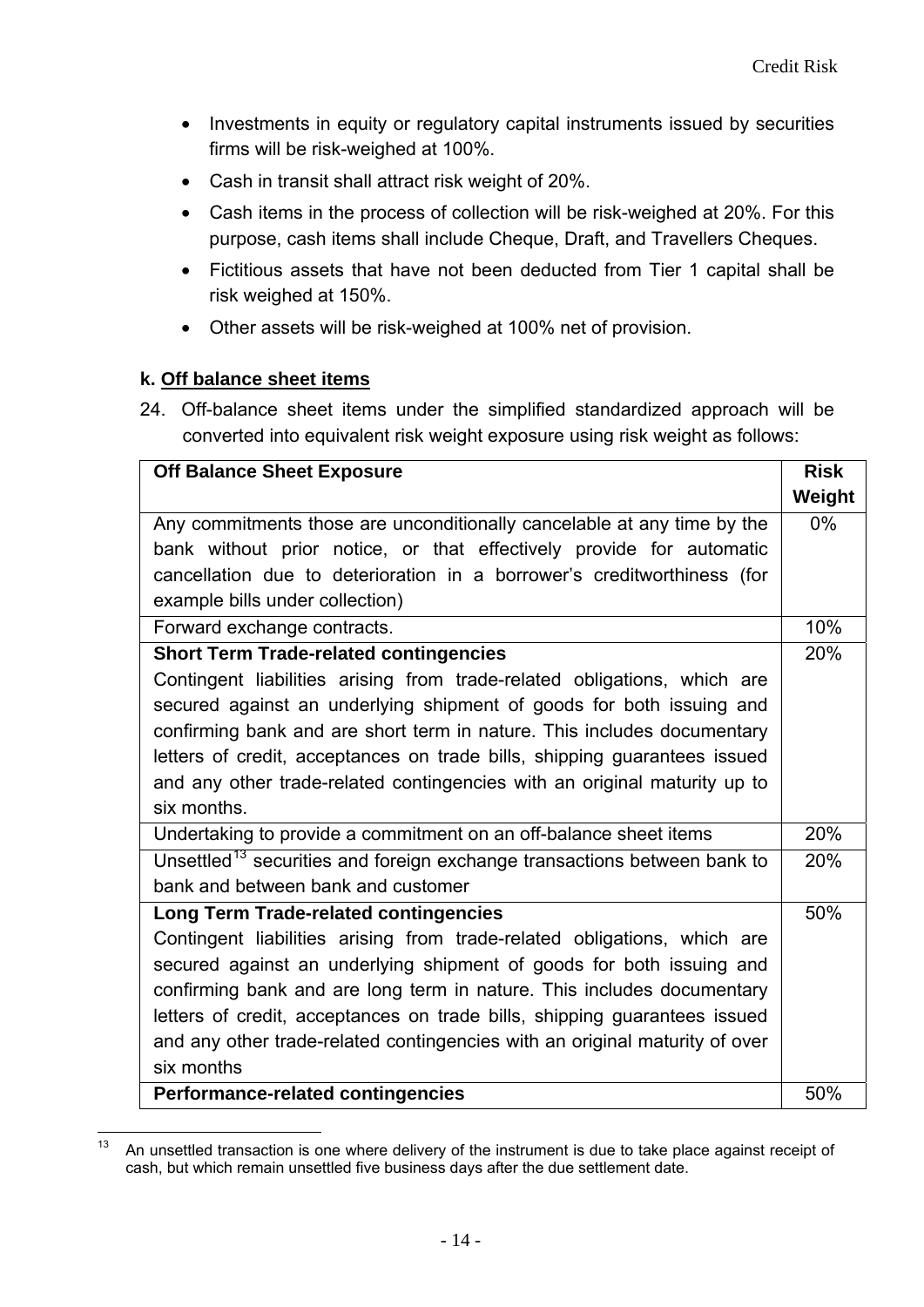<span id="page-19-0"></span>

| Contingent liabilities, which involve an irrevocable obligation to pay a third<br>party in the event that counterparty fails to fulfill or perform a contractual<br>non-monetary obligation, such as delivery of goods by a specified date<br>etc. This includes issue of performance bonds, bid bonds, warranties,<br>indemnities, underwriting commitments and standby letters of credit in<br>relation to a non-monetary obligation of counterparty under a particular<br>transaction.                                                                                                                                                                                                                                                                                                                                                                                                             |      |
|-------------------------------------------------------------------------------------------------------------------------------------------------------------------------------------------------------------------------------------------------------------------------------------------------------------------------------------------------------------------------------------------------------------------------------------------------------------------------------------------------------------------------------------------------------------------------------------------------------------------------------------------------------------------------------------------------------------------------------------------------------------------------------------------------------------------------------------------------------------------------------------------------------|------|
| <b>Irrevocable Credit Commitments</b>                                                                                                                                                                                                                                                                                                                                                                                                                                                                                                                                                                                                                                                                                                                                                                                                                                                                 | Upto |
| Any un-drawn portion of committed credit lines. This shall include all<br>unutilized limits in respect of Working Capital Finance of revolving nature<br>e.g. Overdraft, Hypothecation, Trust Receipt Loan etc.                                                                                                                                                                                                                                                                                                                                                                                                                                                                                                                                                                                                                                                                                       | 50%  |
| Repurchase agreements, securities lending, securities borrowing,                                                                                                                                                                                                                                                                                                                                                                                                                                                                                                                                                                                                                                                                                                                                                                                                                                      | 100% |
| reverse repurchase agreements and equivalent transactions                                                                                                                                                                                                                                                                                                                                                                                                                                                                                                                                                                                                                                                                                                                                                                                                                                             |      |
| This includes repo/reverse repo, sale and repurchase agreements and                                                                                                                                                                                                                                                                                                                                                                                                                                                                                                                                                                                                                                                                                                                                                                                                                                   |      |
| asset sales with recourse, where the credit risk remains with the                                                                                                                                                                                                                                                                                                                                                                                                                                                                                                                                                                                                                                                                                                                                                                                                                                     |      |
| purchasing bank.                                                                                                                                                                                                                                                                                                                                                                                                                                                                                                                                                                                                                                                                                                                                                                                                                                                                                      |      |
| <b>Direct credit substitutes</b>                                                                                                                                                                                                                                                                                                                                                                                                                                                                                                                                                                                                                                                                                                                                                                                                                                                                      | 100% |
| Any irrevocable off-balance sheet obligations which carry the same credit<br>risk as a direct extension of credit, such as an undertaking to make a<br>payment to a third party in the event that a counterparty fails to meet a<br>financial obligation or an undertaking to a counterparty to acquire a<br>potential claim on another party in the event of default by that party,<br>constitutes a direct credit substitute. This includes potential credit<br>exposures arising from the issue of financial guarantees and credit<br>derivatives, confirmation of letters of credit (acceptances<br>and<br>endorsements), issue of standby letters of credit serving as financial<br>guarantees for loans, securities and any other financial liabilities, and bills<br>endorsed under bill endorsement lines (but which are not accepted by, or<br>have the prior endorsement of, another bank). |      |
| Unpaid portion of partly paid shares and securities                                                                                                                                                                                                                                                                                                                                                                                                                                                                                                                                                                                                                                                                                                                                                                                                                                                   | 100% |
| <b>Other Contingent Liabilities</b>                                                                                                                                                                                                                                                                                                                                                                                                                                                                                                                                                                                                                                                                                                                                                                                                                                                                   | 100% |

# **3.4 CREDIT RISK MITIGATION:**

Banks may use a number of techniques to mitigate the risks to which they are exposed. The prime objective of this provision is to encourage the banks to manage credit risk in a prudent and effective manner. As such, credit risks exposures may be collateralized<sup>[14](#page-19-0)</sup> in whole or in part with cash or securities, or a loan exposure may be guaranteed by a third party. Where these various techniques meet the minimum conditions mentioned below, banks which take eligible financial collateral

 $14$ 14 A collateralized transaction is one in which: a) banks have a credit exposure or potential credit exposure; and b) that credit exposures or potential credit exposure is hedged in whole or in part by collateral posted by the counter party or by a third party on behalf of the counter party.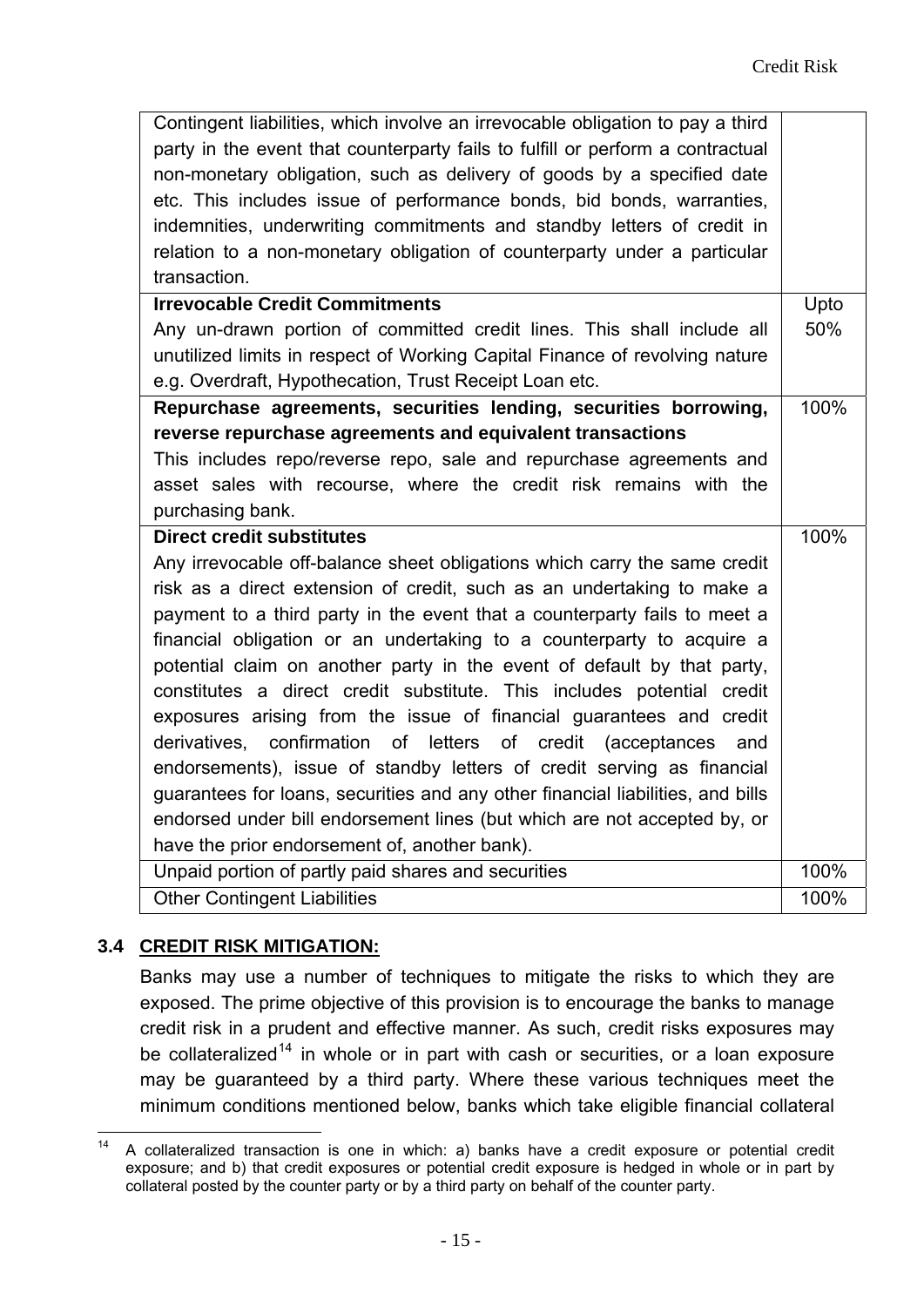are allowed to reduce their credit exposure to counterparty when calculating their capital requirements to take account of the risk mitigating effect of the collateral. However, credit risk mitigation is allowed only on an account by account basis, even within regulatory retail portfolio.

As a general rule, no secured claim should receive a higher capital requirement than an otherwise identical claim on which there is no collateral. Similarly, the effects of the CRM shall not be double counted and capital requirement will be applied to banks on either side of the collateralized transaction: for example, both repos and reverse repos will be subject to capital requirements.

Those portions of claims collateralized by the market value of recognized collateral receive the risk weight applicable to the collateral instrument. The remainder of the claim should be assigned the risk weight appropriate to the counter party.

Where the same security has been pledged for both the funded and non funded facilities, banks should clearly demarcate the value of security held for funded and non funded facility.

### **a. Minimum conditions for eligibility:**

In order to obtain capital relief towards credit risk mitigation, there are certain basic condition that needs to be fulfilled. Supervisors will monitor the extent to which banks satisfy these conditions, both at the outset of a collateralized transaction and on an on-going basis.

- 1. *Legal certainty:-* Collateral is effective only if the legal mechanism by which collateral is given is robust and ensures that the lender has clear rights over the collateral to liquidate or retain it in the event of default. Thus, banks must take all necessary steps to fulfill local contractual requirements in respect of the enforceability of security interest. The collateral arrangements must be properly documented, with a clear and robust procedure for the timely liquidation of collateral. A bank's procedures should ensure that any legal conditions required for declaring the default of the customer and liquidating the collateral are observed. Where the collateral is held by a custodian, the bank must seek to ensure that the custodian ensures adequate segregation of the collateral instruments and the custodian's own assets. Besides that, banks must obtain legal opinions confirming the enforceability of the collateral arrangements in all relevant jurisdictions.
- *2. Low correlation with exposure:-* In order for collateral to provide protection, the credit quality of the obligor and the value of the collateral must not have a material positive correlation. For example, securities issued by the collateral provider - or by any related group entity - would provide little protection and so would be ineligible.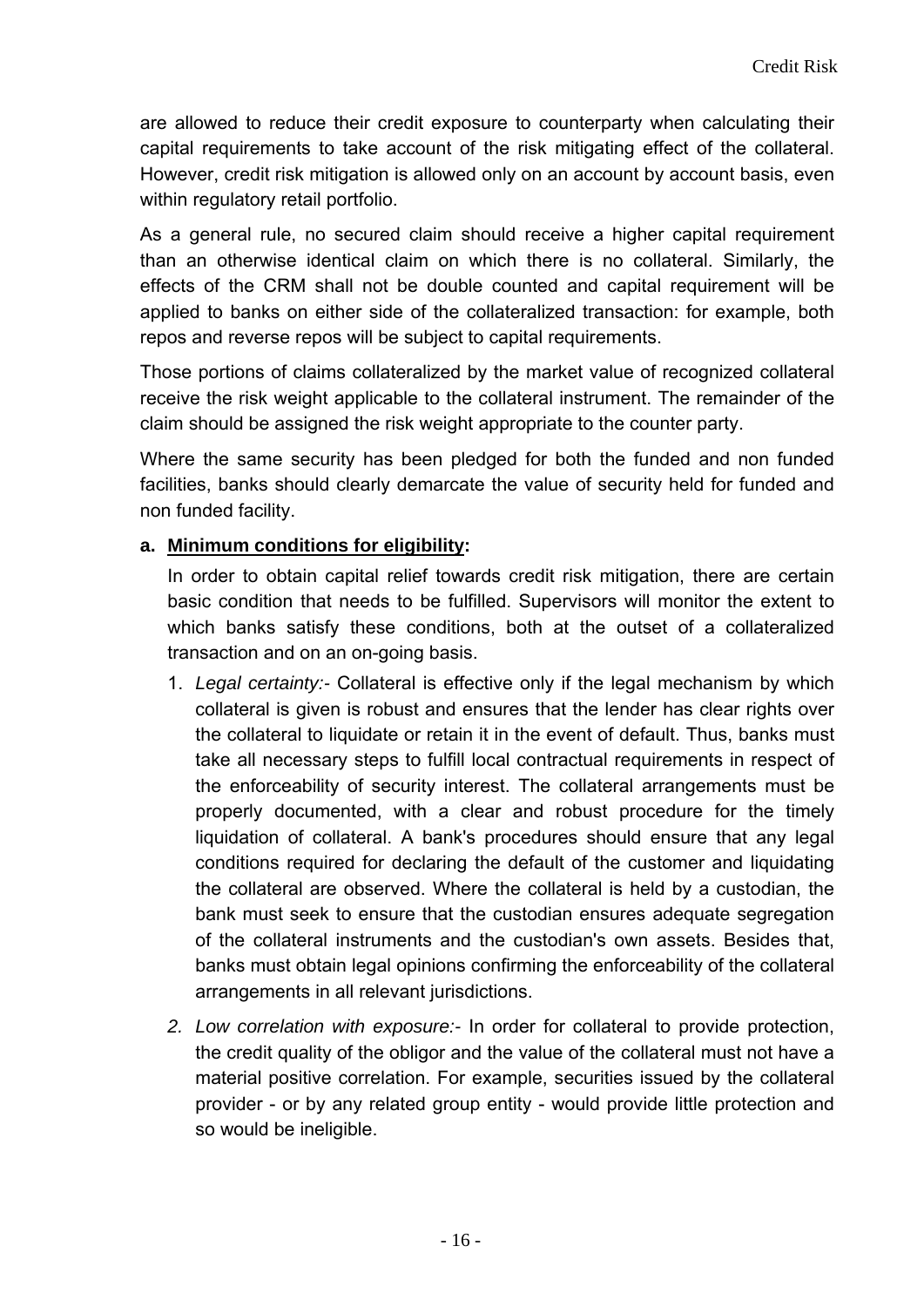- 3. *Maturity Mismatch:-* The maturity of the underlying exposure and the maturity of the hedge should both be defined conservatively. The effective maturity of the underlying should be gauged as the longest possible remaining time before the obligor is scheduled to fulfill its obligation. The collateral must be pledged for at least the life of the exposure. In case of mismatches in the maturity of the underlying exposure and the collateral, it shall not be eligible for CRM benefits.
- 4. *Currency Mismatch:-* Ideally the currency of the underlying exposure and the collateral should be the same. Where the credit exposure is denominated in a currency that differs from that in which the underlying exposure is denominated, there is a currency mismatch. Where mismatches occur, it shall be subject to supervisory haircut of 10%.
- 5. *Risk Management:-* While CRM reduces credit risk, it simultaneously may increase other risks to which a bank is exposed, such as legal, operational, liquidity and market risks. Therefore, it is imperative that banks employ robust procedures and processes to control these risks, including strategy; consideration of the underlying credit; valuation; policies and procedures; systems; control of roll-off risks; and management of concentration risk arising from the bank's use of CRM techniques and its effect with the bank's overall credit profile. In case where these requirements are not fulfilled, NRB may not recognize the benefit of CRM techniques.
- 6. *Qualifying criteria for guarantee:-* A guarantee (counter guarantee) to be eligible must represent a direct claim on the protection provider and must be explicitly referenced to specific exposures or a pool of exposures, so that the extent of the cover is clearly defined and irrefutable. Other than non-payment by a protection purchaser of money due in respect of the credit protection contract it must be irrevocable in that there must be no clause in the contract that would increase the effective cost of cover as a result of deteriorating credit quality in the hedged exposure. It must also be unconditional in that there should be no clause in the protection contract outside the control of the bank that could prevent the protection provider from being obliged to pay out in a timely manner in the event that the original counter party fails to make the payments due.

On the qualifying default or non-payment of the counter party, the bank may in a timely manner pursue the guarantor for any monies outstanding under the documentation governing the transaction. The guarantor may make one lump sum payment of all monies under such documentation to the bank, or the guarantor may assume the future payment obligations of the counter party covered by the guarantee. The bank must have the right to receive any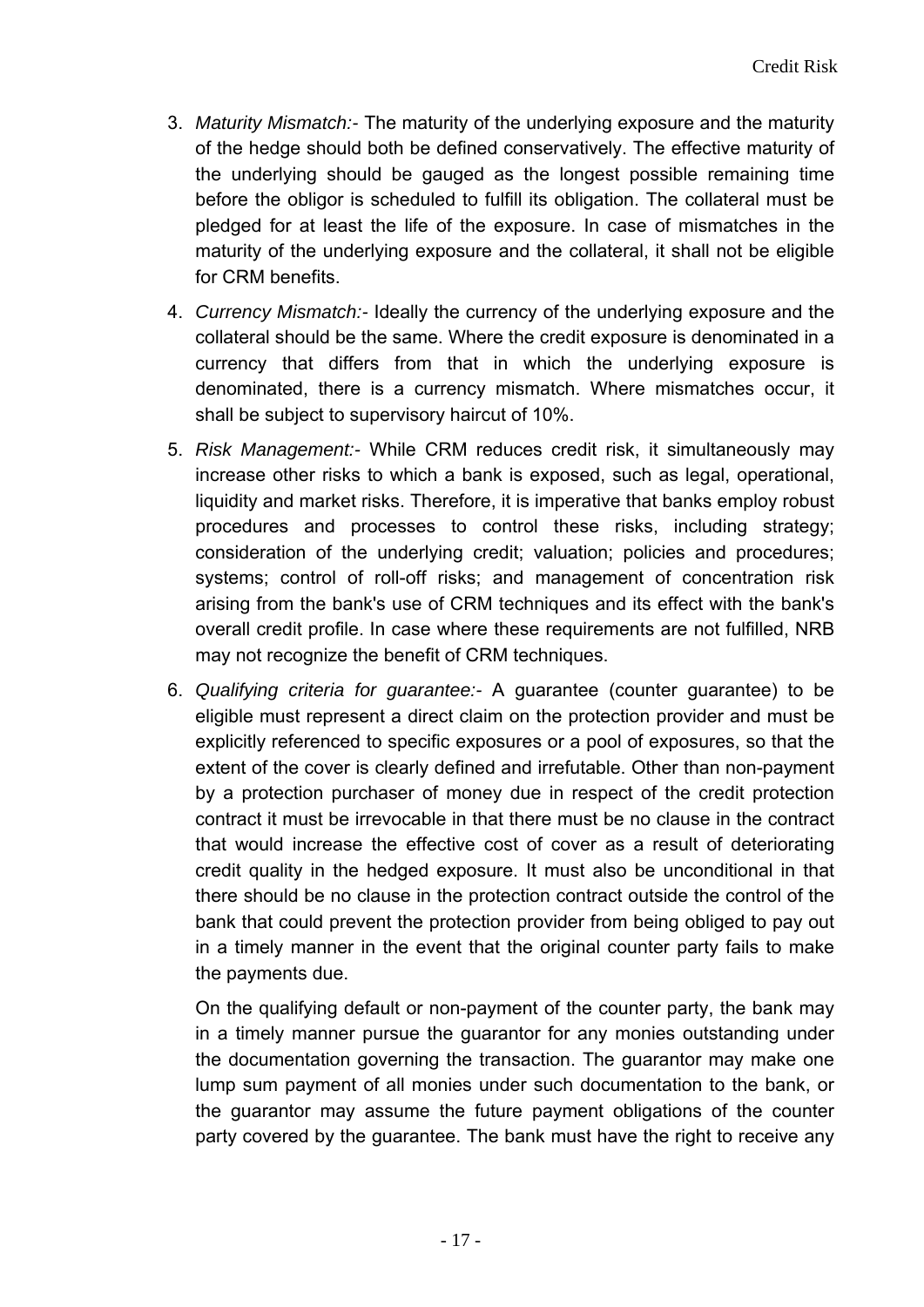such payments from the guarantor without first having to take legal actions in order to pursue the counter party payment.

### **b. Eligible Collaterals:**

- 1. Cash deposit (as well as certificates of deposit or fixed deposits or other deposits) with the bank.
- 2. Fixed Deposit Receipts/Certificates of deposits/other deposits of other Banks, who fulfill the capital adequacy requirements, subject to a 20% supervisory haircut.
- 3. Gold.
- 4. Securities issued by the Government of Nepal and Nepal Rastra Bank.
- 5. Guarantee of the Government of Nepal
- 6. Financial guarantee/counter guarantee of domestic banks who meet the minimum capital adequacy requirements subject to a haircut of 20%.
- 7. Securities/Financial guarantee/Counter guarantee issued by sovereigns.
- 8. Securities/Financial guarantee/Counter guarantee issued by MDBs in the list specified in 3.3 b (3 & 4)
- 9. Securities/Financial guarantee/Counter guarantee issued by banks with ECA rating 2 or better. The supervisory haircut shall be 20% and 50% for the banks with ECA rating of 0-1 and 2 respectively.

#### **c. Methodology for using CRM:**

- 1. Step 1: Identification of accounts eligible for capital relief under credit risk mitigation.
- 2. Step 2: Assess the value of the exposure and the eligible collateral.
- 3. Step 3: Adjust the value of the eligible collateral in respect of the supervisory haircut in terms of currency mismatch and other eligibility requirements.
- 4. Step 4: Compare the adjusted value of the collateral with the outstanding exposure.
- 5. Step 5: The value of the eligible CRM is the lower of the adjusted value of the collateral and the outstanding exposure.
- 6. Step 6: Plot the eligible CRM in the appropriate category of credit risk.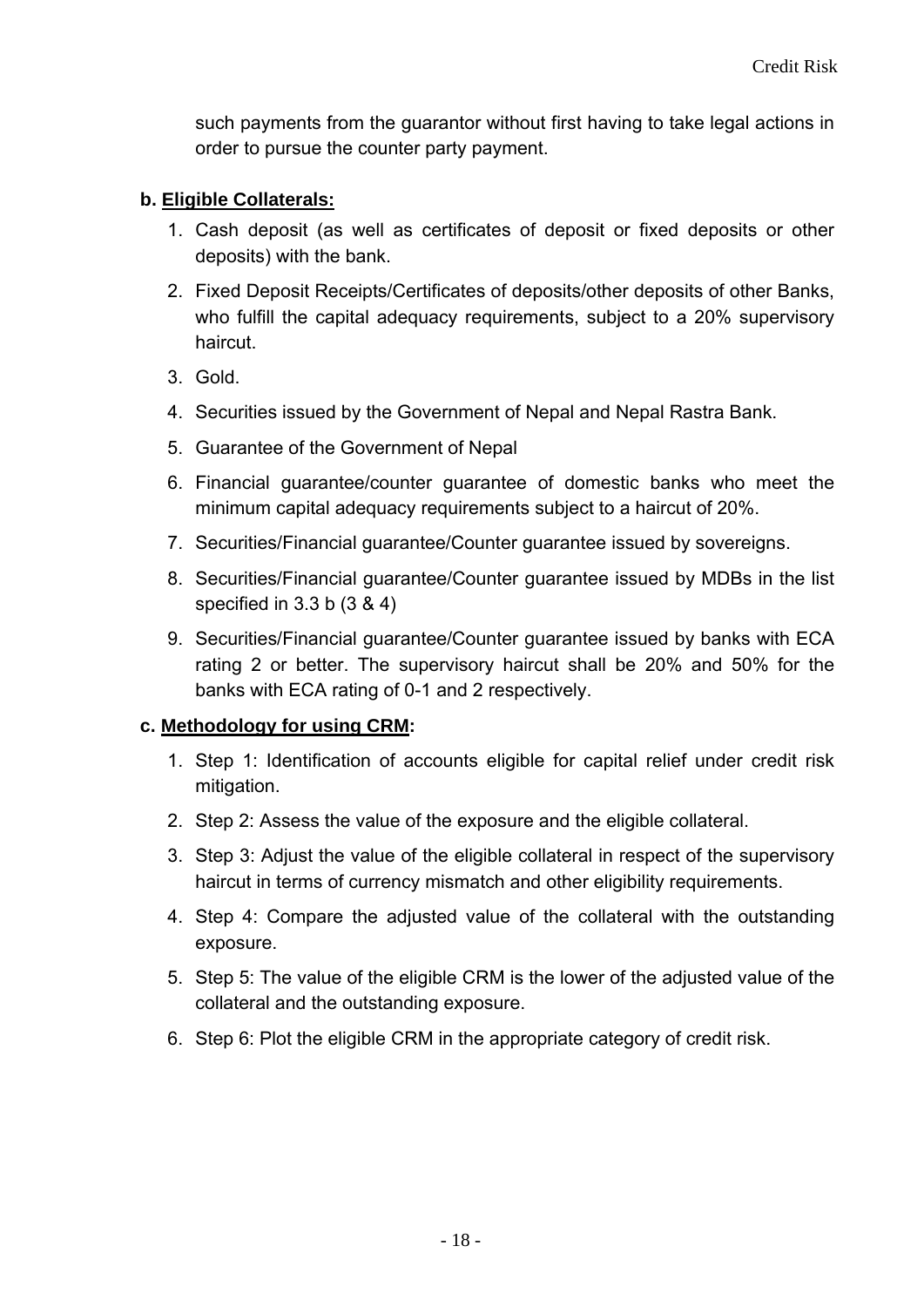# **4. OPERATIONAL RISK**

### **4.1 GENERAL:**

Operational risk is the risk of loss resulting from inadequate internal processes, people, and systems, or from external events. Operational risk itself is not a new concept, and well run banks have been addressing it in their internal controls and corporate governance structures. However, applying an explicit regulatory capital charge against operational risk is a relatively new and evolving idea. Basel II requires banks to hold capital against the risk of unexpected loss that could arise from the failure of operational systems.

The most important types of operational risk involve breakdowns in internal controls and corporate governance. Such breakdowns can lead to financial losses through error, fraud, or failure to perform in a timely manner or cause the interests of the bank to be compromised in some other way, for example, by its dealers, lending officers or other staff exceeding their authority or conducting business in an unethical or risky manner. Other aspects of operational risk include major failure of information technology systems or events such as major fires or other disasters.

### **4.2 BASIC INDICATOR APPROACH:**

Under the basic indicator approach, banks must hold capital for operational risk equal to the average over the previous three years of a fixed percentage (denoted alpha) of positive annual gross income.

NRB shall review the capital requirement produced by this approach for general credibility, especially in relation to a bank's peers and in the event that credibility is lacking, appropriate supervisory action under Review Process shall be considered.

Figures for the year, in which annual gross income is negative or zero, should be excluded from both the numerator and denominator, when calculating the average. In case where the gross income for all of the last three years is negative, 5% of total credit and investments net of specific provisions shall be considered as the measurement for operational risk under the review process.

The capital charge for operational risk may be expressed as follows:

 $K_{BIA} = [\Sigma(GI_{1.n} \times \alpha)]/N$ 

where:

 $K<sub>BIA</sub>$  = capital charge under the Basic Indicator Approach

- GI = annual gross income, where positive, over the previous three years
- $N =$  number of the previous three years for which gross income is positive

α = 15 percent.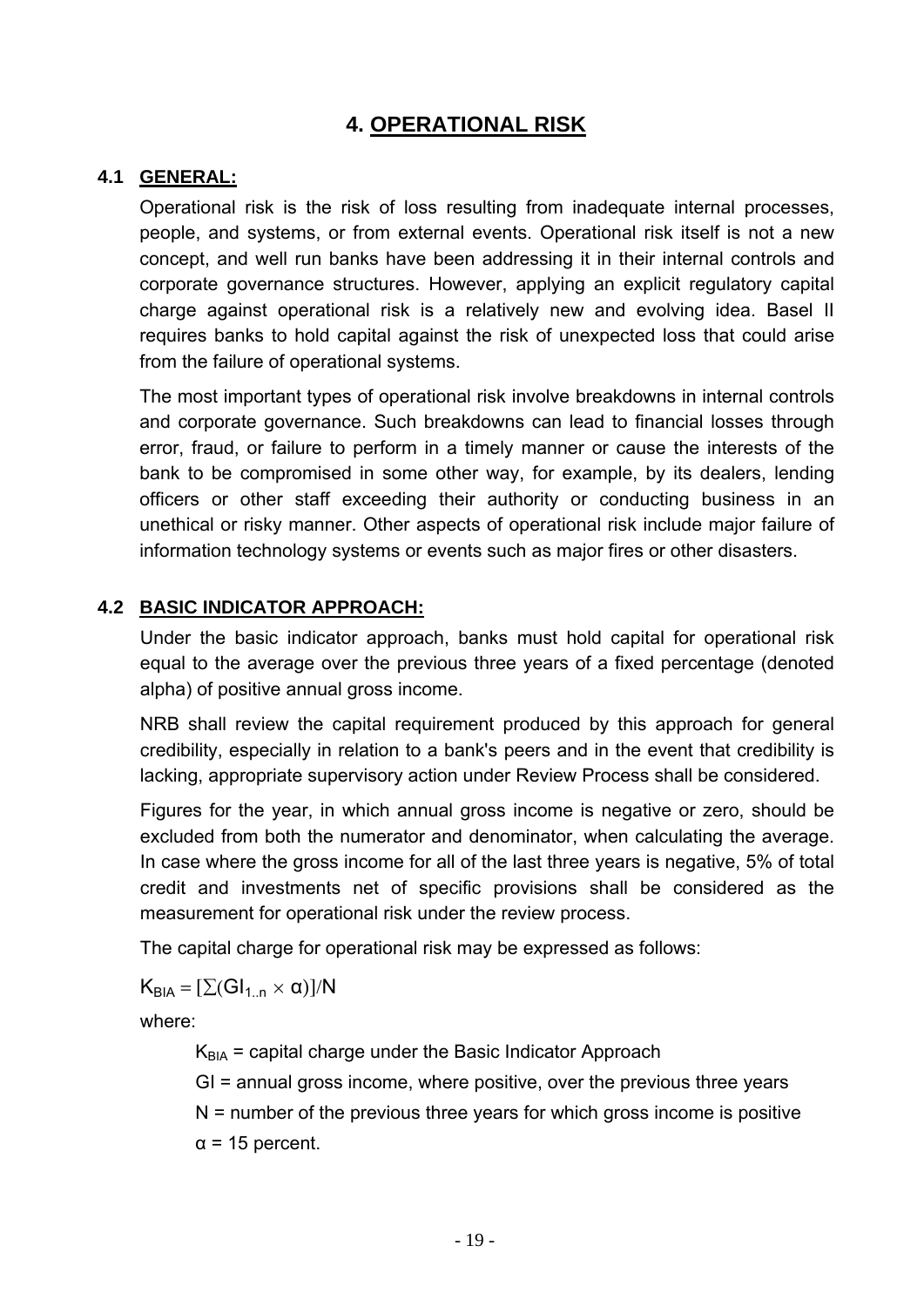### **4.3 GROSS INCOME:**

Gross income is defined as "net Interest Income" plus "non interest income". It is intended that this measure should:

- a. be gross of any provisions (e.g. for unpaid interest) and write-offs made during the year;
- b. be gross of operating expenses, exclude reversal during the year in respect of provisions and write-offs made during the previous year(s);
- c. exclude income recognized from the disposal of items of movable and immovable property;
- d. exclude realized profits/losses from the sale of securities in the *"held to maturity" category*;
- e. exclude other extraordinary or irregular items of income and expenditure

Thus, for the purpose of capital adequacy requirements, gross income shall be summation of:

- a. Total operating income as disclosed in Profit and Loss account prepared as per NRB directive no.4. The total operating income comprises of:
	- 1. Net Interest Income
	- 2. Commission and Discount Income
	- 3. Other Operating Income
	- 4. Exchange Fluctuation Income
- b. Addition to the Interest Suspense during the period.

### **4.4 COMPUTATION OF RISK WEIGHT:**

Operational risk-weighted assets are determined by multiplying the operational risk capital charge by 10 (i.e., the reciprocal of the minimum capital ratio of 10%) and adding together with the risk weighted exposures for credit risk.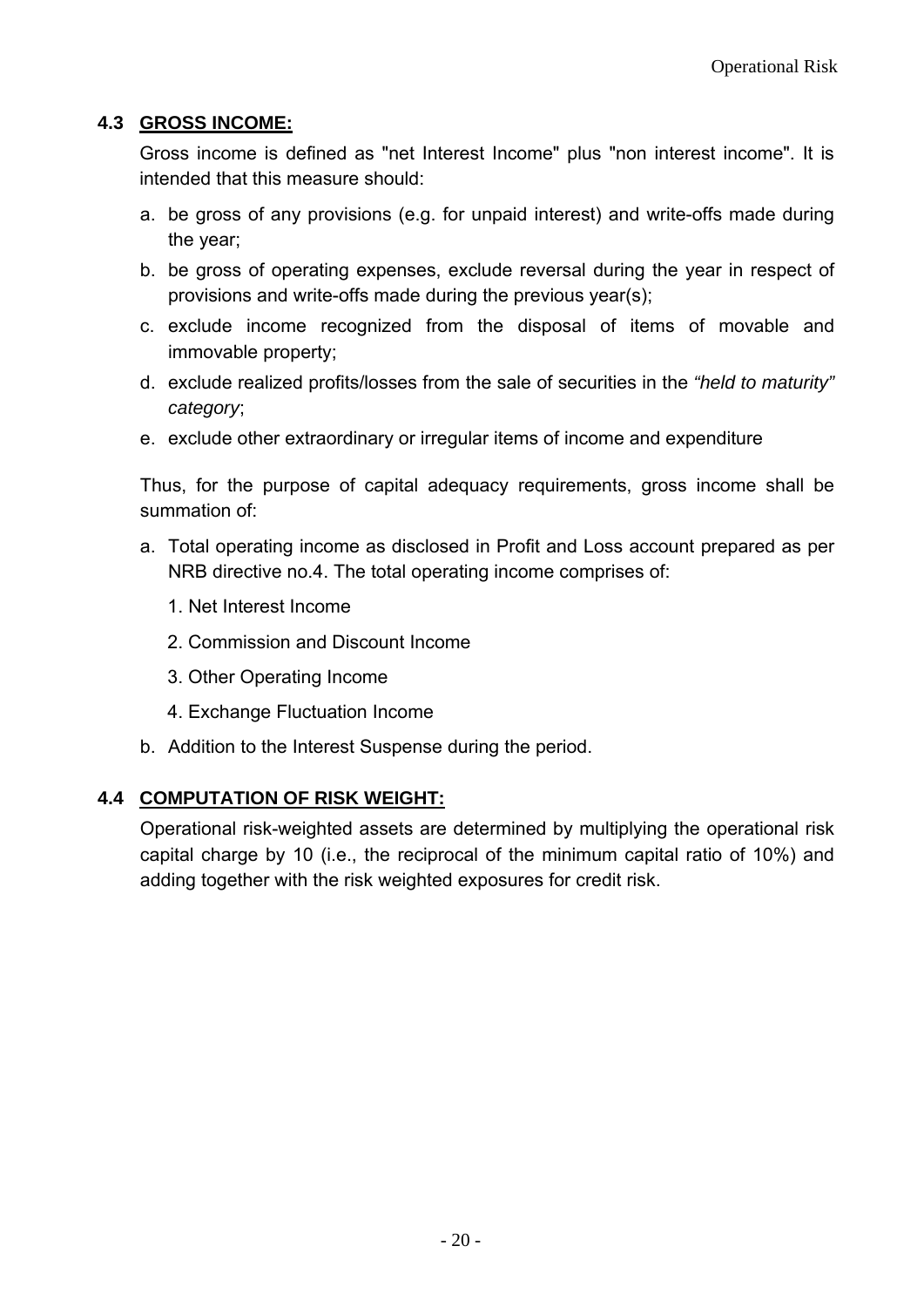# **5. MARKET RISK**

### **5.1 DEFINITION OF MARKET RISK:**

Market risk is defined as the risk of losses in on-balance sheet and off-balance sheet positions arising from adverse movements in market prices. The major constituents of market risks are:

- a. The risks pertaining to interest rate related instruments;
- b. Foreign exchange risk (including gold positions) throughout the bank; and
- c. The risks pertaining to investment in equities and commodities.

### **5.2 SEGREGATION OF INVESTMENT PORTFOLIO:**

Banks will have to segregate their investment portfolio into any of following three categories:

### **a. Held for Trading:**

An investment that is made for the purpose of generating a profit from short term fluctuations in price should be classified under this category. An asset should be classified as held for trading even if it is a part of a portfolio of similar assets for which there is a pattern of trading for the purpose of generating a profit from short term fluctuations in price. These investments should be marked to market on a daily basis and differences reflected in the profit and loss account.

### **b. Held to Maturity:**

The investments made with positive intent and ability of the bank to hold till maturity should be classified as held to maturity investments. The bank does not have the positive intent to hold an investment to maturity, if any of the following conditions are met:

- 1. Bank has the intent and the ability to hold the asset for only an undefined period; or
- 2. Bank stands ready to sell the asset (other than if a situation arises that is non-recurring and could not have been reasonably anticipated) in response to changes in market interest rates or risks, liquidity needs, changes in the availability of and the yield on alternative investments, changes in financing sources and terms, or changes in foreign currency risk.

The held to maturity investments should be valued at amortised cost i.e. the cost price less any impairments (if applicable). The impairments should be included in the profit and loss accounts for the period.

#### **c. Available for Sale:**

All other investments that are neither "held for trading" nor "held to maturity" should be classified under this category. These investments should be marked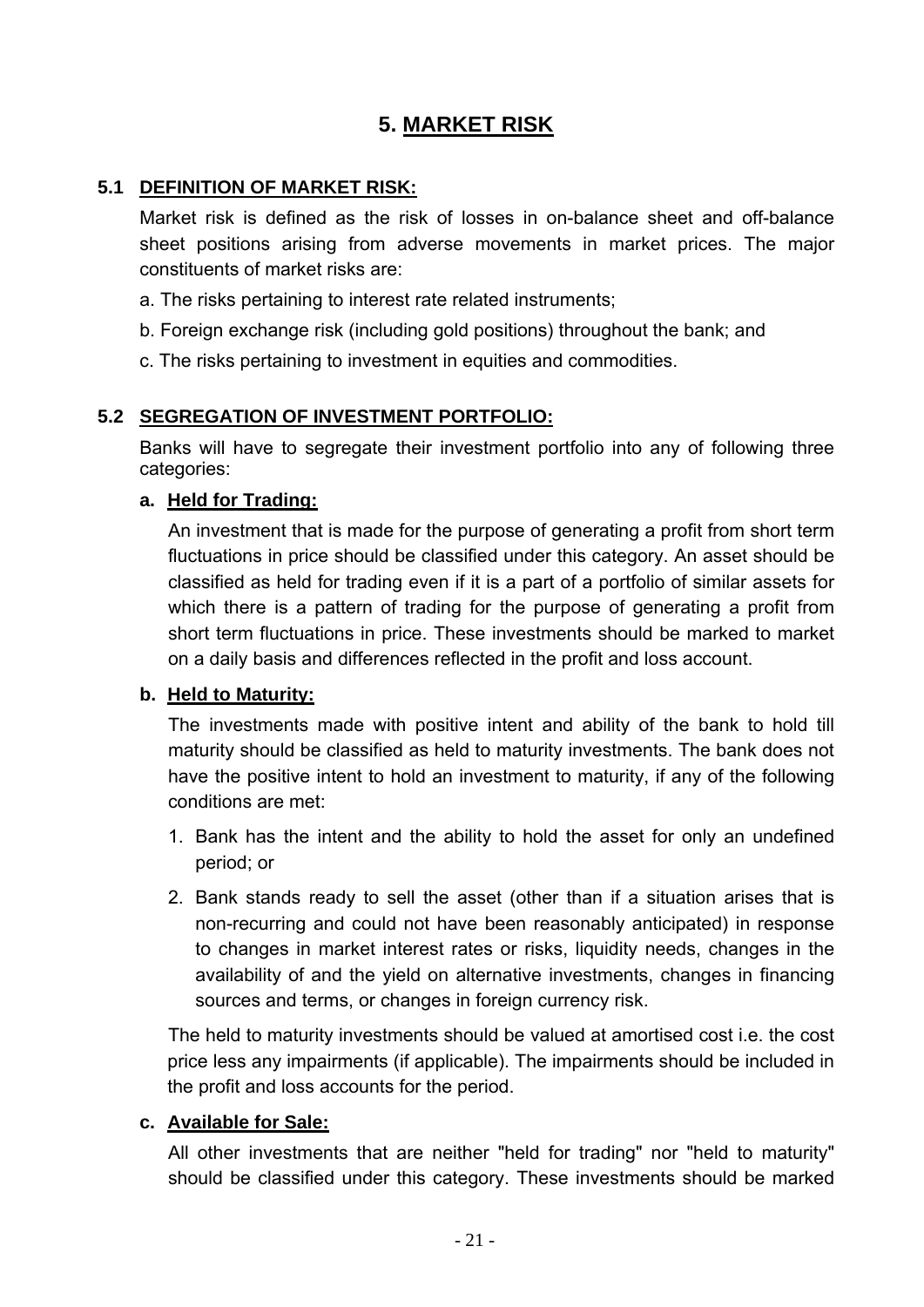to market on a regular basis and the difference to be adjusted through reserves. Banks are required to maintain Investment Fluctuation Reserve (eligible as Tier 2 capital) to the extent of 2% of available for sale portfolio.

### **5.3 NET OPEN POSITION APPROACH:**

Out of the various forms of market risk, foreign exchange risk is the predominant one in our country. The effects of other forms of market risk are negligible. Thus, a net open position approach has devised to measure the capital requirement for market risk. As evidenced by its name, this approach only addresses the risk of loss arising out of adverse movements in exchange rates. This approach will be consolidated over time to incorporate other forms of market risks as they start to gain prominence.

The designated Net Open Position approach requires banks to allocate a fixed proportion of capital in terms of its net open position. The banks should allocate 5 percentage of their net open positions as capital charge for market risk.

### **5.4 NET OPEN POSITION:**

Net open position is the difference between the assets and the liability in a currency. In other words, it is the uncovered volume of asset or liability which is exposed to the changes in the exchange rates of currencies. For capital adequacy requirements the net open position includes both net spot positions as well as net forward positions.

For capital adequacy purposes, banks should calculate their net open position in the following manner:

- a. Calculate the net open position in each of the foreign currencies.
- b. Convert the net open positions in each currency to NPR as per prevalent exchange rates.
- c. Aggregate the converted net open positions of all currencies, without paying attention to long or short positions.
- d. This aggregate shall be the net open position of the bank.

# **5.5 COMPUTATION OF RISK WEIGHT:**

Risk-weighted assets in respect of market risk are determined by multiplying the capital charges by 10 (i.e., the reciprocal of the minimum capital ratio of 10%) and adding together with the risk weighted exposures for credit risk.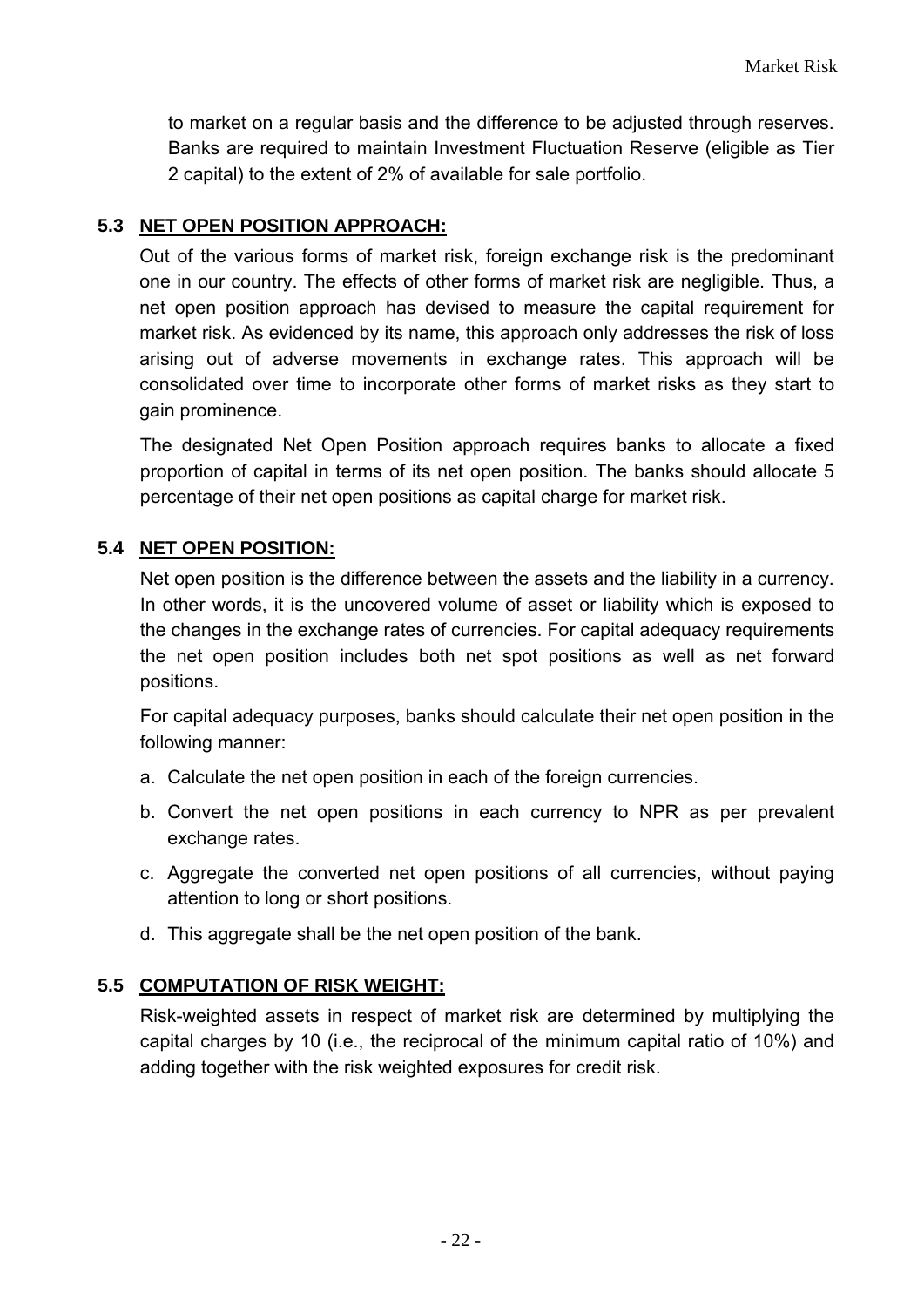# **6. REVIEW PROCESS**

### **6.1 GENERAL:**

The supervisory review process of the framework is intended not only to ensure that banks have adequate capital to support all the risks in their business, but also to encourage banks to develop and use better risk management techniques in monitoring and managing their risks. It is the responsibility of the bank management in developing an internal capital assessment process and setting capital targets that are commensurate with the bank's risk profile and control environment beyond the core minimum requirements.

Nepal Rastra Bank recognizes the significance of the relationship between the amount of capital held by the bank against its risks and the strength and effectiveness of the bank's risk management and internal control processes. However, increased capital should not be viewed as the only option for addressing increased risks confronting the bank. Other means for addressing risk, such as strengthening risk management, applying internal limits, strengthening the level of provisions and reserves, and improving internal controls, must also be considered. Furthermore, capital should not be regarded as a substitute for addressing fundamentally inadequate control or risk management processes.

There are three main areas that is particularly suited to treatment under this process: risks considered under minimum capital requirements which are not fully captured it (e.g. credit concentration risk); those factors not taken into account by the minimum capital requirements (e.g. business and strategic risk); and factors external to the bank (e.g. business cycle effects).

In order to achieve the objectives of the supervisory review process, this process has been broadly divided into three parts:

- a. Internal Capital Adequacy Assessment Process (ICAAP)
- b. Supervisory Review
- c. Supervisory Response

### **6.2 INTERNAL CAPITAL ADEQUACY ASSESSMENT PROCESS:**

The internal capital adequacy assessment process (ICAAP) is a comprehensive process which requires board and senior management oversight, monitoring, reporting and internal control reviews at regular intervals to ensure the alignment of regulatory capital requirement with the true risk profile of the bank and thus ensure long-term safety and soundness of the bank. The key components of an effective ICAAP are discussed below.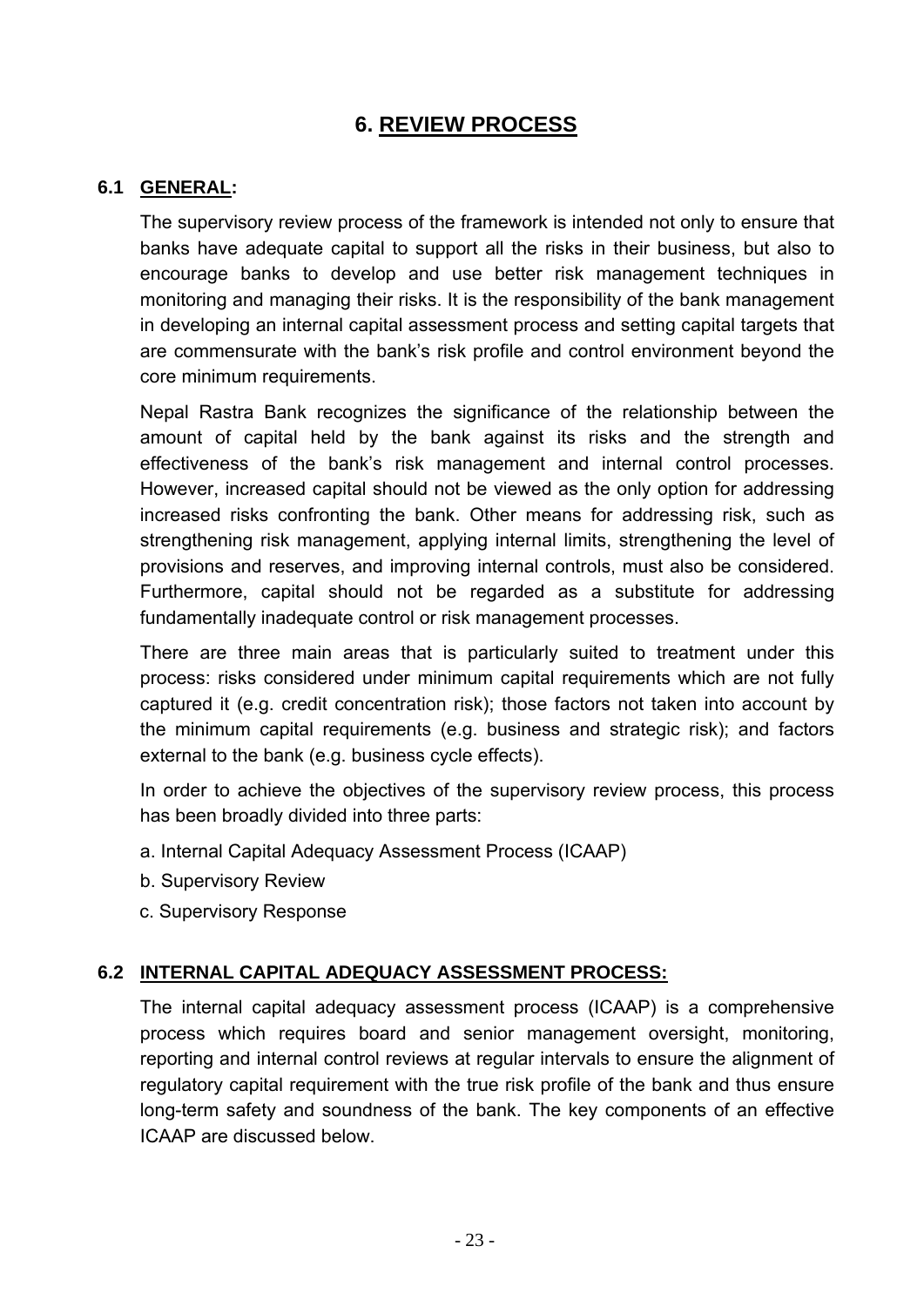### **a. Board and senior management oversight**

Bank management is responsible for understanding the nature and level of risk being taken by the bank and how this risk relates to adequate capital levels. It is also responsible for ensuring that the formality and sophistication of the risk management processes is commensurate with the complexity of its operations. A sound risk management process, thus, is the foundation for an effective assessment of the adequacy of a bank's capital position.

The board of directors of the bank are responsible for setting the bank's tolerance for risks. The board should also ensure that management establishes a mechanism for assessing various risks; develops a system to relate these risks to the bank's capital level and sets up a method for monitoring compliance with internal policies. It is equally important that the board instills strong internal controls and thereby an effective control environment through adoption of written policies and procedures and ensures that the policies and procedures are effectively communicated throughout the bank.

The analysis of a bank's current and future capital requirements in relation to its strategic objectives is a vital element of the strategic planning process. The strategic plan should clearly outline the bank's capital needs, anticipated capital expenditures, desirable capital level, and external capital sources. Senior management and the board should view capital planning as a crucial element in being able to achieve its desired strategic objectives.

#### **b. Sound capital assessment**

Another crucial component of an effective ICAAP is the assessment of capital. In order to be able to make a sound capital assessment the bank should, at minimum, have the following:

- Policies and procedures designed to ensure that the bank identifies, measures, and reports all material risks;
- A process that relates capital to the level of risk;
- A process that states capital adequacy goals with respect to risk, taking account of the bank's strategic focus and business plan; and
- A process of internal control, reviews and audit to ensure the integrity of the overall management process.

#### **c. Comprehensive assessment of risks**

All material risks faced by the bank should be addressed in the capital assessment process. Nepal Rastra Bank recognizes that not all risks can be measured precisely. However, bank should develop a process to estimate risks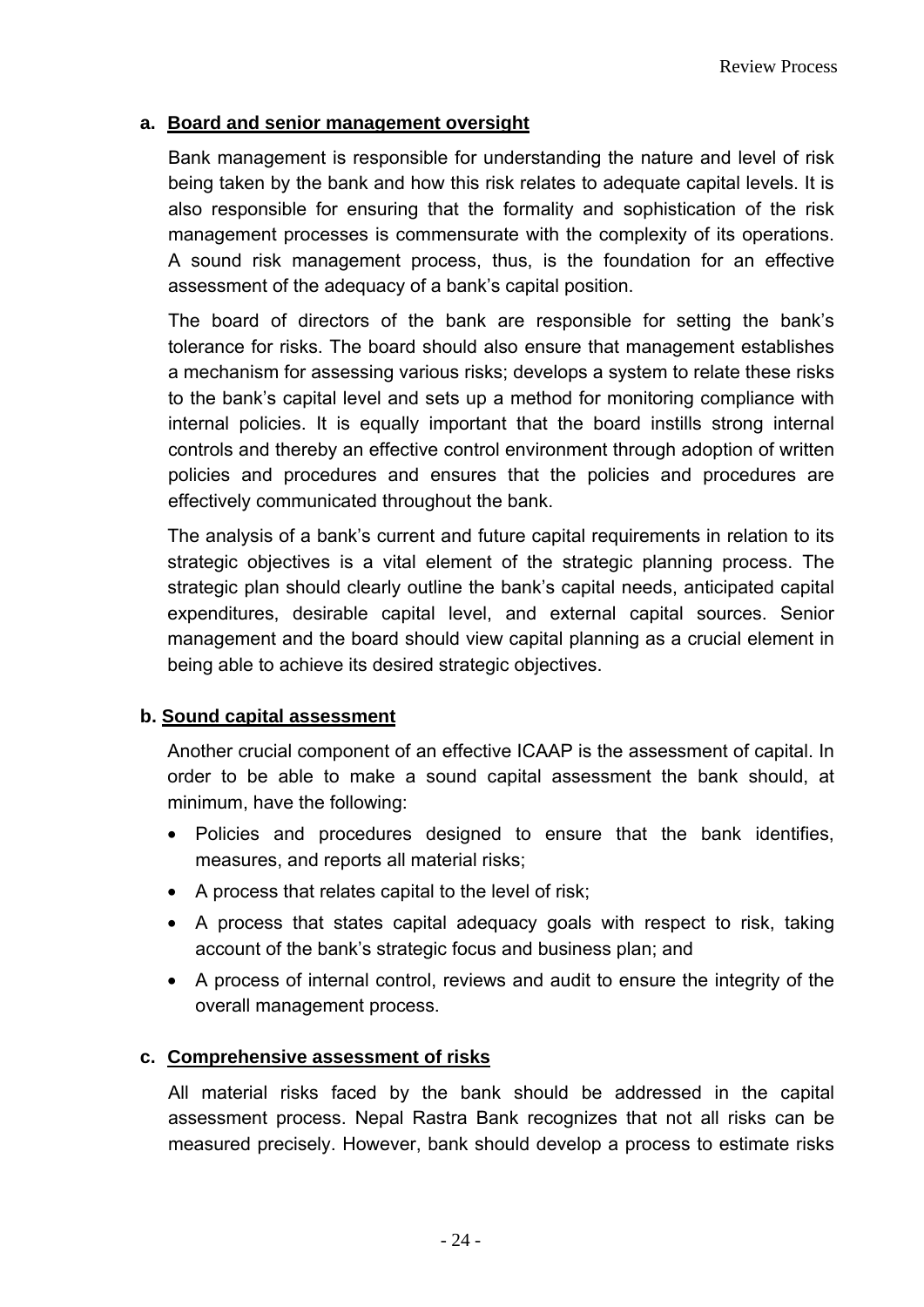with reasonable certainties. In order to make a comprehensive assessment of risks, the process should, at minimum, address the following forms of risk.

**1. Credit risk:** Banks should have methodologies that enable them to assess the credit risk involved in exposures to individual borrowers or counterparties as well as at the portfolio level. The credit review assessment of capital adequacy, at a minimum, should cover risk rating systems, portfolio analysis/aggregation, large exposures and risk concentrations.

Internal risk ratings are an important tool in monitoring credit risk. Internal risk ratings should be adequate to support the identification and measurement of risk from all credit exposures, and should be integrated into an institution's overall analysis of credit risk and capital adequacy. The ratings system should provide detailed ratings for all assets, not only for problem assets.

**2. Credit concentration risk:** Risk concentrations are arguably the single most important cause of major problems in banks. A risk concentration is any single exposure or group of exposures with the potential to produce losses large enough (relative to a bank's capital, total assets, or overall risk level) to threaten a bank's health or ability to maintain its core operations.

Lending being the primary activity of most banks, credit risk concentrations are often the most material risk concentrations within a bank. However, risk concentrations can arise in a bank's assets, liabilities, or off-balance sheet items, through the execution or processing of transactions (either product or service), or through a combination of exposures across these broad categories. Credit risk concentrations are based on common or correlated risk factors, which, in times of stress, have an adverse effect on the creditworthiness of each of the individual counterparties making up the concentration.

Such credit concentrations are not addressed in the minimum capital requirements for credit risk. Thus, Banks should have in place effective internal policies, systems and controls to identify, measure, monitor, and control their credit risk concentrations. Banks should explicitly consider the extent of their credit risk concentrations in their assessment of capital adequacy under review process. These policies should cover the different forms of credit risk concentrations to which a bank may be exposed to. Such concentrations include but are not limited to:

- Significant exposures to an individual counterparty or group of related counterparty. Banks might also establish an aggregate limit for the management and control of all of its large exposures as a group;
- Credit exposures to counterparties in the same economic sector or geographic region;
- Credit exposures to counterparties whose financial performance is dependent on the same activity or commodity; and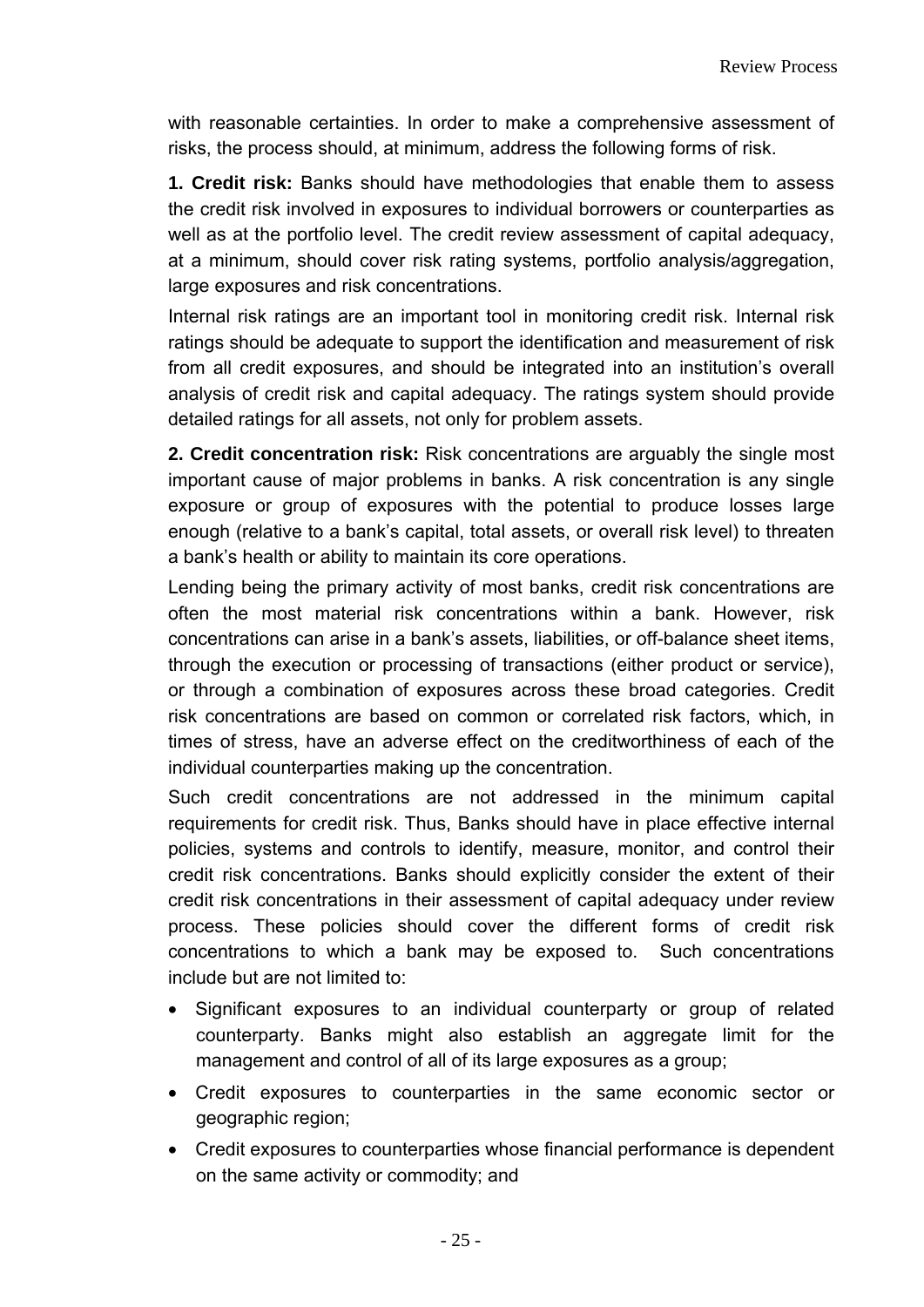• Indirect credit exposures arising from a bank's CRM activities (e.g. exposure to a similar type of collateral or credit protection provided by a single counterparty or same collateral in cases of multiple banking).

A bank's framework for managing credit risk concentrations should be clearly documented and should include a definition of the credit risk concentrations relevant to the bank and how these concentrations and their corresponding limits are calculated. Limits should be defined in relation to a bank's capital, total assets or, where adequate measures exist, its overall risk level. A bank's management should conduct periodic stress tests of its major credit risk concentrations and review the results of those tests to identify and respond to potential changes in market conditions that could adversely impact the bank's performance.

**3. Operational risk:** The failure to properly manage operational risk can result in a misstatement of an institution's risk/return profile and expose the institution to significant losses. Gross income, used in the Basic Indicator Approach is only a proxy for the scale of operational risk exposure of a bank and can in some cases underestimate the need for capital. Thus, Banks should develop a framework for managing operational risk and evaluate the adequacy of capital as prescribed by this framework. The framework should cover the bank's appetite and tolerance for operational risk, as specified through the policies for managing this risk, including the extent and manner in which operational risk is transferred outside the bank. It should also include policies outlining the bank's approach to identifying, assessing, monitoring and controlling/mitigating the risk.

**4. Market risk:** The prescribed approach for the computation of capital charge for market risk is very simple and thus may not be directly aligned with the magnitude of risk. Likewise, the approach only incorporates risks arising out of adverse movements in exchange rates while ignoring other forms of risks like interest rate risk and equity risks. Thus, banks should develop a framework that addresses these various forms of risk and at the same time perform stress tests to evaluate the adequacy of capital.

The use of internal models by the bank for the measurement of market risk is highly encouraged. Wherever bank's make use of internal models for computation of capital charge for market risks, the bank management should ensure the adequacy and completeness of the system regardless of the type and level of complexity of the measurement system as the quality and reliability of the measurement system is largely dependent on the quality of the data and various assumptions used in the model.

**5. Liquidity risk:** Liquidity is crucial to the ongoing viability of any financial institution. The capital positions can have a telling effect on institution's ability to obtain liquidity, especially in a crisis. Each bank must have adequate systems for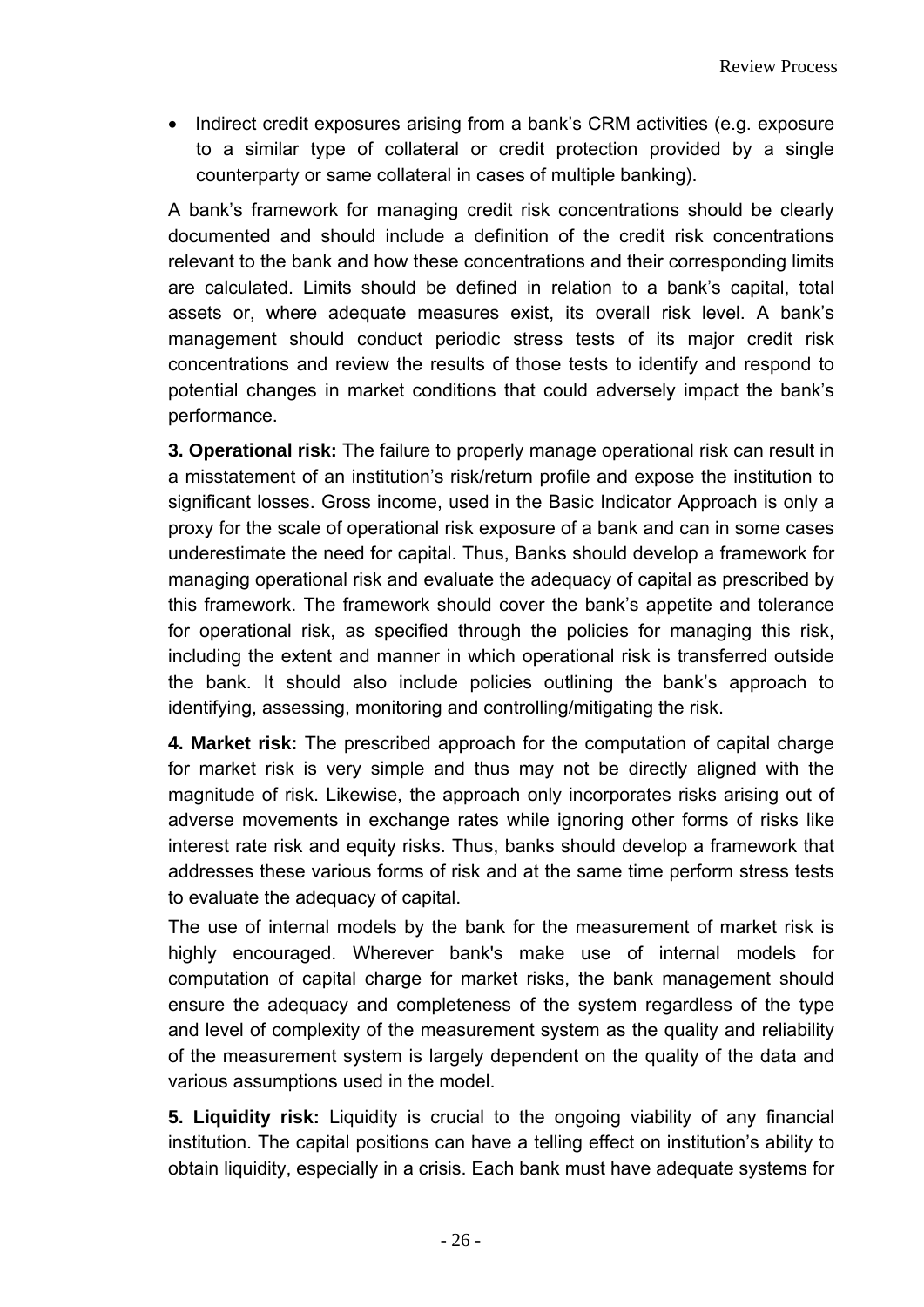measuring, monitoring and controlling liquidity risk. Banks should evaluate the adequacy of capital given their own liquidity profile and the liquidity of the markets in which they operate. Banks are also encouraged to make use of stress testing to determine their liquidity needs and the adequacy of capital.

**6. Other risks:** Although the 'other' risks, such as reputational and strategic risk, are not easily measurable, banks are expected to take these into consideration as well while deciding on the level of capital.

### **d. Monitoring and reporting**

The bank should establish an adequate system for monitoring and reporting risk exposures and assessing how the bank's changing risk profile affects the need for capital. The bank's senior management or board of directors should, on a regular basis, receive reports on the bank's risk profile and capital needs. These reports should allow senior management to:

- Evaluate the level and trend of material risks and their effect on capital levels;
- Evaluate the sensitivity and reasonableness of key assumptions used in the capital assessment measurement system;
- Determine that the bank holds sufficient capital against the various risks and is in compliance with established capital adequacy goals; and
- Assess its future capital requirements based on the bank's reported risk profile and make necessary adjustments to the bank's strategic plan accordingly.

### **e. Internal control review**

The bank's internal control structure is essential to a sound capital assessment process. Effective control of the capital assessment process includes an independent review and, where appropriate, the involvement of internal or external audits. The bank's board of directors has a responsibility to ensure that management establishes a system for assessing the various risks, develops a system to relate risk to the bank's capital level, and establishes a method for monitoring compliance with internal policies. The board should regularly verify whether its system of internal controls is adequate to ensure well-ordered and prudent conduct of business.

The bank should conduct periodic reviews of its risk management process to ensure its integrity, accuracy, and reasonableness. Key areas that should be reviewed include:

- Appropriateness of the bank's capital assessment process given the nature, scope and complexity of its activities;
- Identification of large exposures and risk concentrations;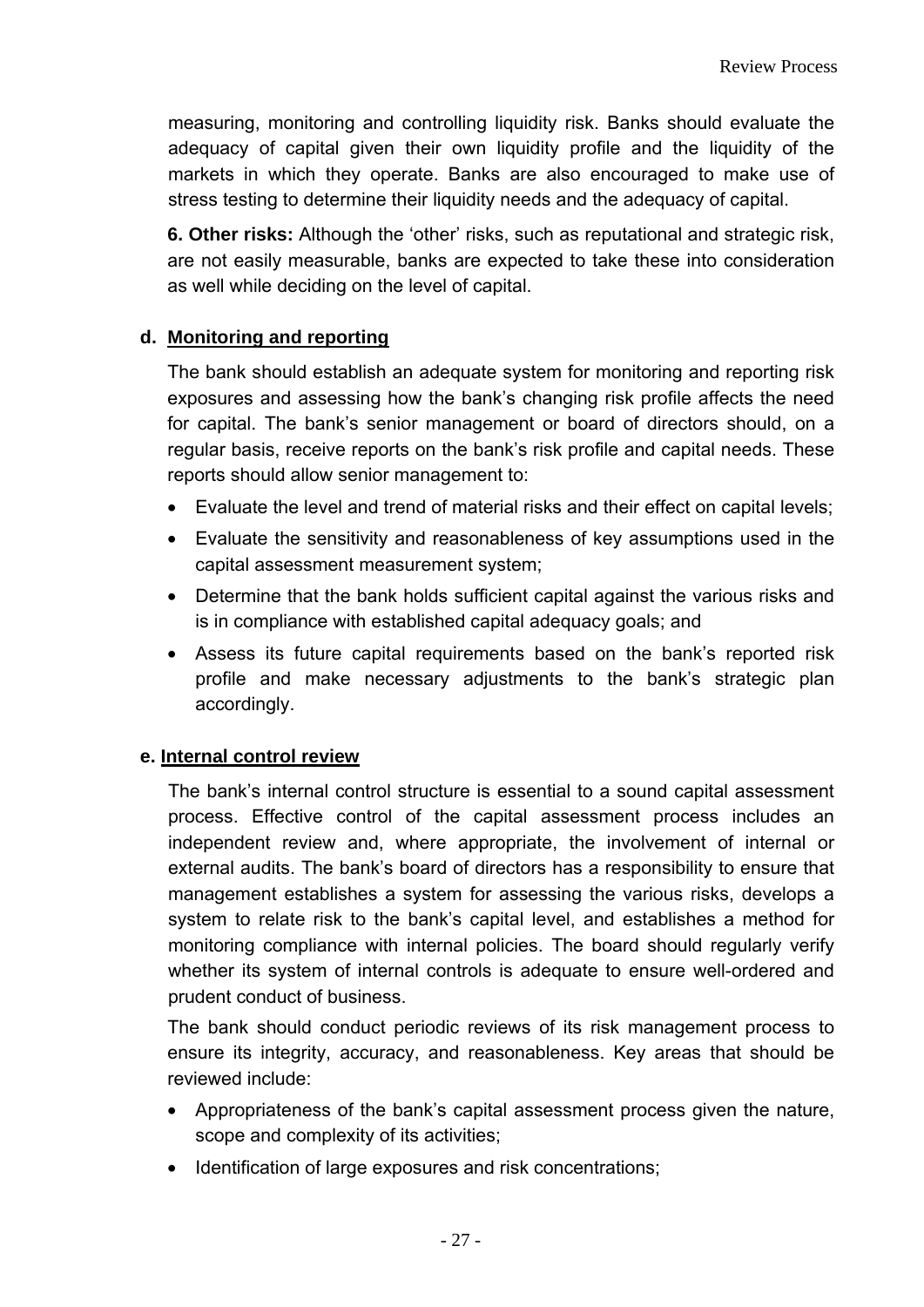- Accuracy and completeness of data inputs into the bank's assessment process;
- Reasonableness and validity of scenarios used in the assessment process; and
- Stress testing and analysis of assumptions and inputs.

# **6.3 SUPERVISORY REVIEW:**

Nepal Rastra Bank shall regularly review the process by which a bank assesses its capital adequacy, risk positions, resulting capital levels, and quality of capital held by a bank. Supervisors shall also evaluate the degree to which a bank has in place a sound internal process to assess capital adequacy. The emphasis of the review should be on the quality of the bank's risk management and controls and should not result in supervisors functioning as bank management. The periodic review can involve any or a combination of:

- On-site examinations or inspections;
- Off-site review:
- Discussions with bank management;
- Review of work done by external auditors (provided it is adequately focused on the necessary capital issues); and
- Periodic reporting.

Some of the key areas which will be reviewed during the supervisory review process are discussed hereunder

### **a. Review of adequacy of risk assessment**

NRB shall assess the degree to which internal targets and processes incorporate the full range of material risks faced by the bank. Supervisors shall also review the adequacy of risk measures used in assessing internal capital adequacy and the extent to which these risk measures are also used operationally in setting limits, evaluating business line performance, and evaluating and controlling risks more generally. Supervisors shall consider the results of sensitivity analyses and stress tests conducted by the institution and how these results relate to capital plans.

### **b. Assessment of capital adequacy**

NRB shall review the bank's processes to determine that:

- Target levels of capital chosen are comprehensive and relevant to the current operating environment;
- These levels are properly monitored and reviewed by senior management; and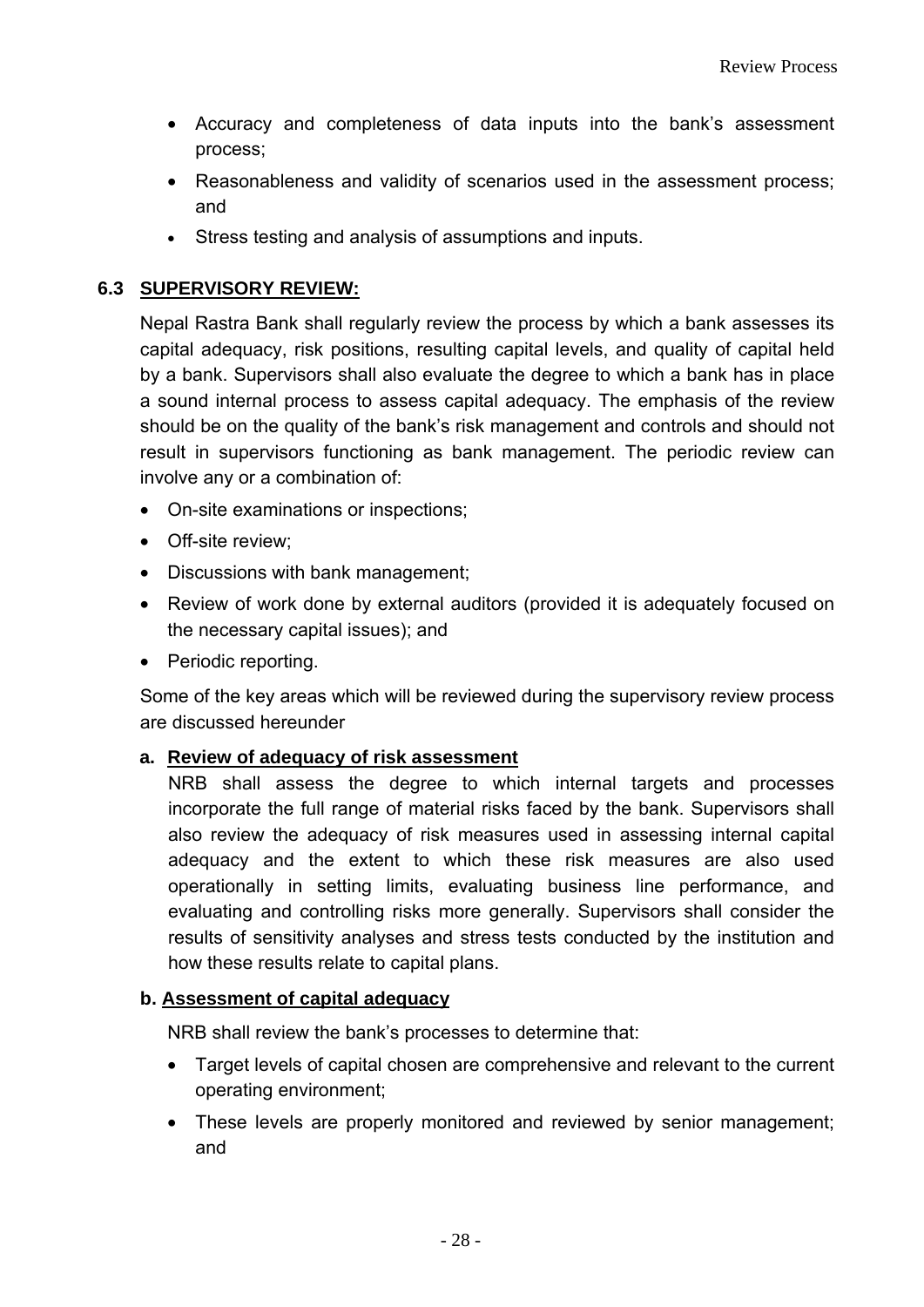• The composition of capital is appropriate for the nature and scale of the bank's business.

NRB shall also consider the extent to which the bank has provided for unexpected events in setting its capital levels. This analysis should cover a wide range of external conditions and scenarios, and the sophistication of techniques and stress tests used should be commensurate with the bank's activities.

#### **c. Assessment of the control environment**

NRB shall consider the quality of the bank's management information reporting and systems, the manner in which business risks and activities are aggregated, and management's record in responding to emerging or changing risks. In all instances, the capital level at an individual bank should be determined according to the bank's risk profile and adequacy of its risk management process and internal controls. External factors such as business cycle effects and the macroeconomic environment should also be considered.

### **d. Supervisory review of compliance with minimum standards**

In order to obtain relief as per this framework banks are required to observe number of requirements, including risk management standards and disclosures. In particular, banks will be required to disclose features of their internal methodologies used in calculating minimum capital requirements. As part of the supervisory review process, supervisors must ensure that these conditions are being met on an ongoing basis. Likewise, the supervisors must ensure that qualifying criteria as specified in the framework are continuously being met as these criteria are developed as benchmarks that are aligned with bank management expectations for effective risk management and capital allocation.

### **e. Significance of risk transfer**

Securitization or credit sale agreements with recourse may be carried out for purposes other than credit risk transfer (e.g. funding). Where this is the case, there might still be a limited transfer of credit risk. However, for an originating bank to achieve reductions in capital requirements, the risk transfer arising from a securitization or credit sale has to be deemed significant by the NRB. If the risk transfer is considered to be insufficient or non existent, NRB can require the application of a higher capital requirement or, alternatively, may deny a bank from obtaining any capital relief from the securitization or transfer agreements. Therefore, the capital relief that can be achieved will correspond to the amount of credit risk that is effectively transferred.

### **f. Credit Risk Mitigants**

In case when the eligibility requirements are not fulfilled, NRB will not consider Credit Risk Mitigants in allocating capital. Similarly, CRM may give rise to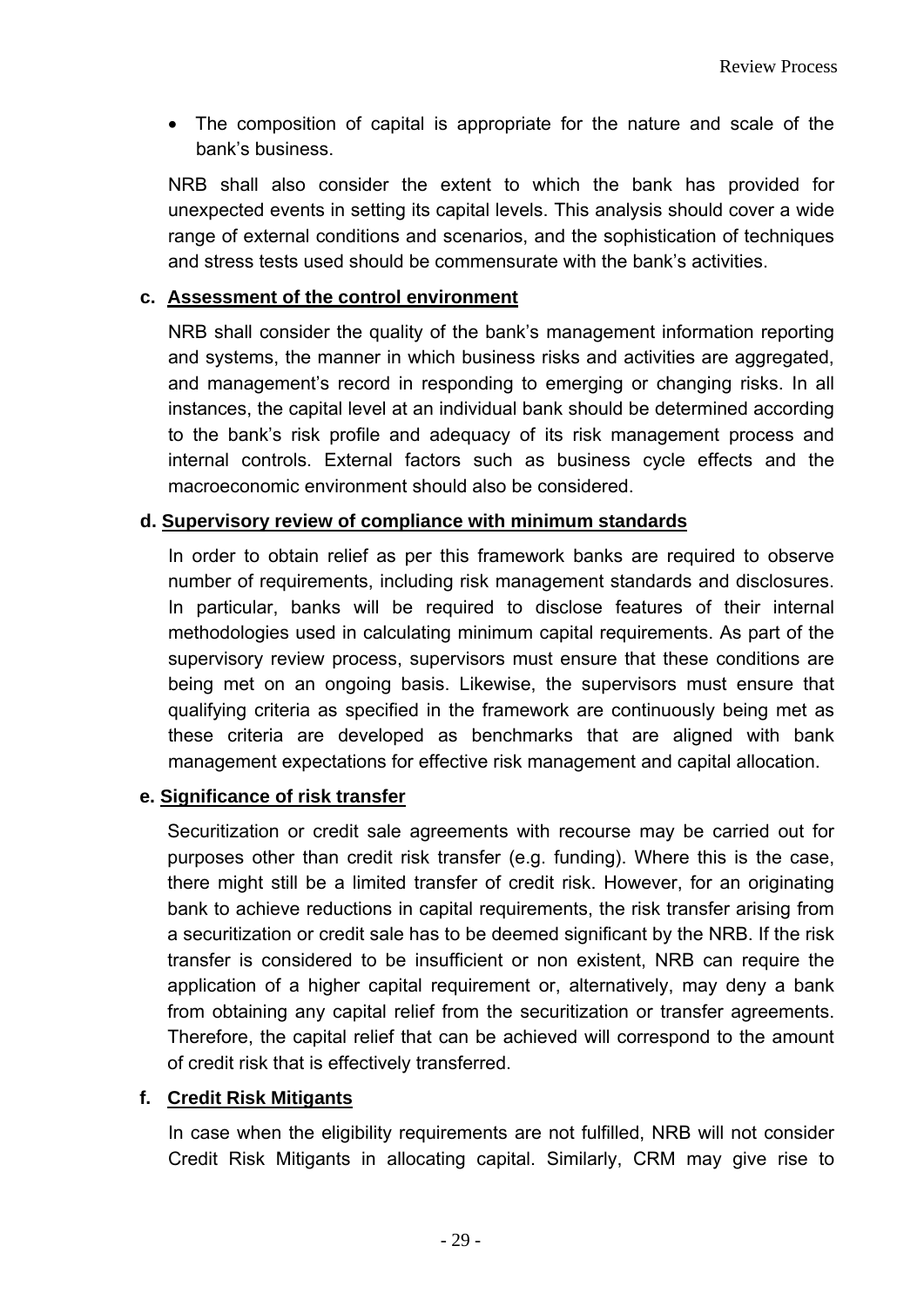residual risks, which may render the overall risk reduction less effective. Where, these risks are not adequately controlled by the bank, NRB may impose additional capital charges or take other appropriate supervisory actions.

### **g. Operational risk and Market Risk**

The framework prescribes simple approaches for allocating capital for operational and market risk which may not be directly aligned with the volume and complexity of risk. Thus, the supervisor shall consider whether the capital requirements generated by the prescribed approaches gives a consistent picture of the individual bank's risk exposure in comparison with the peer group and the banking industry at large. Where NRB is convinced such is not the case, appropriate supervisory response is warranted.

### **6.4 SUPERVISORY RESPONSE:**

Nepal Rastra Bank expects banks to operate above the minimum regulatory capital ratios. Wherever, NRB is not convinced about the risk management practices and the control environment, NRB has the authority to require banks to hold capital in excess of the minimum.

### **a. Supervisory adjustments in risk weighted assets and capital**

Having carried out the review process as described above, supervisors should take appropriate action if they are not satisfied with the results of the bank's own risk assessment and capital allocation. In such a scenario, NRB shall be empowered to undertake any or combination of the following adjustments in the banks risk weighted assets and regulatory capital computations.

- 1. Shortfall in provisions made by the bank against adversely classified assets shall be deducted from the Tier 1 capital.
- 2. The loans extended to DOSRI or related parties as well as loans and advances restricted by the prevailing rules and regulations shall be deducted from Tier 1 capital.
- 3. In case the bank has provided facilities in excess of its Single Obligor Limits, 10% of all such excess exposures shall be added to the risk weighted exposure for credit risk.
- 4. Where the bank has been involved in the sale of credit with recourse facility, 1% of the contract (sale) value shall be added to the risk weight for credit risk.
- 5. Where the banks do not have satisfactory Assets Liability Management policies and practices to effectively manage the market risks, an additional risk weight of 1% of Net Interest Income shall be added to the risk weight for credit risk.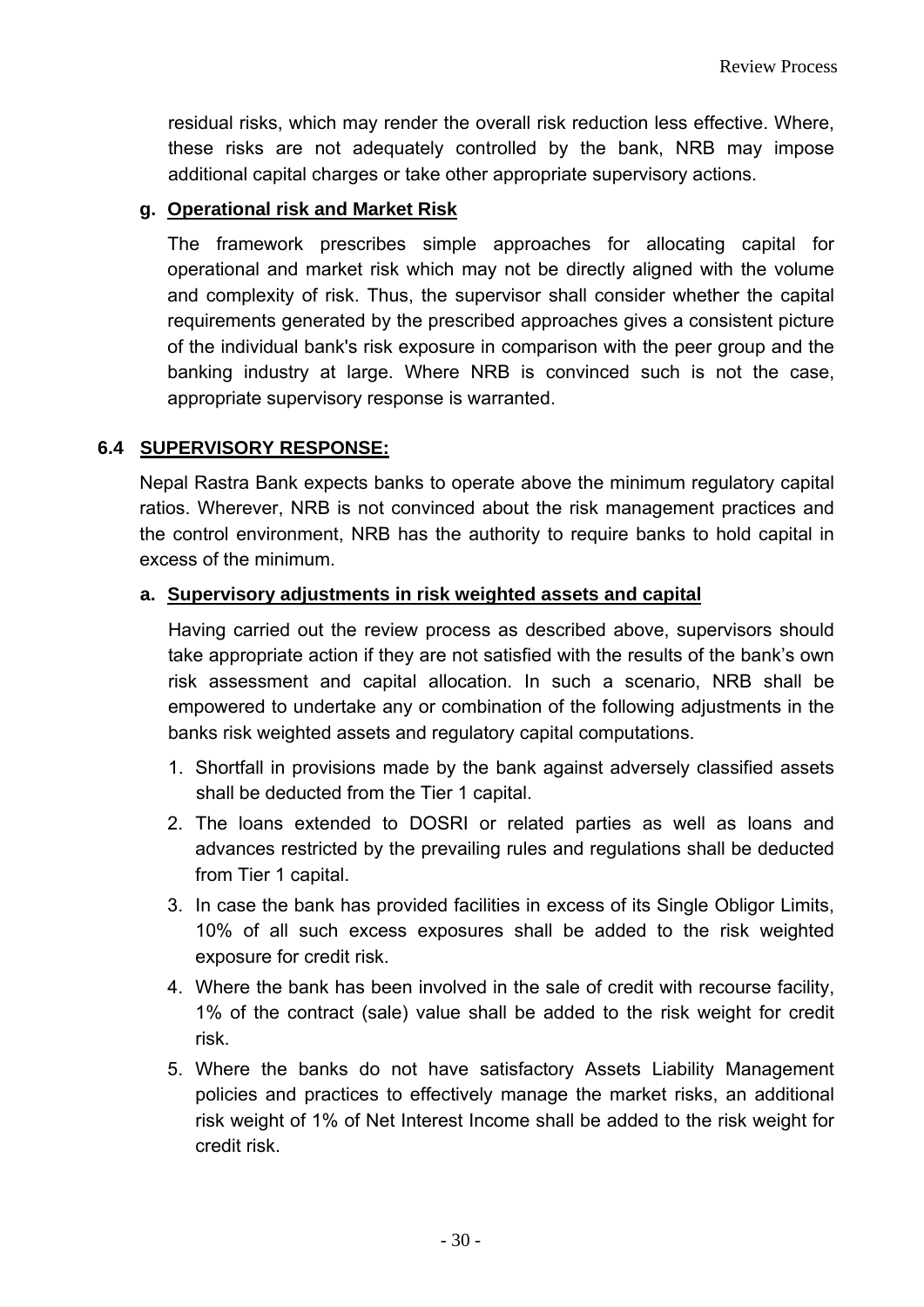- 6. Where the bank's liquid asset (inclusive of investment in government securities) to total deposit ratio is less than 20%, a risk weight of 0.5% of total deposit is added to total of the Risk Weighted Exposures.
- 7. Where the banks do not adopt sound practices for the management of operational risk, an additional capital charge of 2% of Gross Income shall be levied for operational risks.
- 8. Where the Gross Income determined for computation of capital charge of Operational Risk for all of the last three years is negative, 5% of the total credit and investments net of specific provisions shall be the capital charge for operational risk.
- 9. During the course of review, where the supervisor is not satisfied with the overall risk management policies and procedures of the bank, the total risk weighted exposures of the bank shall be increased up to 5%.
- 10. In case the bank has not achieved the desired level of disclosure requirements, the total risk weighted exposures of the bank shall be increased up to 3%.
- 11. Banks that do not meet the eligibility requirements to claim the benefit under credit risk mitigation techniques shall not be allowed the benefit of CRM.

### **b. Corrective Actions for Non-Compliances**

The failure on part of the banks to meet the provisions of this framework shall be considered as a violation of the NRB directives and shall attract stipulated actions. The nature of the enforcement action largely depends on degree of the capital adequacy of the bank. The trigger points and the prescribed action have been determined as follows:

- 1. CAR below 10% and equal or above 9%
	- o Prohibition from establishing new branches.
	- o Prohibition from declaring dividends.
	- o Submit a capital plan for recapitalization of the bank.
	- o Interaction with the senior management on corrective course of action.
- 2. CAR below 9% and equal or above 6%
	- o Action required under category 1.
	- o Suspension of lending, investment, and credit extension activities
	- o Prior approval of NRB for acquiring, through purchase or lease, additional fixed assets;
	- o Prior approval of NRB for establishing new business lines
	- o Other actions under Nepal Rastra Bank Act 2058.
	- o Other actions under Bank and Financial Institution Act 2063.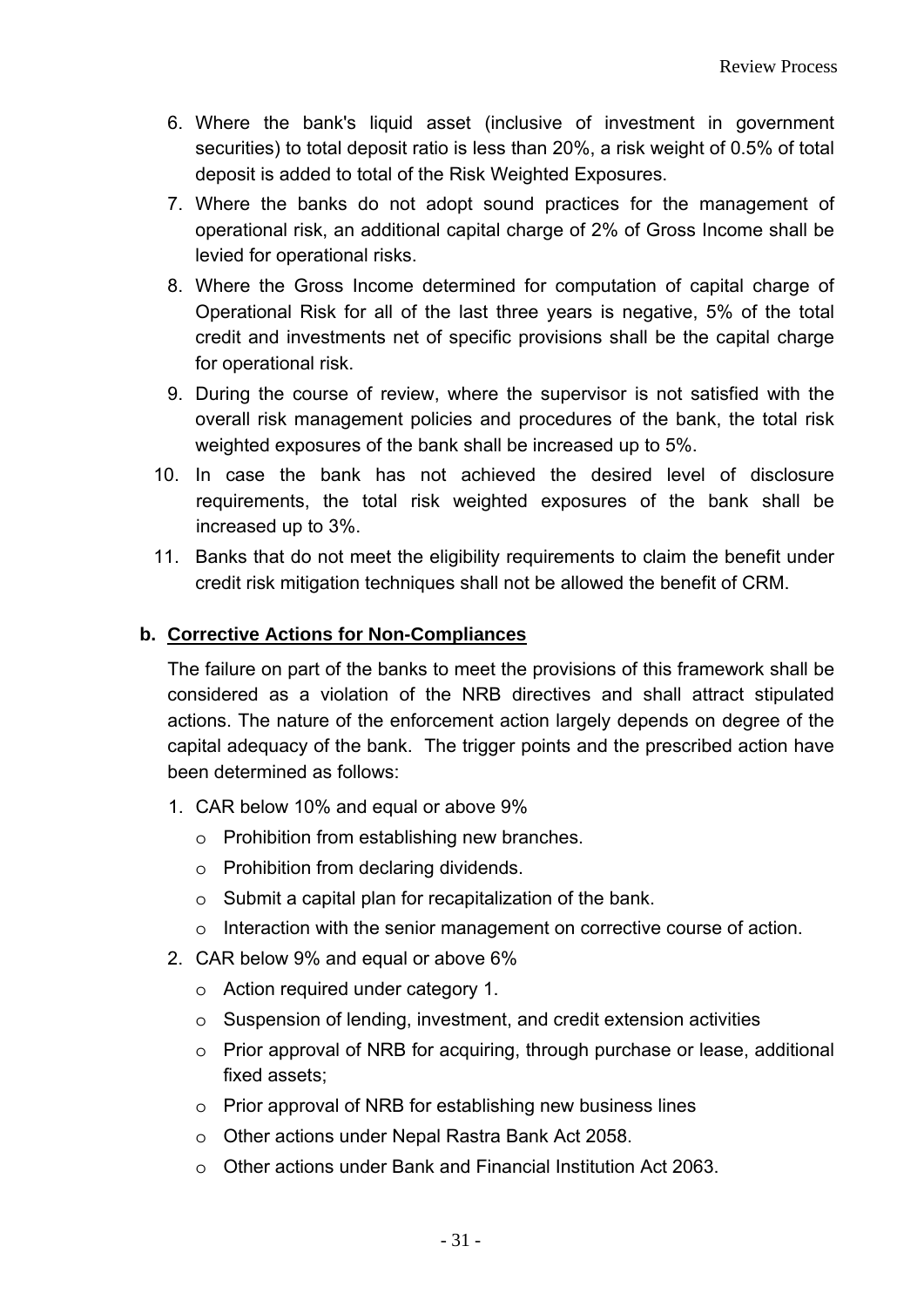- 3. CAR below 6% and equal or above 3%
	- o Action required under category 2.
	- o Restriction on deposit mobilization
	- o Prohibition from acquiring, through purchase or lease, additional fixed assets;
	- o Restrictions on paying incentives, severance packages, management fees or other discretionary compensation to directors or officers without prior approval of NRB.
	- o Restriction on SLF.
	- o Other actions under Nepal Rastra Bank Act 2058.
	- o Other actions under Bank and Financial Institution Act 2063.
- 4. CAR below 3% and equal or above 1%
	- o Action required under category 3.
	- o Restrictions on salary increments, recruitments and promotions.
	- o Action to directors and chief executive if capital position doesn't improve in 6 months after initiating action under this category.
	- o Other actions under Nepal Rastra Bank Act 2058.
	- o Other actions under Bank and Financial Institution Act 2063.
- 5. CAR below 1%
	- o Action required under category 4.
	- o Declare the bank as problem bank and initiate actions under Section 86 of NRB Act.
	- o Suspend existing board of directors and chief executive of the bank and bring in new board and management.
	- o Initiate steps to dilute the ownership of the existing shareholders.
	- o Other actions under Nepal Rastra Bank Act 2058.
	- o Other actions under Bank and Financial Institution Act 2063.

The trigger points and stipulated action are applicable uniformly to all banks within the scope of this framework. However, NRB may allow certain exceptions in the following cases:

- 1. Branch expansion is targeted in the rural parts of the country where the banking facility is not available in a competitive manner.
- 2. Banks that are already under the restructuring process.
- 3. Banks whose management and operation is taken under the direct control of Nepal Rastra Bank.
- 4. Banks that are too big to fail in the national context.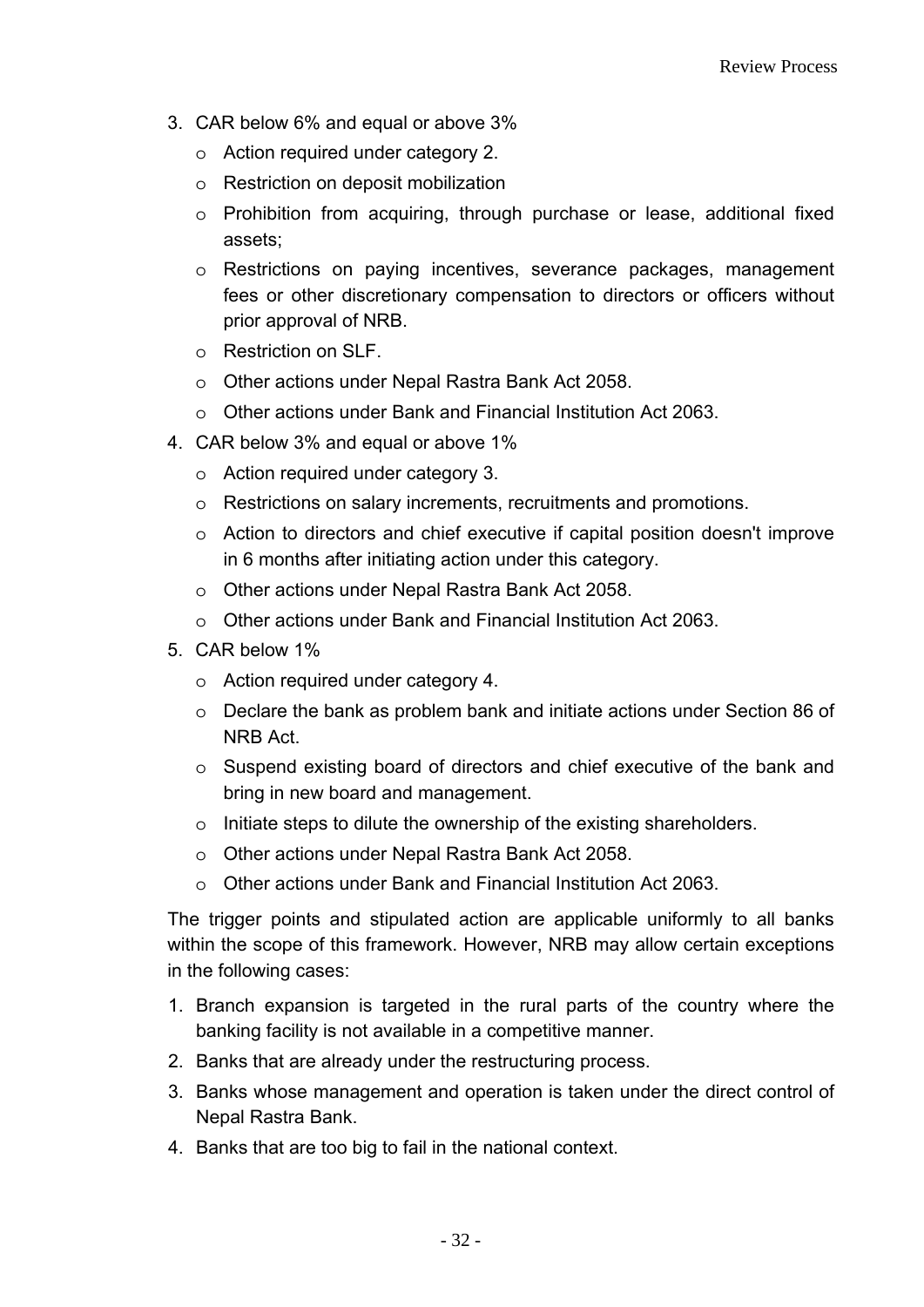# **7. DISCLOSURE**

### **7.1 GENERAL:**

The purpose of disclosure requirements is to complement the minimum capital requirements and the review process by developing a set of disclosure requirements which will allow market participants to assess key pieces of information on the scope of application, capital, risk exposures, risk assessment processes, and hence the capital adequacy of the bank. It is believed that providing disclosures that are based on a common framework is an effective means of informing the market about a bank's exposure to those risks and provides a consistent and comprehensive disclosure framework that enhances comparability. The importance of disclosure is more pronounced in cases of bank that rely on internal methodologies in assessing capital requirements.

### **7.2 DISCLOSURE PRINCIPLES:**

Banks should have a formal disclosure policy approved by the Board of directors that addresses the bank's approach for determining what disclosures it will make and the internal controls over the disclosure process. In addition, banks should implement a process for assessing the appropriateness of their disclosures, including validation and frequency. While deciding on the disclosure policy, the board should pay due attention to strike a balance between materiality and proprietary and confidential information.

### **a. Materiality**

Besides the minimum prescribed disclosure requirements, a bank should decide which additional disclosures are relevant for it based on the materiality concept. Information would be regarded as material if its omission or misstatement could change or influence the assessment or decision of a user relying on that information for the purpose of making economic decisions.

### **b. Proprietary and confidential information**

Proprietary information encompasses information (for example on products or systems), that if shared with competitors would render a bank's investment in these products/systems less valuable, and hence would undermine its competitive position. Information about customers is often confidential, in that it is provided under the terms of a legal agreement or counterparty relationship. This has an impact on what banks should reveal in terms of information about their customer base, as well as details on their internal arrangements, for instance methodologies used, parameter estimates, data etc. The disclosure requirements set out below by NRB aims to strike an appropriate balance between the need for meaningful disclosure and the protection of proprietary and confidential information.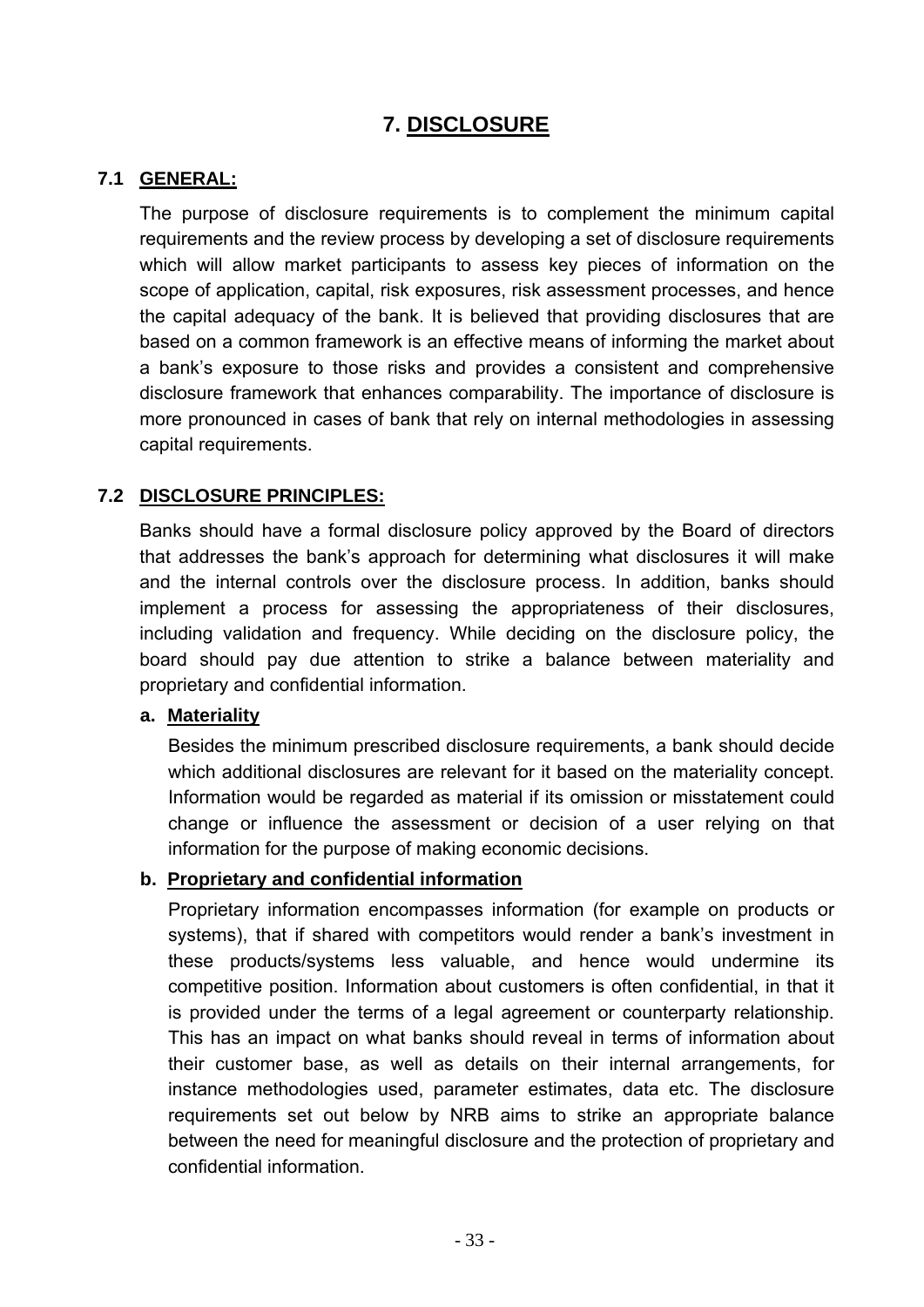### **7.3 VALIDATION:**

The disclosures of the bank should be subjected to adequate validation. In addition, supplementary material (such as Management's Discussion and Analysis) that is published should also be subjected to sufficient scrutiny (e.g. internal control assessments, etc.) to satisfy the validation issue. If material is not published under a validation regime, for instance in a stand alone report or as a section on a website, then management should ensure that appropriate verification of the information takes place, in accordance with the general disclosure principles.

### **7.4 DISCLOSURE REQUIREMENTS:**

Banks should at minimum, disclose the following information at the stipulated time intervals. At the same time, banks shall be free to disclose any other information they consider important for its stakeholders as and when they consider necessary, beyond the prescribed requirements.

- a. Banks should provide the following disclosures as at end of each financial year along with the annual financial statements.
	- *1. Capital structure and capital adequacy*
	- o Tier 1 capital and a breakdown of its components;
	- o Tier 2 capital and a breakdown of its components;
	- o Detailed information about the Subordinated Term Debts with information on the outstanding amount, maturity, amount raised during the year and amount eligible to be reckoned as capital funds.
	- o Deductions from capital;
	- o Total qualifying capital;
	- o Capital adequacy ratio;
	- o Summary of the bank's internal approach to assess the adequacy of its capital to support current and future activities, if applicable; and
	- o Summary of the terms, conditions and main features of all capital instruments, especially in case of subordinated term debts including hybrid capital instruments.
	- *2. Risk exposures*
	- o Risk weighted exposures for Credit Risk, Market Risk and Operational Risk;
	- o Risk Weighted Exposures under each of 11 categories of Credit Risk;
	- o Total risk weighted exposure calculation table;
	- o Amount of NPAs (both Gross and Net)
		- ¾ Restructure/Reschedule Loan
		- $\triangleright$  Substandard Loan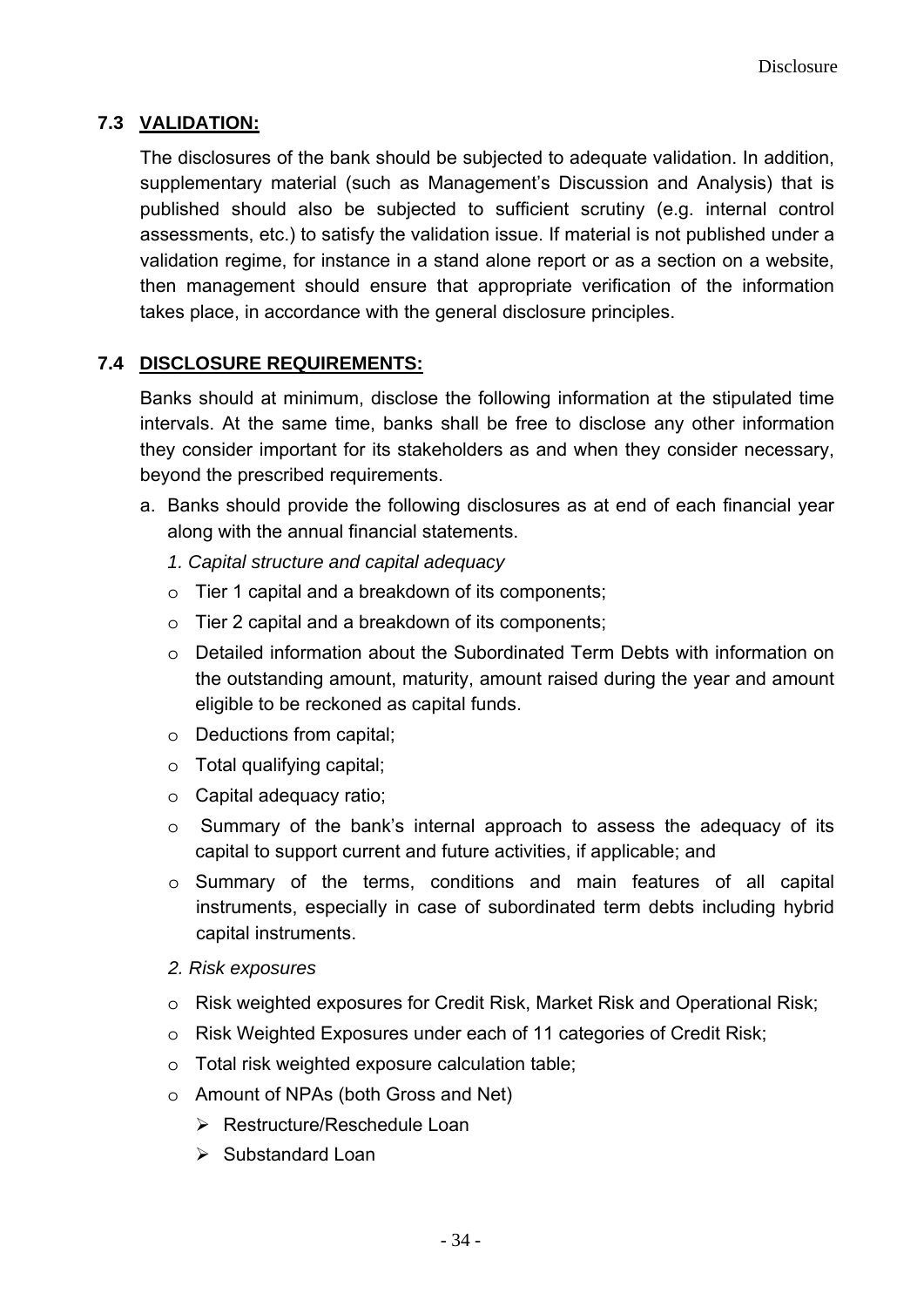- $\triangleright$  Doubtful Loan
- $\triangleright$  Loss Loan
- o NPA ratios
	- $\triangleright$  Gross NPA to gross advances
	- $\triangleright$  Net NPA to net advances
- o Movement of Non Performing Assets
- o Write off of Loans and Interest Suspense
- o Movements in Loan Loss Provisions and Interest Suspense
- o Details of additional Loan Loss Provisions
- *3. Risk Management Function*
- o For each separate risk area (Credit, Market and Operational risk), banks must describe their risk management objectives and policies, including:
	- $\triangleright$  Strategies and processes;
	- $\triangleright$  The structure and organization of the relevant risk management function;
	- $\triangleright$  The scope and nature of risk reporting and/or measurement systems; and
	- $\triangleright$  Policies for hedging and/or mitigating risk and strategies, and processes for monitoring the continuing effectiveness of hedges/mitigants.
- o Types of eligible credit risk mitigants used and the benefits availed under CRM.
- b. All commercial banks should make following disclosures on a quarterly basis on their respective websites.
	- o Tier 1 capital and a breakdown of its components;
	- o Tier 2 capital and a breakdown of its components;
	- $\circ$  Detailed information about the Subordinated Term Debts with information on the outstanding amount, maturity, amount raised during the year and amount eligible to be reckoned as capital funds.
	- o Deductions from capital;
	- o Total qualifying capital;
	- o Capital adequacy ratio;
	- o Risk weighted exposures for Credit Risk, Market Risk and Operational Risk;
	- o Risk Weighted Exposures under each of 11 categories of Credit Risk;
	- o Total risk weighted exposure calculation table;
	- o Amount of NPAs (both Gross and Net)
		- ¾ Restructure/Reschedule Loan
		- $\triangleright$  Substandard Loan
		- $\triangleright$  Doubtful Loan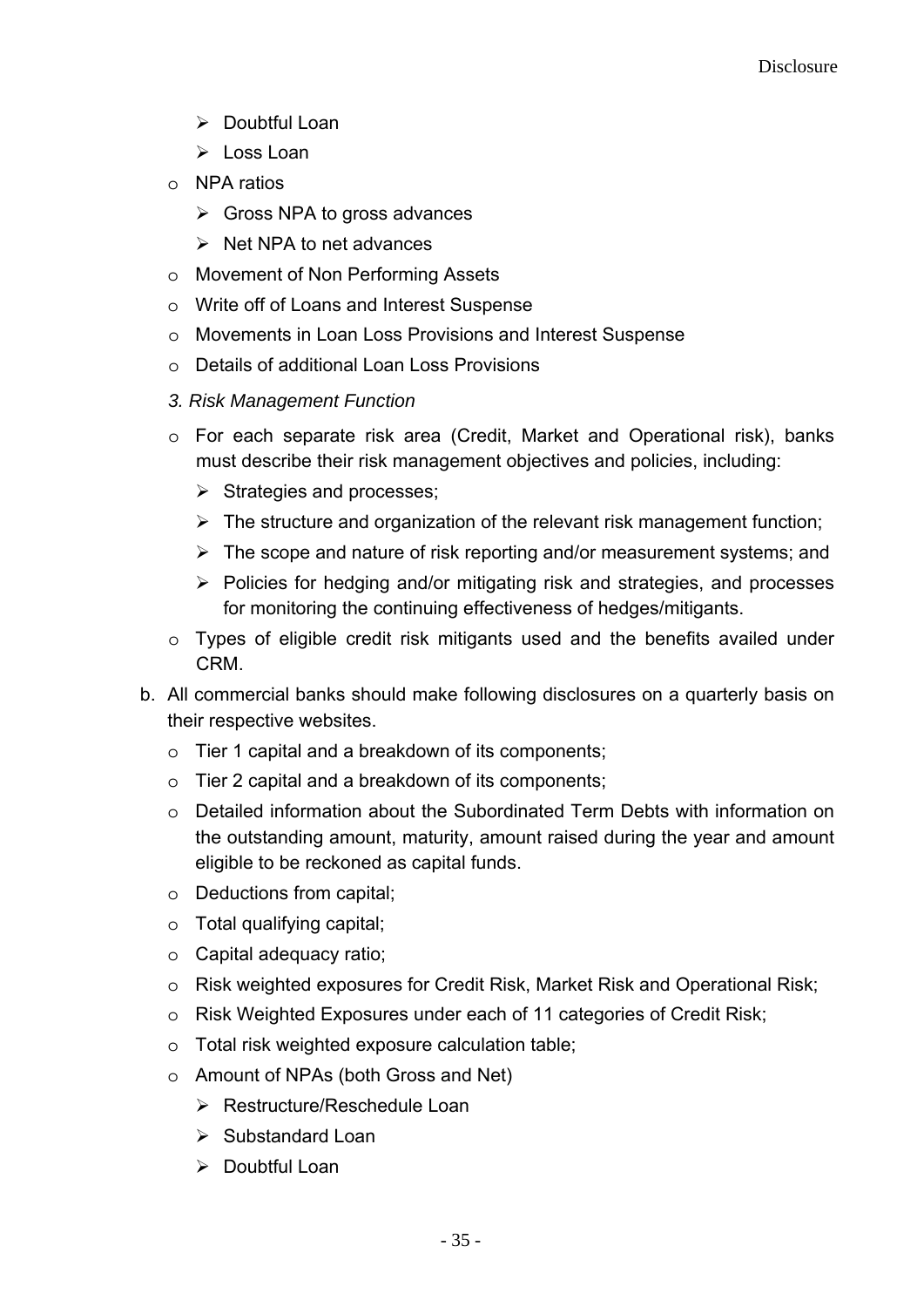- $\triangleright$  Loss Loan
- o NPA ratios
	- $\triangleright$  Gross NPA to gross advances
	- $\triangleright$  Net NPA to net advances
- o Movement of Non Performing Assets
- o Write off of Loans and Interest Suspense
- o Movements in Loan Loss Provisions and Interest Suspense
- o Details of Additional Loan Loss Provisions
- o Summary of the bank's internal approach to assess the adequacy of its capital to support current and future activities, if applicable; and
- o Summary of the terms, conditions and main features of all capital instruments, especially in case of subordinated term debts including hybrid capital instruments.
- c. Banks within the scope of the framework that do not host a website are required to make the necessary arrangements to host a website by Poush end 2064.
- d. Banks are required to report to NRB their capital adequacy computations, according to the format as specified in Annexure of this framework on a quarterly basis, within 30 days after the end of the quarter. All such returns has to be certified by the internal auditor of the bank.

Besides the returns specified above, a bank must inform NRB within 30 days of:

- 1. Any breach of the minimum capital adequacy requirements set out in this framework together with an explanation of the reasons for the breach and the remedial measures it has taken to address those breaches.
- 2. Any concerns it has about its capital adequacy, along with proposed measures to address these concerns.
- e. Full compliance of these disclosure requirements is a pre-requisite before banks can obtain any capital relief (i.e., adjustments in the risk weights of collateralized or guaranteed exposures) in respect of any credit risk mitigation techniques.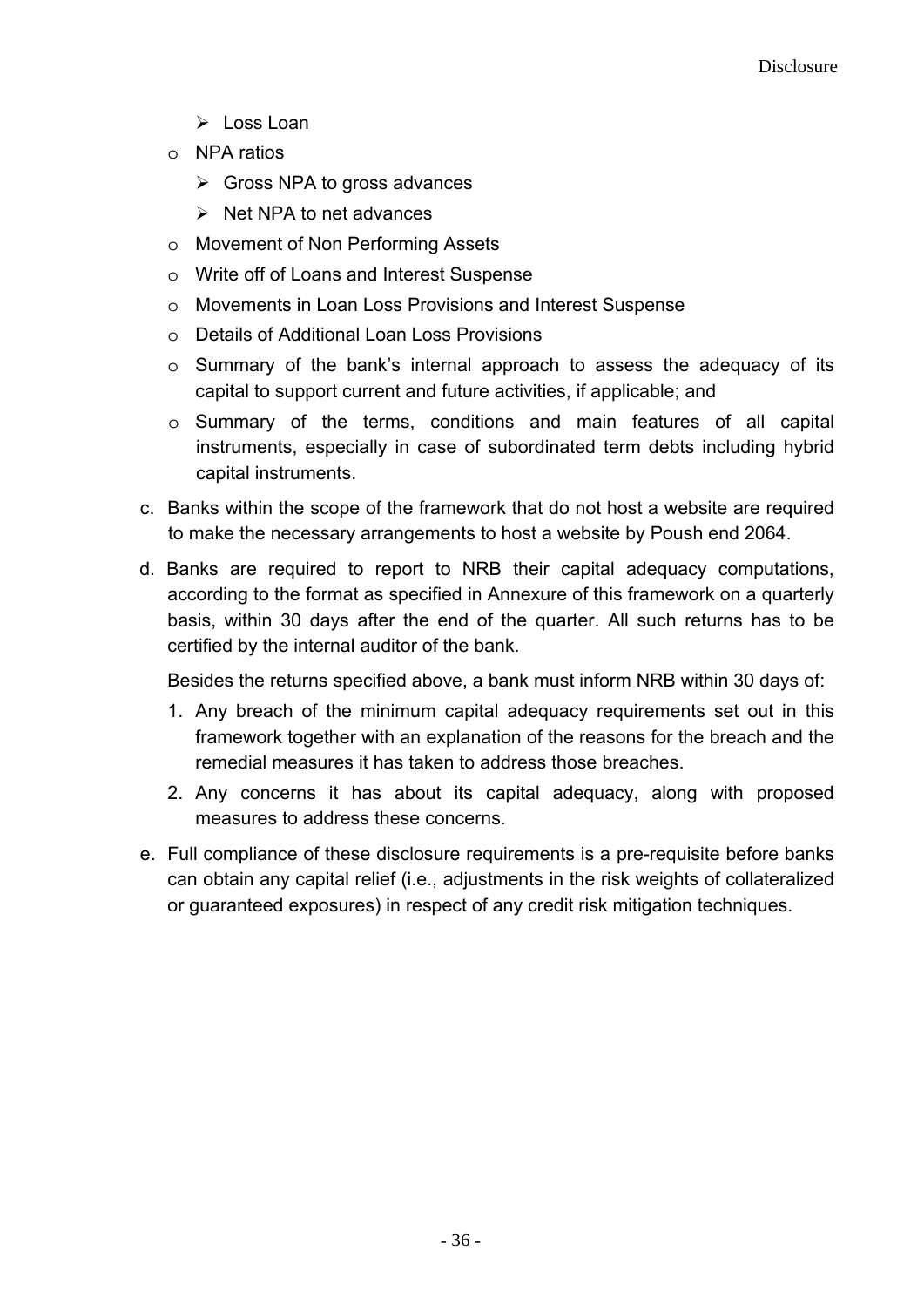# **ANNEXURE : REPORTING FORMS**

# **FORM NO.1 CAPITAL ADEQUACY TABLE**

| <b>1. 1 RISK WEIGHTED EXPOSURES</b> |                                                 | <b>Current Period   Previous Period  </b> |
|-------------------------------------|-------------------------------------------------|-------------------------------------------|
|                                     | a   Risk Weighted Exposure for Credit Risk      |                                           |
|                                     | b   Risk Weighted Exposure for Operational Risk |                                           |
|                                     | c   Risk Weighted Exposure for Market Risk      |                                           |
|                                     | Total Risk Weighted Exposures (a+b+c)           |                                           |

|             | <b>1.2 CAPITAL</b>                                               | <b>Current Period Previous Period</b> |
|-------------|------------------------------------------------------------------|---------------------------------------|
|             | <b>Core Capital (Tier 1)</b>                                     |                                       |
| a           | Paid up Equity Share Capital                                     |                                       |
| b           | <b>Proposed Bonus Equity Shares</b>                              |                                       |
| C           | Irredeemable Non-cumulative preference shares                    |                                       |
| d           | <b>Share Premium</b>                                             |                                       |
| e           | <b>Statutory General Reserves</b>                                |                                       |
| f           | <b>Retained Earnings</b>                                         |                                       |
| g           | Un-audited current year cumulative profit                        |                                       |
| h           | <b>Capital Redemption Reserve</b>                                |                                       |
| İ           | <b>Capital Adjustment Reserve</b>                                |                                       |
|             | <b>Dividend Equalization Reserves</b>                            |                                       |
| k           | <b>Other Free Reserve</b>                                        |                                       |
|             | Less: Goodwill                                                   |                                       |
| m           | <b>Less: Fictitious Assets</b>                                   |                                       |
| n           | Less: Shortfall in provisions                                    |                                       |
| 0           | Less: Loan to parties prohibited by Acts and directives          |                                       |
| р           | Less: Investment in equity in licensed Financial Institutions    |                                       |
| q           | Less: Investment in equity of institutions with vested interests |                                       |
| r           | Less: Investment in equity of institutions in excess of limits   |                                       |
| s           | Less: Investments arising out of underwriting commitments        |                                       |
| t           | Less: Reciprocal crossholdings                                   |                                       |
| u           | <b>Less: Other Deductions</b>                                    |                                       |
|             | <b>Supplementary Capital (Tier 2)</b>                            |                                       |
| а           | Cumulative and/or Redeemable Preference Share                    |                                       |
| b           | <b>Subordinated Term Debt</b>                                    |                                       |
| С           | <b>Hybrid Capital Instruments</b>                                |                                       |
| d           | General loan loss provision                                      |                                       |
| е           | <b>Investment Adjustment Reserve</b>                             |                                       |
| $\mathsf f$ | <b>Assets Revaluation Reserve</b>                                |                                       |
| g           | <b>Exchange Equalization Reserve</b>                             |                                       |
| h           | <b>Other Reserves</b>                                            |                                       |
|             | <b>Total Capital Fund (Tier I and Tier II)</b>                   |                                       |

| <b>1.3 CAPITAL ADEQUACY RATIOS</b>                         | <b>Current Period Previous Period</b> |
|------------------------------------------------------------|---------------------------------------|
| Tier 1 Capital to Total Risk Weighted Exposures            |                                       |
| Tier 1 and Tier 2 Capital to Total Risk Weighted Exposures |                                       |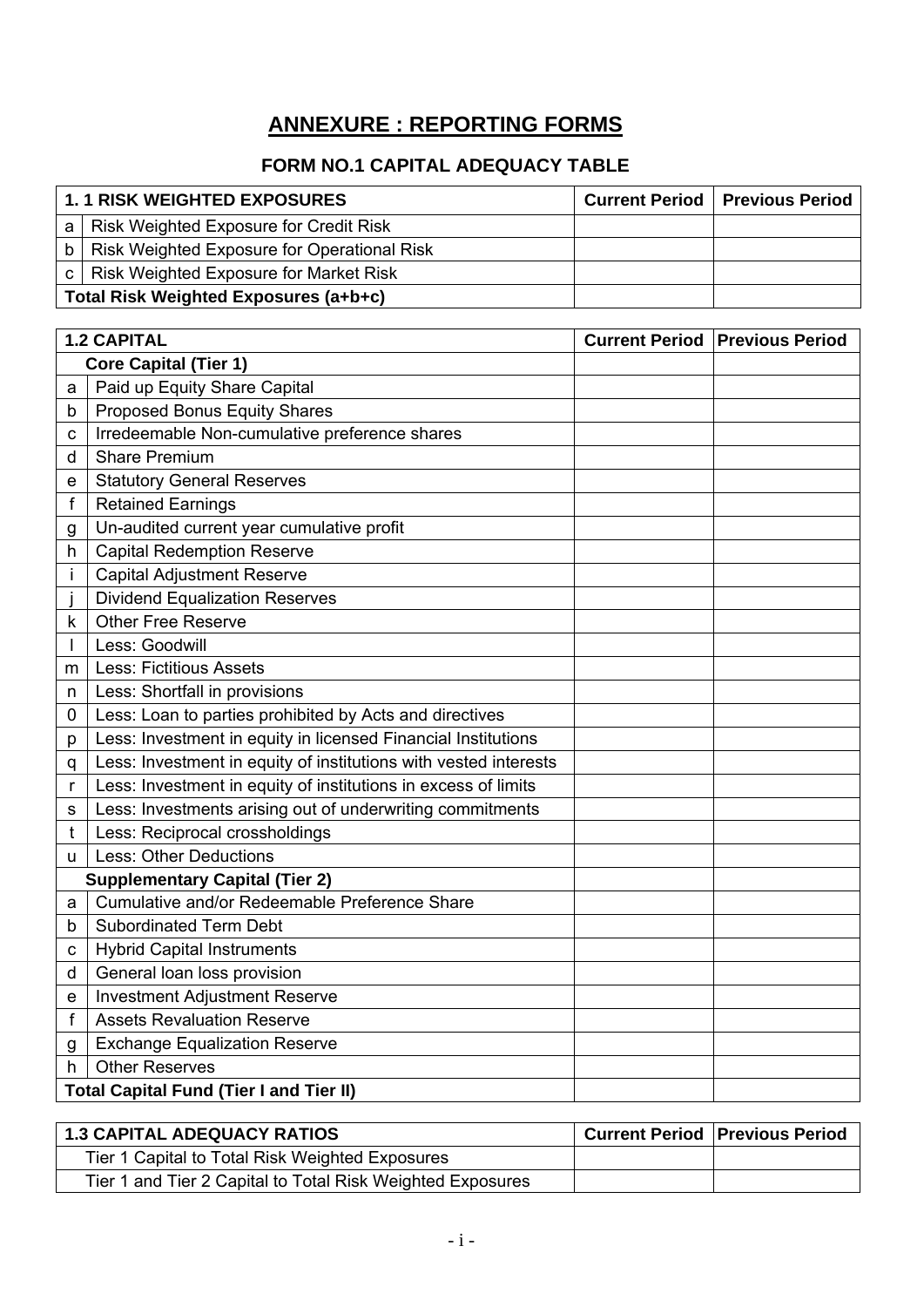| <b>Book Value</b><br><b>Specific</b><br>A. Balance Sheet Exposures<br><b>Provision</b><br><b>CRM</b> |   |   |              | Eligible Net ValueRisk WeightRisk Weighted<br><b>Exposures</b> |       |              |  |
|------------------------------------------------------------------------------------------------------|---|---|--------------|----------------------------------------------------------------|-------|--------------|--|
|                                                                                                      | a | b | C.           | $d=a-b-c$                                                      | е     | $f = d^*e$   |  |
| Cash Balance                                                                                         |   |   |              | $\Omega$                                                       | $0\%$ | $\mathbf 0$  |  |
| <b>Balance With Nepal Rastra Bank</b>                                                                |   |   |              | $\Omega$                                                       | 0%    | 0            |  |
| Investment in Nepalese Government Securities                                                         |   |   |              | $\mathbf 0$                                                    | 0%    | $\mathbf{0}$ |  |
| All other Claims on Government of Nepal                                                              |   |   |              | $\mathbf 0$                                                    | 0%    | $\mathbf 0$  |  |
| Investment in Nepal Rastra Bank securities                                                           |   |   |              | $\mathbf 0$                                                    | 0%    | 0            |  |
| All other claims on Nepal Rastra Bank                                                                |   |   |              | $\mathbf 0$                                                    | 0%    | $\mathbf 0$  |  |
| Investment in Foreign Government Securities (ECA Rating<br>$0-1)$                                    |   |   |              | $\Omega$                                                       | 0%    | $\mathbf 0$  |  |
| Investment in Foreign Government Securities (ECA -2)                                                 |   |   | $\mathbf 0$  | $\mathbf 0$                                                    | 20%   | $\mathbf 0$  |  |
| Investment in Foreign Government Securities (ECA -3)                                                 |   |   | 0            | $\mathbf 0$                                                    | 50%   | $\mathbf 0$  |  |
| Investment in Foreign Government Securities (ECA-4-6)                                                |   |   | 0            | $\mathbf 0$                                                    | 100%  | $\mathbf 0$  |  |
| Investment in Foreign Government Securities (ECA -7)                                                 |   |   | $\mathbf 0$  | 0                                                              | 150%  | $\mathbf 0$  |  |
| Claims On BIS, IMF, ECB, EC                                                                          |   |   |              | $\mathbf 0$                                                    | 0%    | 0            |  |
| Multilateral Development Banks<br>Claims<br>(MDB's)<br>on<br>recognized by the framework             |   |   |              | $\mathbf{0}$                                                   | 0%    | $\mathbf 0$  |  |
| Claims on Other Multilateral Development Banks                                                       |   |   | $\mathbf{0}$ | $\mathbf{0}$                                                   | 100%  | 0            |  |
| Claims on Public Sector Entity (ECA 0-1)                                                             |   |   | $\Omega$     | $\mathbf 0$                                                    | 20%   | $\mathbf{0}$ |  |
| Claims on Public Sector Entity (ECA 2)                                                               |   |   | 0            | $\mathbf 0$                                                    | 50%   | $\mathbf 0$  |  |
| Claims on Public Sector Entity (ECA 3-6)                                                             |   |   | 0            | 0                                                              | 100%  | $\mathbf 0$  |  |
| Claims on Public Sector Entity (ECA 7)                                                               |   |   | 0            | $\mathbf 0$                                                    | 150%  | $\pmb{0}$    |  |
| Claims on domestic banks that meet capital adequacy<br>requirements                                  |   |   | $\Omega$     | $\mathbf{0}$                                                   | 20%   | $\mathbf 0$  |  |
| Claims on domestic banks that do not meet capital<br>adequacy requirements                           |   |   | $\Omega$     | $\Omega$                                                       | 100%  | $\mathbf 0$  |  |
| Claims on foreign bank (ECA Rating 0-1)                                                              |   |   | $\mathbf 0$  | $\mathbf 0$                                                    | 20%   | 0            |  |
| Claims on foreign bank (ECA Rating 2)                                                                |   |   | $\Omega$     | $\mathbf 0$                                                    | 50%   | $\mathbf 0$  |  |
| Claims on foreign bank (ECA Rating 3-6)                                                              |   |   | 0            | $\mathbf 0$                                                    | 100%  | $\mathbf 0$  |  |
| Claims on foreign bank (ECA Rating 7)                                                                |   |   | $\mathbf 0$  | $\mathbf 0$                                                    | 150%  | $\mathbf 0$  |  |
| <b>Claims on Domestic Corporates</b>                                                                 |   |   | 0            |                                                                | 100%  |              |  |
| Claims on Foreign Corporates (ECA 0-1)                                                               |   |   | 0            | 0                                                              | 20%   | 0            |  |
| Claims on Foreign Corporates (ECA 2)                                                                 |   |   | $\mathbf{0}$ | 0                                                              | 50%   | 0            |  |
| Claims on Foreign Corporates (ECA 3-6)                                                               |   |   | 0            | $\mathbf 0$                                                    | 100%  | $\mathbf 0$  |  |
| Claims on Foreign Corporates (ECA 7)                                                                 |   |   | $\mathbf 0$  | $\mathbf 0$                                                    | 150%  | $\mathbf 0$  |  |
| Regulatory Retail Portfolio (Not Overdue)                                                            |   |   | 0            | $\mathbf 0$                                                    | 75%   | $\mathbf 0$  |  |
| Regulatory Retail Portfolio (Overdue)                                                                |   |   | $\mathbf 0$  | $\mathbf 0$                                                    | 150%  | 0            |  |
| Claims secured by residential properties (with condition)                                            |   |   | 0            | 0                                                              | 50%   | $\mathbf 0$  |  |
| Claims secured by residential properties (without condition)                                         |   |   | $\mathbf 0$  | $\mathbf 0$                                                    | 75%   | $\mathsf 0$  |  |
| Unsecured portion of claims secured by residential<br>properties                                     |   |   | $\mathbf 0$  | $\mathbf 0$                                                    | 150%  | $\mathbf 0$  |  |
| Claims secured by residential properties (Overdue)                                                   |   |   | $\mathbf 0$  | $\mathbf 0$                                                    | 100%  | $\mathbf 0$  |  |
| Claims secured by Commercial real estate                                                             |   |   | $\mathbf 0$  | $\mathbf 0$                                                    | 100%  | $\mathbf 0$  |  |
| Past due claims (except for claim secured by residential<br>properties)                              |   |   | 0            | $\pmb{0}$                                                      | 150%  | $\mathsf 0$  |  |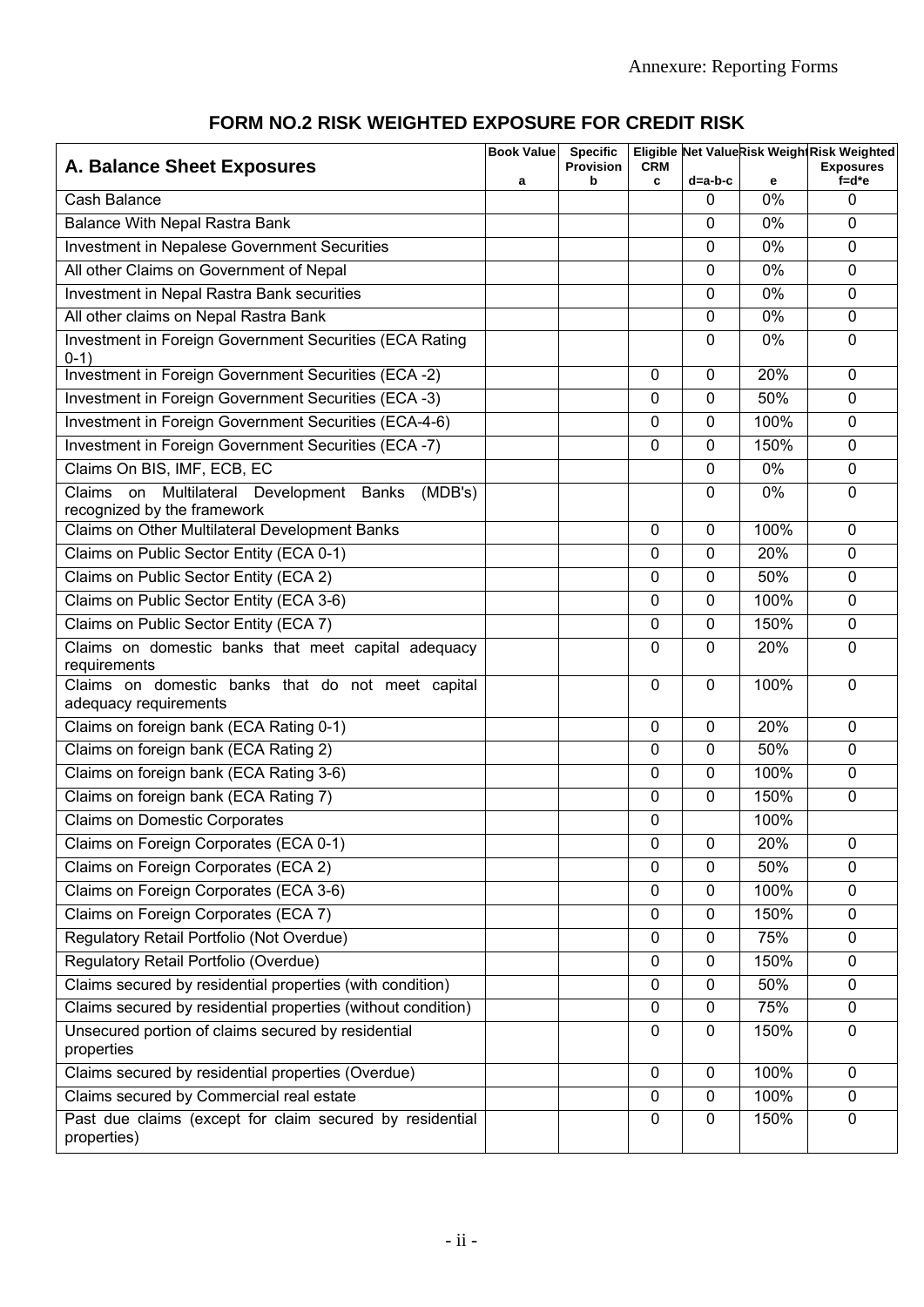| Risk claims (Venture capital,<br>High<br>private<br>equity<br>investments, personal loans and credit card receivables) |                   |                       | 0               | 0           | 150% | 0                                          |
|------------------------------------------------------------------------------------------------------------------------|-------------------|-----------------------|-----------------|-------------|------|--------------------------------------------|
| Investments in equity of institutions not listed in the stock<br>exchange                                              |                   |                       | $\Omega$        | $\Omega$    | 150% | 0                                          |
| Investments in equity of institutions listed in the stock<br>exchange                                                  |                   |                       | $\mathbf 0$     | $\mathbf 0$ | 150% | 0                                          |
| <b>Other Loans and Advances</b>                                                                                        |                   |                       | $\Omega$        | $\Omega$    | 150% | $\Omega$                                   |
| Cash and cash items in transit                                                                                         |                   |                       | $\Omega$        | 0           | 20%  | 0                                          |
| <b>Fictitious Assets</b>                                                                                               |                   |                       | $\Omega$        | 0           | 150% | 0                                          |
| Other Assets (as per attachment)                                                                                       |                   |                       | $\mathbf{0}$    | 0           | 100% | 0                                          |
| <b>TOTAL</b>                                                                                                           | $\bf{0}$          | $\bf{0}$              | $\bf{0}$        | 0           |      | 0                                          |
| <b>B. Off Balance Sheet Exposures</b>                                                                                  | <b>Gross Book</b> | <b>Specific</b>       |                 |             |      | Eligible Net ValueRisk WeightRisk Weighted |
|                                                                                                                        | Value<br>a        | <b>Provision</b><br>b | <b>CRM</b><br>c | d=a-b-c     | е    | <b>Exposures</b><br>$f = d^*e$             |
| <b>Revocable Commitments</b>                                                                                           |                   |                       |                 |             | 0%   | $\mathbf{0}$                               |
| <b>Bills Under Collection</b>                                                                                          |                   |                       |                 |             | 0%   | 0                                          |
| LC Commitments With Original Maturity Up to 6 months<br>(domestic)                                                     |                   |                       | 0               | 0           | 20%  | 0                                          |
| ECA Rating 0-1                                                                                                         |                   |                       | 0               | 0           | 20%  | 0                                          |
| <b>ECA Rating 2</b>                                                                                                    |                   |                       | 0               | $\Omega$    | 50%  | $\mathbf{0}$                               |
| ECA Rating 3-6                                                                                                         |                   |                       | 0               | 0           | 100% | 0                                          |
| <b>ECA Rating 7</b>                                                                                                    |                   |                       | 0               | 0           | 150% | 0                                          |
| LC Commitments With Original Maturity Over 6 months<br>(domestic)                                                      |                   |                       | 0               | $\Omega$    | 50%  | 0                                          |
| ECA Rating 0-1                                                                                                         |                   |                       | $\Omega$        | $\Omega$    | 20%  | $\mathbf{0}$                               |
| <b>ECA Rating 2</b>                                                                                                    |                   |                       | $\Omega$        | $\Omega$    | 50%  | 0                                          |
| ECA Rating 3-6                                                                                                         |                   |                       | 0               | 0           | 100% | 0                                          |
| ECA Rating 7                                                                                                           |                   |                       | $\Omega$        | 0           | 150% | 0                                          |
| <b>Bid Bond and Performance Bond (domestic)</b>                                                                        |                   |                       | 0               | 0           | 50%  | 0                                          |
| ECA Rating 0-1                                                                                                         |                   |                       | $\Omega$        | 0           | 20%  | 0                                          |
| ECA Rating 2                                                                                                           |                   |                       | 0               | $\mathbf 0$ | 50%  | 0                                          |
| ECA Rating 3-6                                                                                                         |                   |                       | $\Omega$        | $\Omega$    | 100% | 0                                          |
| <b>ECA Rating 7</b>                                                                                                    |                   |                       | 0               | 0           | 150% | 0                                          |
| <b>Underwriting commitments</b>                                                                                        |                   |                       | $\Omega$        | $\mathbf 0$ | 50%  | 0                                          |
| Lending of Bank's Securities or Posting of Securities as<br>collateral                                                 |                   |                       | 0               | 0           | 100% | 0                                          |
| Repurchase Agreements, Assets sale with recourse<br>(including repo/ reverse repo)                                     |                   |                       | 0               | $\mathbf 0$ | 100% | 0                                          |
| <b>Advance Payment Guarantee</b>                                                                                       |                   |                       | $\mathbf{0}$    | $\mathbf 0$ | 100% | 0                                          |
| <b>Financial Guarantee</b>                                                                                             |                   |                       | $\Omega$        | $\mathbf 0$ | 100% | $\mathbf 0$                                |
| Acceptances and Endorsements                                                                                           |                   |                       | 0               | 0           | 100% | $\mathbf 0$                                |
| Unpaid portion of Partly paid shares and Securities                                                                    |                   |                       | 0               | 0           | 100% | $\mathbf 0$                                |
| Irrevocable Credit commitments                                                                                         |                   |                       | 0               | $\mathbf 0$ | 50%  | $\mathbf 0$                                |
| <b>Other Contingent Liabilities</b>                                                                                    |                   |                       | $\mathbf{0}$    | $\mathbf 0$ | 100% | $\mathbf 0$                                |
| <b>TOTAL</b>                                                                                                           | 0                 | $\bf{0}$              | $\mathbf 0$     | $\mathbf 0$ |      | $\mathbf 0$                                |
| Total RWE for credit Risk (A) +(B)                                                                                     | $\mathbf 0$       | $\mathbf 0$           | $\mathbf 0$     | $\mathbf 0$ |      | $\mathbf 0$                                |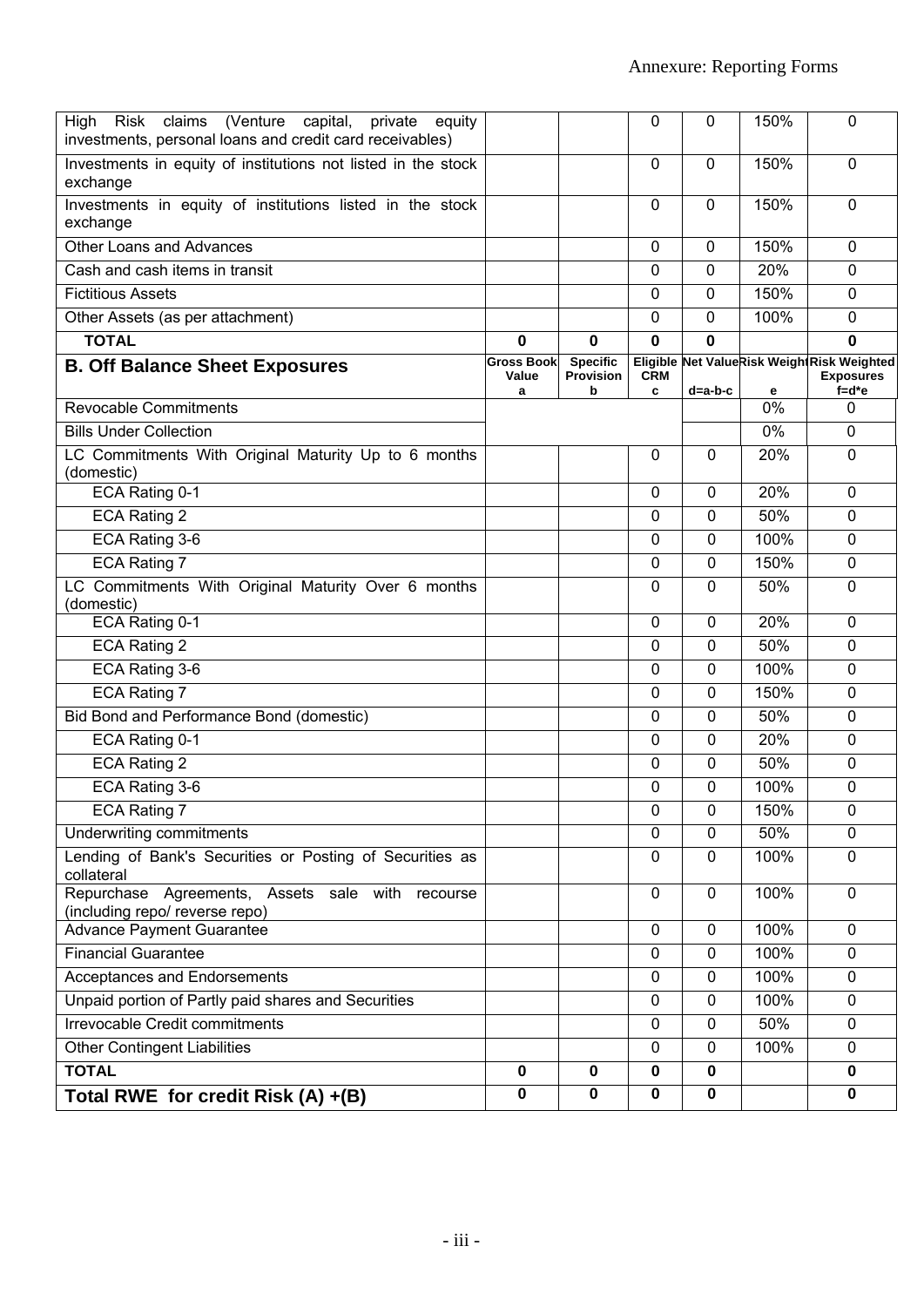### **FORM NO.3 ELIGIBLE CREDIT RISK MITIGANTS**

| <b>Credit exposures</b>                                                    | <b>Deposits</b><br>with Bank | <b>Deposits</b><br>with other<br>banks/FI | Gold | Govt.&<br><b>NRB</b><br><b>Securities</b> | G'tee of<br>Govt. of<br><b>Nepal</b> | Sec/G'tee of<br><b>Other</b><br><b>Sovereigns</b> | G'tee of<br>domestic<br>banks | G'tee of<br><b>MDBs</b> | Sec/G'tee of<br>Foreign<br><b>Banks</b> | Total $15$  |
|----------------------------------------------------------------------------|------------------------------|-------------------------------------------|------|-------------------------------------------|--------------------------------------|---------------------------------------------------|-------------------------------|-------------------------|-----------------------------------------|-------------|
|                                                                            | (a)                          | (b)                                       | (c)  | (d)                                       | (e)                                  | (f)                                               | (g)                           | (h)                     | (i)                                     |             |
| <b>Balance Sheet Exposures</b>                                             |                              |                                           |      |                                           |                                      |                                                   |                               |                         |                                         |             |
| Investment in Foreign Government Securities (ECA<br>$-2)$                  |                              |                                           |      |                                           |                                      |                                                   |                               |                         |                                         | 0           |
| Investment in Foreign Government Securities (ECA<br>$-3)$                  |                              |                                           |      |                                           |                                      |                                                   |                               |                         |                                         | 0           |
| Investment in Foreign Government Securities<br>$(ECA-4-6)$                 |                              |                                           |      |                                           |                                      |                                                   |                               |                         |                                         | 0           |
| Investment in Foreign Government Securities (ECA<br>$-7)$                  |                              |                                           |      |                                           |                                      |                                                   |                               |                         |                                         | 0           |
| Claims on Other Multilateral Development Banks                             |                              |                                           |      |                                           |                                      |                                                   |                               |                         |                                         | 0           |
| Claims on Public Sector Entity (ECA 0-1)                                   |                              |                                           |      |                                           |                                      |                                                   |                               |                         |                                         | 0           |
| Claims on Public Sector Entity (ECA 2)                                     |                              |                                           |      |                                           |                                      |                                                   |                               |                         |                                         | 0           |
| Claims on Public Sector Entity (ECA 3-6)                                   |                              |                                           |      |                                           |                                      |                                                   |                               |                         |                                         | 0           |
| Claims on Public Sector Entity (ECA 7)                                     |                              |                                           |      |                                           |                                      |                                                   |                               |                         |                                         | 0           |
| Claims on domestic banks that meet capital<br>adequacy requirements        |                              |                                           |      |                                           |                                      |                                                   |                               |                         |                                         | 0           |
| Claims on domestic banks that do not meet capital<br>adequacy requirements |                              |                                           |      |                                           |                                      |                                                   |                               |                         |                                         | 0           |
| Claims on foreign bank (ECA Rating 0-1)                                    |                              |                                           |      |                                           |                                      |                                                   |                               |                         |                                         | 0           |
| Claims on foreign bank (ECA Rating 2)                                      |                              |                                           |      |                                           |                                      |                                                   |                               |                         |                                         | $\mathbf 0$ |
| Claims on foreign bank (ECA Rating 3-6)                                    |                              |                                           |      |                                           |                                      |                                                   |                               |                         |                                         | 0           |
| Claims on foreign bank (ECA Rating 7)                                      |                              |                                           |      |                                           |                                      |                                                   |                               |                         |                                         | $\mathbf 0$ |
| <b>Claims on Domestic Corporates</b>                                       |                              |                                           |      |                                           |                                      |                                                   |                               |                         |                                         | 0           |
| Claims on Foreign Corporates (ECA 0-1)                                     |                              |                                           |      |                                           |                                      |                                                   |                               |                         |                                         | 0           |

<span id="page-44-0"></span><sup>&</sup>lt;sup>15</sup> The total amount of Eligible CRM shall be adjusted for the supervisory haircuts and floors. In this regard banks should disclose the total value of eligible collateral in the respective column of type of CRM and while summing up the total value necessary adjustments have to be made.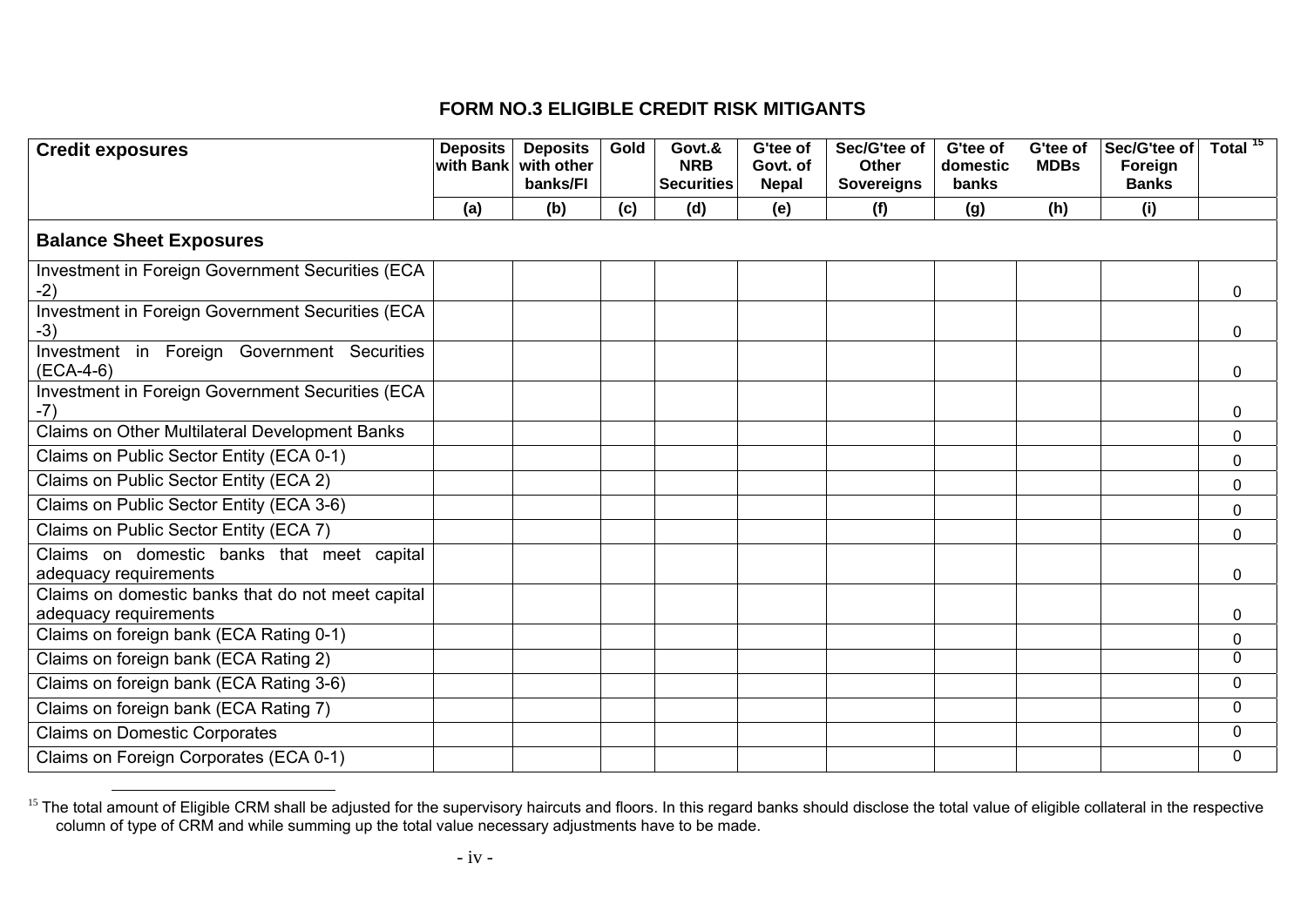Annexure: Reporting Forms

| <b>Credit exposures</b>                                                                                          | <b>Deposits</b> | <b>Deposits</b><br>with Bank with other<br>banks/FI | Gold | Govt.&<br><b>NRB</b><br><b>Securities</b> | G'tee of<br>Govt. of<br><b>Nepal</b> | Sec/G'tee of<br>Other<br><b>Sovereigns</b> | G'tee of<br>domestic<br>banks | G'tee of<br><b>MDBs</b> | Sec/G'tee of<br>Foreign<br><b>Banks</b> | Total $15$   |
|------------------------------------------------------------------------------------------------------------------|-----------------|-----------------------------------------------------|------|-------------------------------------------|--------------------------------------|--------------------------------------------|-------------------------------|-------------------------|-----------------------------------------|--------------|
|                                                                                                                  | (a)             | (b)                                                 | (c)  | (d)                                       | (e)                                  | (f)                                        | (g)                           | (h)                     | (i)                                     |              |
| Claims on Foreign Corporates (ECA 2)                                                                             |                 |                                                     |      |                                           |                                      |                                            |                               |                         |                                         | $\mathbf 0$  |
| Claims on Foreign Corporates (ECA 3-6)                                                                           |                 |                                                     |      |                                           |                                      |                                            |                               |                         |                                         | $\mathbf 0$  |
| Claims on Foreign Corporates (ECA 7)                                                                             |                 |                                                     |      |                                           |                                      |                                            |                               |                         |                                         | $\mathbf 0$  |
| Regulatory Retail Portfolio (Not Overdue)                                                                        |                 |                                                     |      |                                           |                                      |                                            |                               |                         |                                         | $\mathbf 0$  |
| Regulatory Retail Portfolio (Overdue)                                                                            |                 |                                                     |      |                                           |                                      |                                            |                               |                         |                                         | $\mathbf 0$  |
| Claims secured by residential properties (with<br>condition)                                                     |                 |                                                     |      |                                           |                                      |                                            |                               |                         |                                         | $\mathbf 0$  |
| Claims secured by residential properties (without<br>condition)                                                  |                 |                                                     |      |                                           |                                      |                                            |                               |                         |                                         | 0            |
| Unsecured portion of claims secured by residential<br>properties                                                 |                 |                                                     |      |                                           |                                      |                                            |                               |                         |                                         | $\mathbf{0}$ |
| Claims secured by residential properties (Overdue)                                                               |                 |                                                     |      |                                           |                                      |                                            |                               |                         |                                         | $\mathbf{0}$ |
| Claims secured by Commercial real estate                                                                         |                 |                                                     |      |                                           |                                      |                                            |                               |                         |                                         | $\mathbf 0$  |
| Past due claims (except for claim secured by<br>residential properties)                                          |                 |                                                     |      |                                           |                                      |                                            |                               |                         |                                         | $\mathbf 0$  |
| High Risk claims (Venture capital, private equity<br>investments, personal loans and credit card<br>receivables) |                 |                                                     |      |                                           |                                      |                                            |                               |                         |                                         | $\Omega$     |
| Investments in equity of institutions not listed in the<br>stock exchange                                        |                 |                                                     |      |                                           |                                      |                                            |                               |                         |                                         | $\mathbf{0}$ |
| Investments in equity of institutions listed in the<br>stock exchange                                            |                 |                                                     |      |                                           |                                      |                                            |                               |                         |                                         | $\mathbf 0$  |
| Other Loans and Advances                                                                                         |                 |                                                     |      |                                           |                                      |                                            |                               |                         |                                         | $\mathbf 0$  |
| Cash and cash items in transit                                                                                   |                 |                                                     |      |                                           |                                      |                                            |                               |                         |                                         | 0            |
| <b>Fictitious Assets</b>                                                                                         |                 |                                                     |      |                                           |                                      |                                            |                               |                         |                                         | $\mathbf 0$  |
| Other Assets (as per attachment)                                                                                 |                 |                                                     |      |                                           |                                      |                                            |                               |                         |                                         | 0            |
| <b>Off Balance Sheet Exposures</b>                                                                               |                 |                                                     |      |                                           |                                      |                                            |                               |                         |                                         |              |
| LC Commitments With Original Maturity Up to 6<br>months (domestic)                                               |                 |                                                     |      |                                           |                                      |                                            |                               |                         |                                         | $\mathbf 0$  |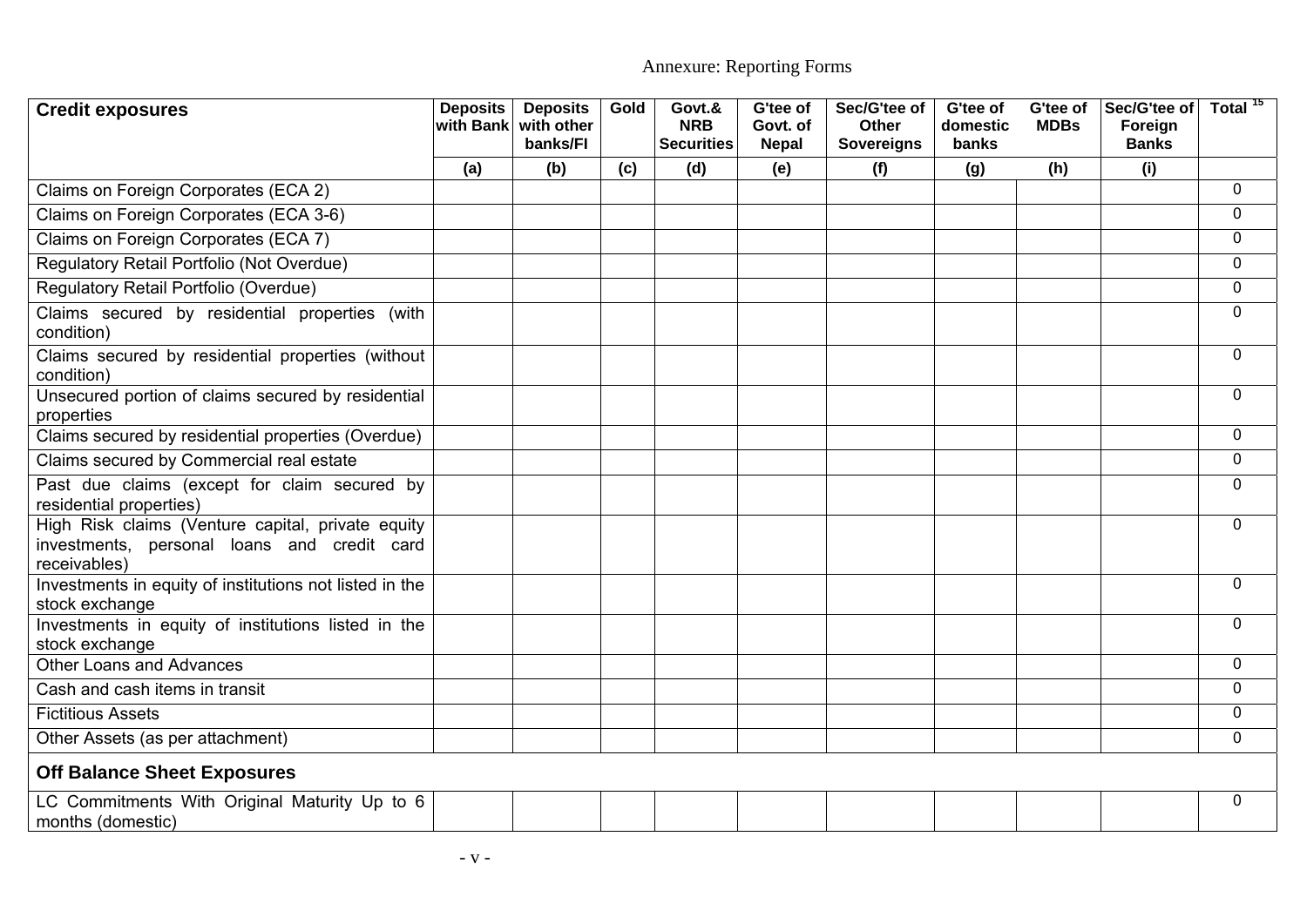Annexure: Reporting Forms

| <b>Credit exposures</b>                                                            | <b>Deposits</b><br>with Bank | <b>Deposits</b><br>with other<br>banks/FI | Gold | Govt.&<br><b>NRB</b><br><b>Securities</b> | G'tee of<br>Govt. of<br><b>Nepal</b> | Sec/G'tee of<br>Other<br><b>Sovereigns</b> | G'tee of<br>domestic<br>banks | G'tee of<br><b>MDBs</b> | Sec/G'tee of<br>Foreign<br><b>Banks</b> | Total $15$   |
|------------------------------------------------------------------------------------|------------------------------|-------------------------------------------|------|-------------------------------------------|--------------------------------------|--------------------------------------------|-------------------------------|-------------------------|-----------------------------------------|--------------|
|                                                                                    | (a)                          | (b)                                       | (c)  | (d)                                       | (e)                                  | (f)                                        | (g)                           | (h)                     | (i)                                     |              |
| ECA Rating 0-1                                                                     |                              |                                           |      |                                           |                                      |                                            |                               |                         |                                         | $\mathbf 0$  |
| <b>ECA Rating 2</b>                                                                |                              |                                           |      |                                           |                                      |                                            |                               |                         |                                         | $\mathbf 0$  |
| ECA Rating 3-6                                                                     |                              |                                           |      |                                           |                                      |                                            |                               |                         |                                         | $\mathbf 0$  |
| <b>ECA Rating 7</b>                                                                |                              |                                           |      |                                           |                                      |                                            |                               |                         |                                         | $\mathbf 0$  |
| LC Commitments With Original Maturity Over 6<br>months (domestic)                  |                              |                                           |      |                                           |                                      |                                            |                               |                         |                                         | 0            |
| ECA Rating 0-1                                                                     |                              |                                           |      |                                           |                                      |                                            |                               |                         |                                         | $\mathbf{0}$ |
| <b>ECA Rating 2</b>                                                                |                              |                                           |      |                                           |                                      |                                            |                               |                         |                                         | $\mathbf 0$  |
| ECA Rating 3-6                                                                     |                              |                                           |      |                                           |                                      |                                            |                               |                         |                                         | $\mathbf 0$  |
| <b>ECA Rating 7</b>                                                                |                              |                                           |      |                                           |                                      |                                            |                               |                         |                                         | $\mathbf 0$  |
| Bid Bond and Performance Bond (domestic)                                           |                              |                                           |      |                                           |                                      |                                            |                               |                         |                                         | $\mathbf 0$  |
| ECA Rating 0-1                                                                     |                              |                                           |      |                                           |                                      |                                            |                               |                         |                                         | $\mathbf 0$  |
| <b>ECA Rating 2</b>                                                                |                              |                                           |      |                                           |                                      |                                            |                               |                         |                                         | $\mathbf 0$  |
| ECA Rating 3-6                                                                     |                              |                                           |      |                                           |                                      |                                            |                               |                         |                                         | $\mathbf 0$  |
| <b>ECA Rating 7</b>                                                                |                              |                                           |      |                                           |                                      |                                            |                               |                         |                                         | $\mathbf 0$  |
| <b>Underwriting commitments</b>                                                    |                              |                                           |      |                                           |                                      |                                            |                               |                         |                                         | $\mathbf 0$  |
| Lending of Bank's Securities or Posting of<br>Securities as collateral             |                              |                                           |      |                                           |                                      |                                            |                               |                         |                                         | $\mathbf 0$  |
| Repurchase Agreements, Assets sale with<br>recourse (including repo/ reverse repo) |                              |                                           |      |                                           |                                      |                                            |                               |                         |                                         | $\mathbf 0$  |
| <b>Advance Payment Guarantee</b>                                                   |                              |                                           |      |                                           |                                      |                                            |                               |                         |                                         | $\mathbf 0$  |
| <b>Financial Guarantee</b>                                                         |                              |                                           |      |                                           |                                      |                                            |                               |                         |                                         | $\mathbf 0$  |
| Acceptances and Endorsements                                                       |                              |                                           |      |                                           |                                      |                                            |                               |                         |                                         | $\mathbf 0$  |
| Unpaid portion of Partly paid shares and Securities                                |                              |                                           |      |                                           |                                      |                                            |                               |                         |                                         | $\mathbf 0$  |
| Irrevocable Credit commitments                                                     |                              |                                           |      |                                           |                                      |                                            |                               |                         |                                         | $\mathbf 0$  |
| <b>Other Contingent Liabilities</b>                                                |                              |                                           |      |                                           |                                      |                                            |                               |                         |                                         | $\mathbf 0$  |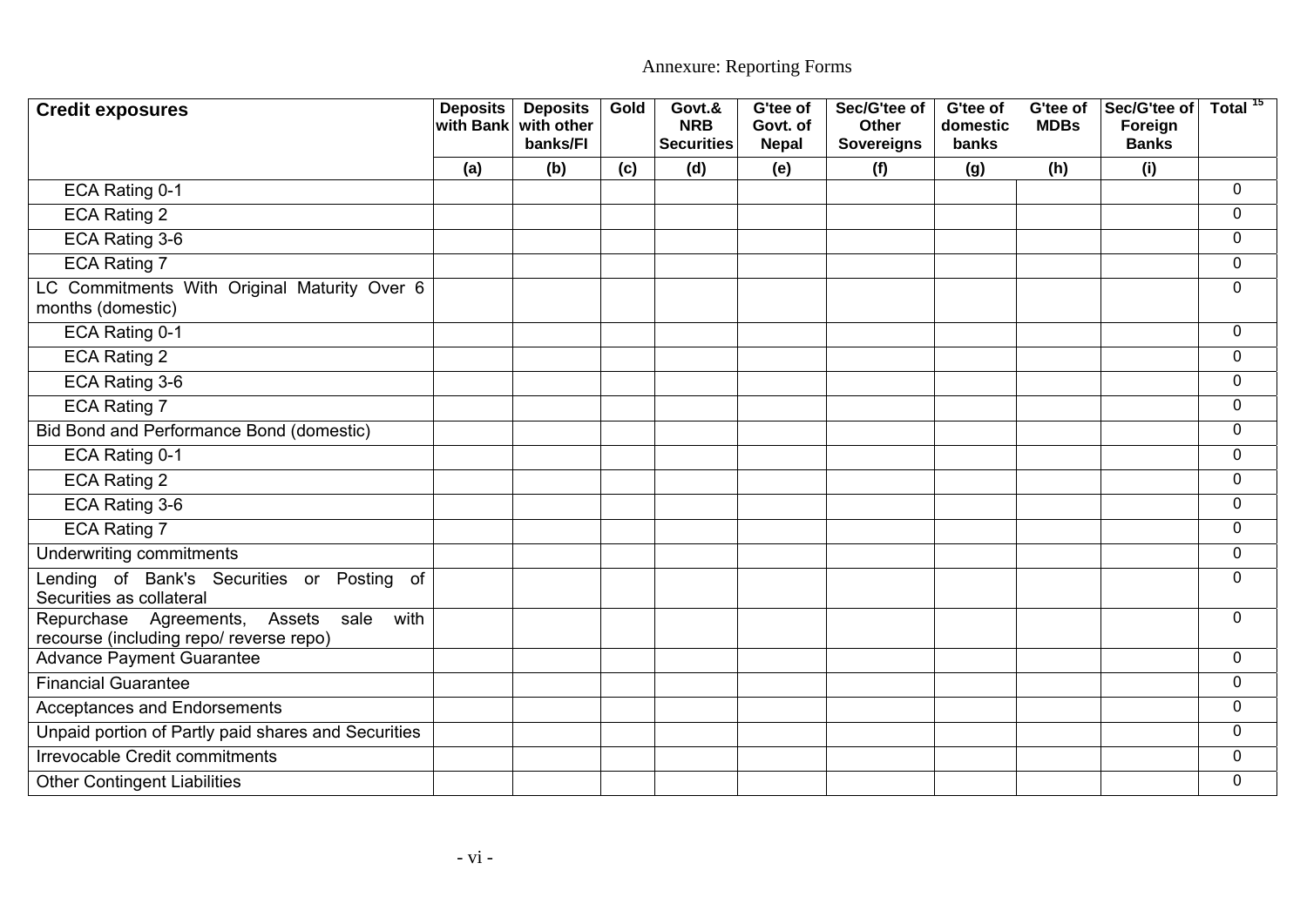# **FORM NO.4 OTHER ASSETS**

| S.No.          | <b>Assets</b>                           | <b>Gross</b><br>Amount | <b>Specific</b><br><b>Provision</b> | <b>Net</b><br><b>Balance</b> |
|----------------|-----------------------------------------|------------------------|-------------------------------------|------------------------------|
| $\mathbf 1$    | <b>Fixed Assets</b>                     |                        |                                     | 0                            |
| $\overline{2}$ | Interest Receivable on Other Investment |                        |                                     | $\Omega$                     |
| 3              | Interest Receivable on Loan             |                        |                                     | $\Omega$                     |
| 4              | Non Banking Assets                      |                        |                                     | $\Omega$                     |
| 5              | <b>Reconciliation Account</b>           |                        |                                     | 0                            |
| 6              | Draft Paid Without Notice               |                        |                                     | $\Omega$                     |
| $\overline{7}$ | <b>Sundry Debtors</b>                   |                        |                                     | $\Omega$                     |
| 8              | Advance payment and Deposits            |                        |                                     | $\Omega$                     |
| 9              | <b>Staff Advance</b>                    |                        |                                     | 0                            |
| 10             | Stationery                              |                        |                                     | $\Omega$                     |
| 11             | Other                                   |                        |                                     | $\Omega$                     |
|                | <b>TOTAL</b>                            | 0                      | 0                                   | O                            |

### **FORM NO.5 RISK WEIGHTED EXPOSURE FOR OPERATIONAL RISK**

| <b>Particulars</b>                                                  | Year 1   | <b>Year 2</b> | Year 3   |
|---------------------------------------------------------------------|----------|---------------|----------|
| Net Interest Income                                                 |          |               |          |
| Commission and Discount Income                                      |          |               |          |
| <b>Other Operating Income</b>                                       |          |               |          |
| <b>Exchange Fluctuation Income</b>                                  |          |               |          |
| Additional Interest Suspense during the period                      |          |               |          |
| Gross income (a)                                                    | $\bf{0}$ | 0             | $\bf{0}$ |
| Alfa (b)                                                            | 15%      | 15%           | 15%      |
| Fixed Percentage of Gross Income [c=(axb)]                          |          |               |          |
| Capital Requirement for operational risk (d) (average of c)         |          |               |          |
| Risk Weight (reciprocal of capital requirement of 10%) in times (e) | 10       |               |          |
| Equivalent Risk Weight Exposure [f=(dxe)]                           |          |               |          |